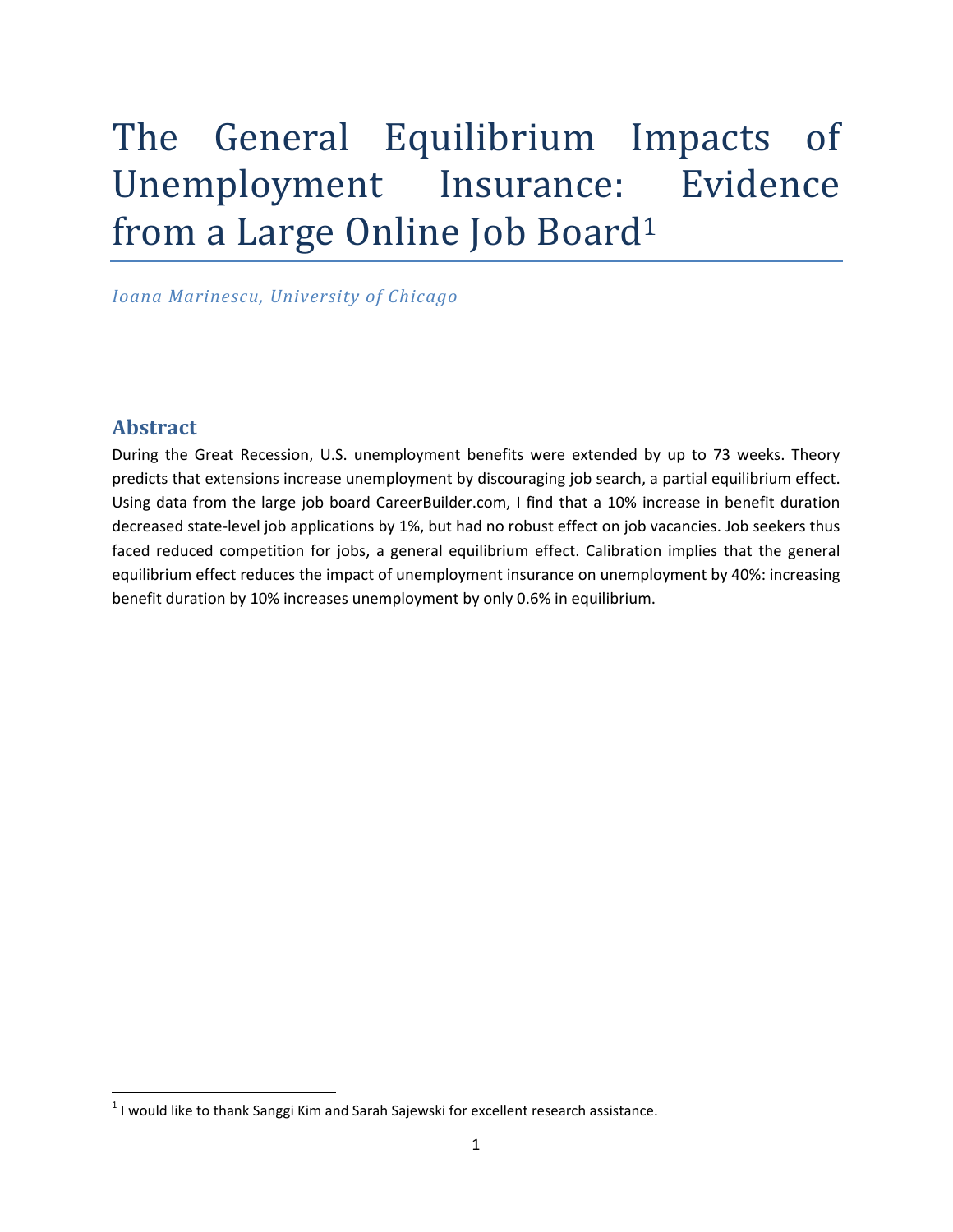## **1. Introduction**

During the Great Recession, the duration of unemployment benefits in the US was extended from 26 to up to 99 weeks. A vast amount of empirical evidence based on prior extensions in unemployment benefits unambiguously shows that extensions increase the unemployment duration of benefit recipients (e.g. Katz and Meyer 1990; Meyer 2002; Schmieder, Wachter, and Bender 2012). Empirical evidence from the Great Recession in the US confirms the prevailing wisdom by showing that extensions had a positive effect on the unemployment duration of likely benefit recipients (Rothstein 2011; Farber and Valletta 2013). Since extensions contribute to increasing unemployment in a situation where unemployment is already high, there is a legitimate concern that unemployment benefits extensions may have been a bad policy choice.

However, the partial equilibrium effect of benefit extensions on benefit recipients does not capture the full impact of the extensions on aggregate unemployment during the Great Recession. Indeed, unemployment benefit extensions could also have general equilibrium effects through search externalities. Theoretically, as unemployment benefit recipients reduce their job search effort in response to the extensions, competition for jobs decreases and it becomes easier for unemployed job seekers who are not affected by the extensions to find a job. Levine (1993) and Lalive, Landais, and Zweimüller (2013) document empirically the presence of such search externalities for US extensions prior to the Great Recession, and for Austrian extensions respectively. If extensions contribute to increasing the job finding rate of unaffected unemployed job seekers, then the impact of the extensions on aggregate unemployment could be smaller than the impact of these extensions on benefit recipients.

Extensions could also have general equilibrium effects through firm behavior, generating a labor demand externality. If benefit extensions reduce the number of applicants for each job, it may become harder for firms to fill job vacancies, and the value of vacancies may decrease. Extensions can also decrease the value of vacancies by increasing the reservation wage of benefit recipients, so that employers face more demanding applicants. If extensions decrease the value of a vacancy, firms may post fewer job vacancies. A decrease in the number of vacancies makes it harder for all job seekers to find a job. Through this labor demand externality, extensions contribute to further increasing aggregate unemployment. Hagedorn et al. (2013) show evidence that extensions during the Great Recession decreased the number of vacancies, suggesting that the impact of the extensions on aggregate unemployment during the Great Recession is larger than the impact of these extensions on benefit recipients.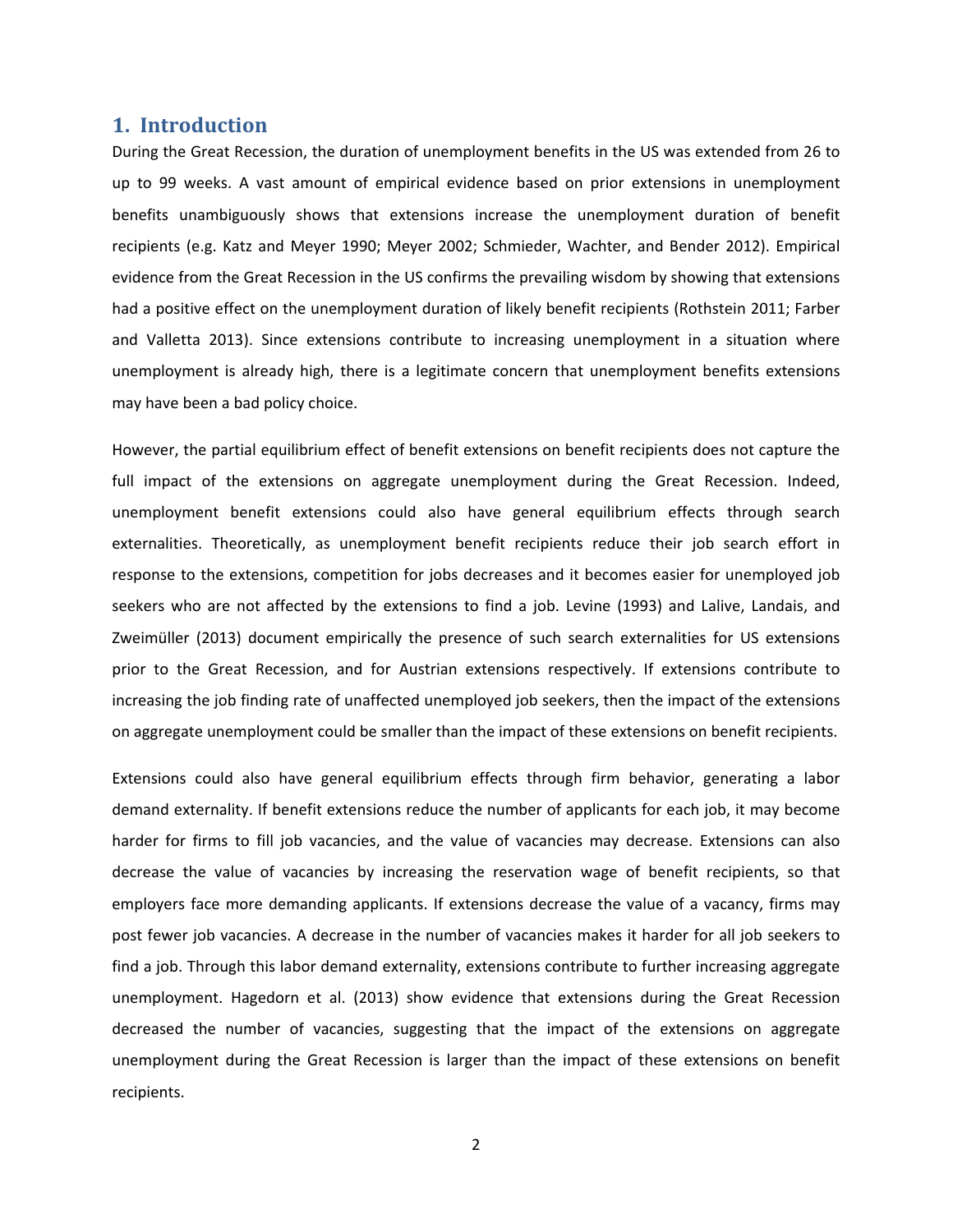However, whether the negative impact of extensions on the number of vacancies (labor demand externality) dominated the positive impact of extensions on job finding (search externality) during the Great Recession is unknown. In particular, while Hagedorn et al. (2013) provide evidence on the labor demand externality, we have no evidence on the search externalities generated by extensions during the Great Recession. Therefore, whether the macro impact of extensions on aggregate unemployment is larger or smaller than the micro effect on benefit recipients remains an open question.

To answer this question, this paper uses new data on state‐level job applications and job vacancies from CareerBuilder.com, arguably the largest American online job board<sup>2</sup>. If extensions during the Great Recession resulted in a decrease in aggregate job search effort, we should observe a decrease in the total number of job applications in the aftermath of an extension. All other things equal, such a decrease in job applications increases the hiring rate per application sent, a search externality, and therefore contributes to reducing unemployment. I can also ascertain whether extensions decreased the number of job vacancies posted, a labor demand externality, and therefore contributed to increasing unemployment. Thus, a key innovation of this paper is to estimate the impact of extensions on both job applications and job vacancies during the Great Recession.

If extensions reduce the total number of job applications *more* than they reduce the total number of job vacancies, then extensions increase the vacancy to applications ratio (a measure of search‐intensity adjusted labor market tightness), and therefore increase the job finding probability per application sent. In this case, economic theory predicts that the macro impact of extensions on aggregate unemployment is smaller than the micro impact on the unemployment of benefit recipients (Landais, Michaillat, and Saez, 2014), so that the general equilibrium effect dampens the partial equilibrium effect. Conversely, if benefit extensions decrease labor market tightness, then the macro impact of extensions on aggregate unemployment is larger than the micro impact on benefit recipients.

To identify the impact of unemployment insurance on applications and vacancies, I use state‐level variation in potential unemployment benefits duration (PBD) induced by the federal Emergency Unemployment Compensation (EUC) and state‐run extended benefits (EB). My first identification strategy is a timing of events approach, and shows that the number of vacancies in the state stays flat as far as seven months before and after a state's largest benefit extension. By contrast, state-level job applications significantly decline in the first month of a benefit extension, and continue to decline for

<sup>&</sup>lt;sup>2</sup> Monster.com is similar in size, and whether Monster or CareerBuilder is largest depends on the exact size measure used.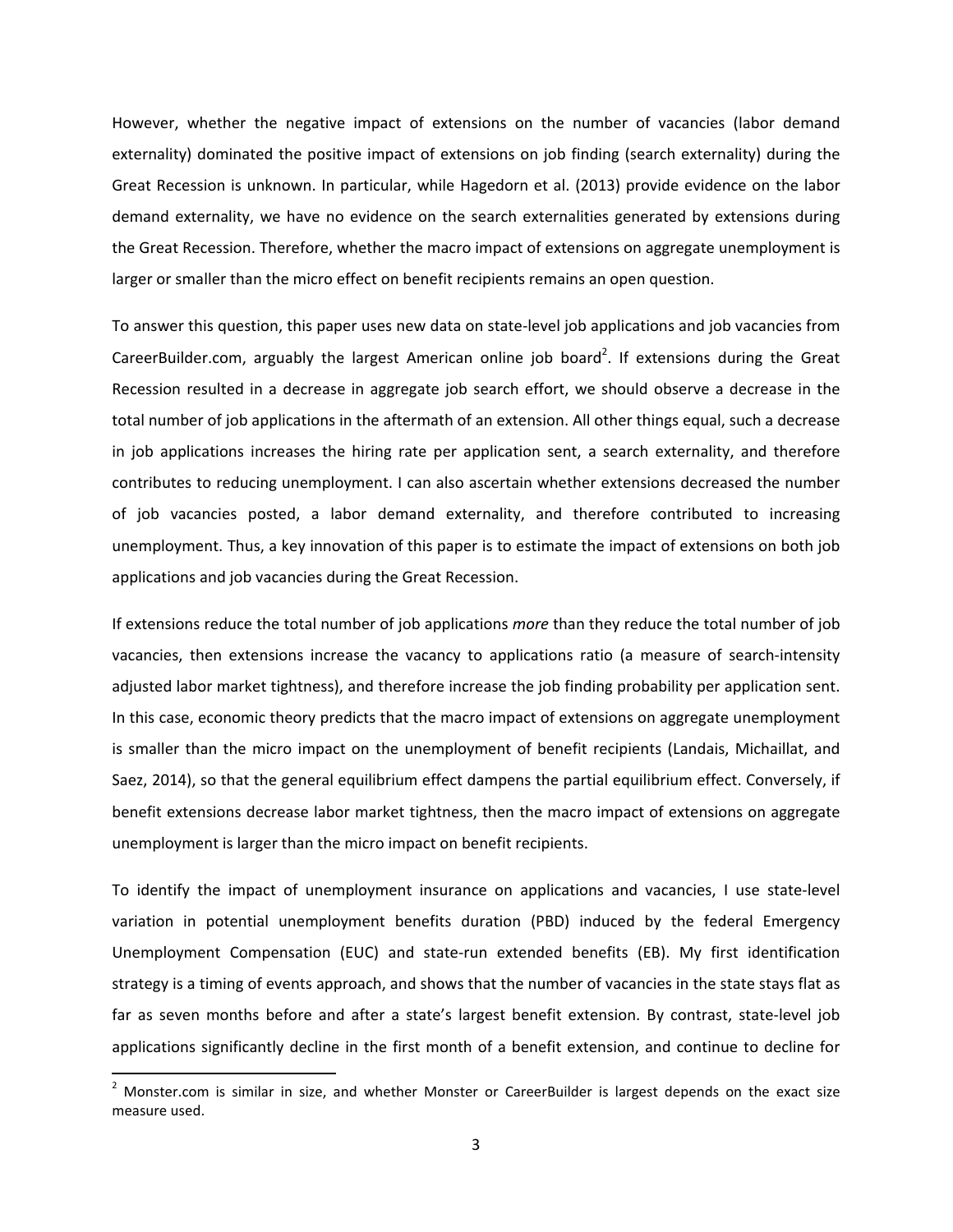several months thereafter. Using this strategy, a one-week increase in potential benefit duration (PBD) leads to a 0.4% decline in applications at the state level. Equivalently, a 10% increase in PBD decreases state‐level applications by 1% (an elasticity of ‐0.1).

A second identification strategy uses the fact that benefit extensions (EUC and EB) depend on state‐level unemployment rates reaching specific thresholds. I exploit this source of variation by using a global parametric fuzzy regression discontinuity approach that relies on nonlinearities in PBD as a function of the state unemployment rate. I find that PBD decreases the total number of applications at the state level, but has no robust impact on the number of vacancies. Furthermore, only the federal EUC program has a negative impact on PBD, while the state-level EB has no significant effect. Overall, this second identification strategy confirms that PBD extensions decrease the total number of applications at the state level, but have no robust impact on the number of vacancies.

One may be concerned that the negative impact of PBD extensions on job applications is driven by unobserved changes in the composition of job vacancies. However, I show that the estimated impact of PBD on applications is robust to controlling for changes in the composition of job vacancies by industry and education requirement. Finally, I find that PBD does not affect posted wages or how choosy job seekers are. The lack of an impact of extensions on posted wages and job seeker choosiness is consistent with the fact that extensions do not affect the number of vacancies: since extensions do not have an impact on how choosy job seekers are nor posted wages, they do not contribute to decreasing the value of vacancies.

In contrast to my results, Hagedorn et al. (2013) found a negative impact of unemployment insurance extensions on vacancies during the Great Recession. Their identification strategy relies on comparing counties along state borders. Borrowing their identification strategy and using county level data, I find no effect of the extensions on vacancies. Furthermore, I show that the border county design cannot recover the causal impact of unemployment insurance on applications and vacancies due to large across‐county spillover effects. More generally, these results suggest that one should be wary of using border county designs to assess the impact of labor market policies that have geographic spillover effects.

Overall, this paper's main empirical results are informative about the general equilibrium impacts of unemployment insurance: they indicate that unemployment insurance extensions during the Great Recession did not lead to a labor demand externality (no impact on the number of vacancies or posted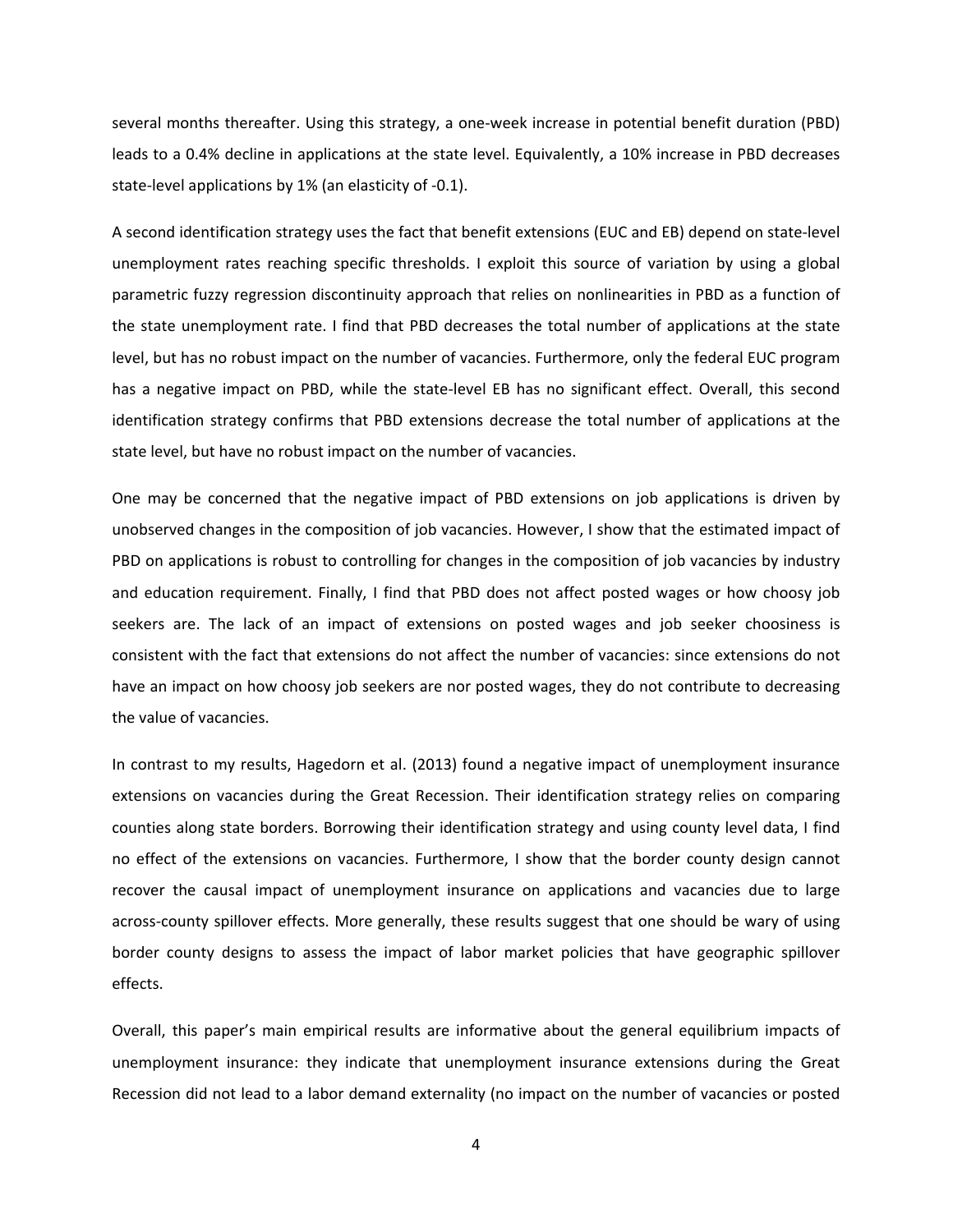wages), but did generate a job search externality (a negative impact on the number of applications). On net, extensions had a positive and significant impact on labor market tightness, implying that the macro effect of unemployment insurance on unemployment is smaller than the micro effect. This result has important implications for policy design. Indeed, to the extent that labor market tightness is inefficiently low during recessions and inefficiently high during booms, the fact that unemployment insurance increases labor market tightness implies that optimal unemployment insurance generosity should be high in recessions and low in booms, i.e. countercyclical (Landais, Michaillat, and Saez 2014).

To quantify the macro impact of unemployment insurance, I calibrate the theoretical model by Landais, Michaillat, and Saez 2014 in which this macro impact is the sum of the micro impact and the general equilibrium effect. I find that the macro impact is smaller than the micro impact: the general equilibrium effect reduces the micro impact by 40%. In equilibrium, a 10% increase in unemployment benefit duration increases aggregate unemployment by only 0.6%.

The remainder of the paper is organized as follows. Section 2 discusses how unemployment benefit extensions were decided, describes the data and presents the theoretical framework. Section 3 discusses the identification strategy and the results for the timing of events approach, and the parametric fuzzy regression discontinuity designs. Section 4 presents robustness tests and discusses the results. In particular, section 4 presents the calibration results for the impact of PBD extensions on aggregate unemployment. Section 5 presents interpretations and discussion of findings. Finally, Section 6 concludes.

# **2. Policy background, data, and theoretical framework**

## **2.1 Policy background**

By default, PBD in the United States is 26 weeks. During times of high unemployment, the extended benefits (EB) program provides additional weeks of benefits if one of two conditions is satisfied:

■ the state's 13-week average insured unemployment rate (IUR) in the most recent 13 weeks is at least 5.0 percent and at least 120 percent of the average of its 13-week IURs in the last 2 years for the same 13‐week calendar period; or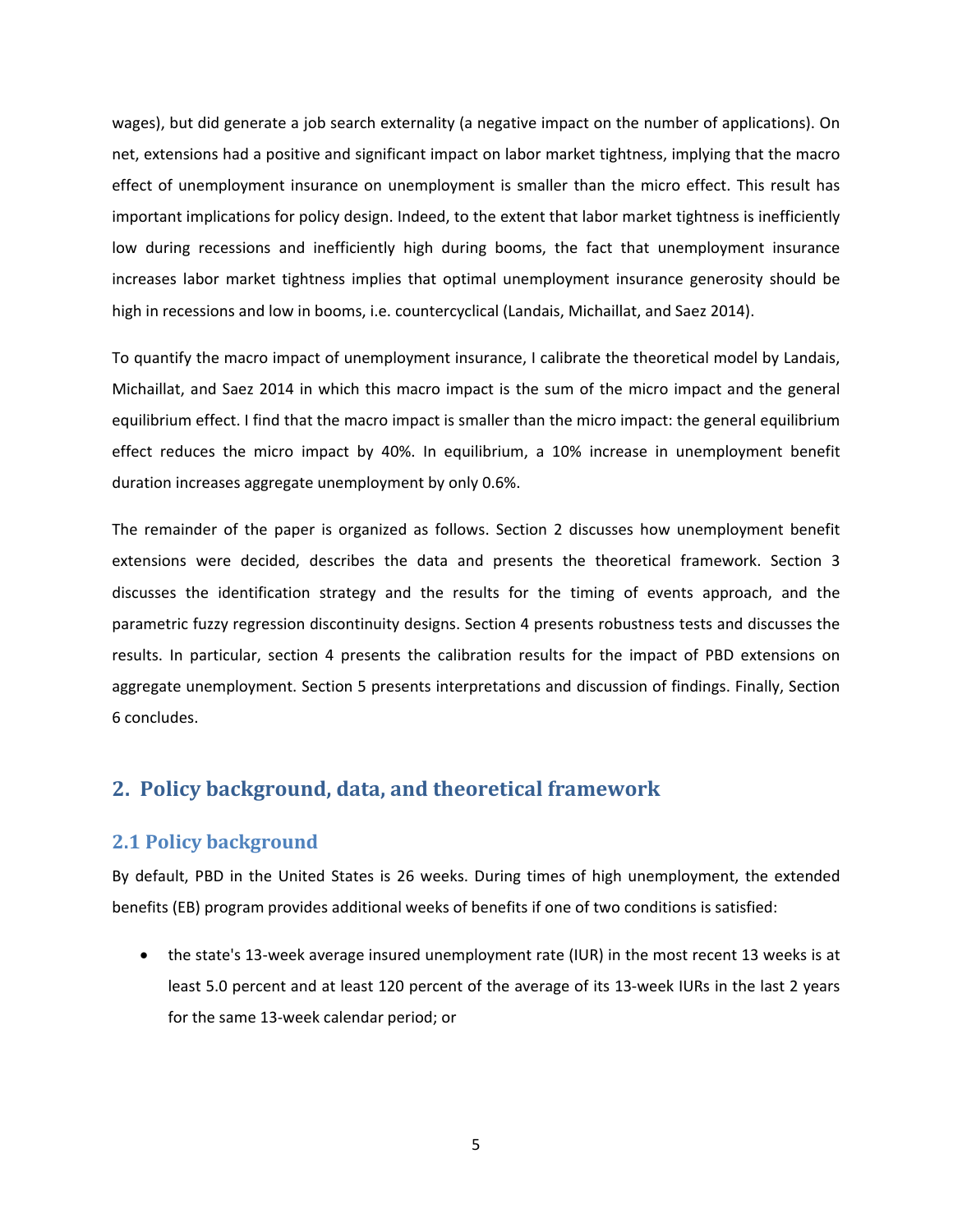*at state option*, the current 13‐week average IUR is at least 6.0 percent, and regardless of the experience in previous years. The **IUR option** is in place for the months when a state chose this  $option<sup>3</sup>$ .

States have the option of electing an alternative trigger authorized by the Unemployment Compensation Amendments of 1992 (Public Law 102‐318). The **TUR option** is in place for the months when a state chose this option. This trigger is based on a 3‐month average total unemployment rate (TUR) using seasonally adjusted data:

- If this TUR average exceeds 6.5 percent and is at least 110 percent of the same measure in either of the prior 2 years, a state can offer 13 weeks of EB.
- If the average TUR exceeds 8 percent and meets the same 110-percent test, 20 weeks of EB can be offered.

Normally, extended benefits are financed 50% by states and 50% by the federal government. Under the American Recovery and Reinvestment Act of 2009 (ARRA) passed on Feb. 17, 2009, benefits are financed entirely by the federal government. As a result, many states chose the TUR option<sup>4</sup>. Federal funding of EB was still in place at the end of this paper's sampling frame (July 2011).

The Tax Relief, Unemployment Insurance Reauthorization, and Job Creation Act of (P.L. 111‐312, December 2010) temporarily changed the look‐back timeframe to three years, as unemployment indicators in most states had been consistently high for the past two years and would have resulted in many states being unable to meet the conditions. This three-year look-back exception was still in place at the end of the sampling frame (July 2011).

The federal Emergency Unemployment Compensation Act (EUC) 2008 further extended benefits. EUC‐08 is an emergency federal benefits program that is payable to individuals who have exhausted all rights to regular compensation with respect to a benefit year that ended on or after May 1, 2007. Typically, a jobseeker collects EUC benefits before EB benefits. EUC evolved in the following way:

<sup>&</sup>lt;sup>3</sup> 78% of states choose this option, and this share is stable over the sample frame of this paper.<br><sup>4</sup> In this paper's sample frame, and before ARRA, only 21% of state-week observations had the TUR option on, while after ARRA 63% of state-week observations had the TUR option on. As of January 2011, Arkansas, Iowa, Louisiana, Maryland, Mississippi, Montana, Oklahoma, Utah, and Wyoming could qualify for extended benefits (EB) under TUR but chose not to use that option. Legislators in these states were afraid of adopting extended benefits under TUR because they were afraid of having to raise taxes when the federal funding expires. Furthermore, many legislators were afraid that more benefits would increase unemployment.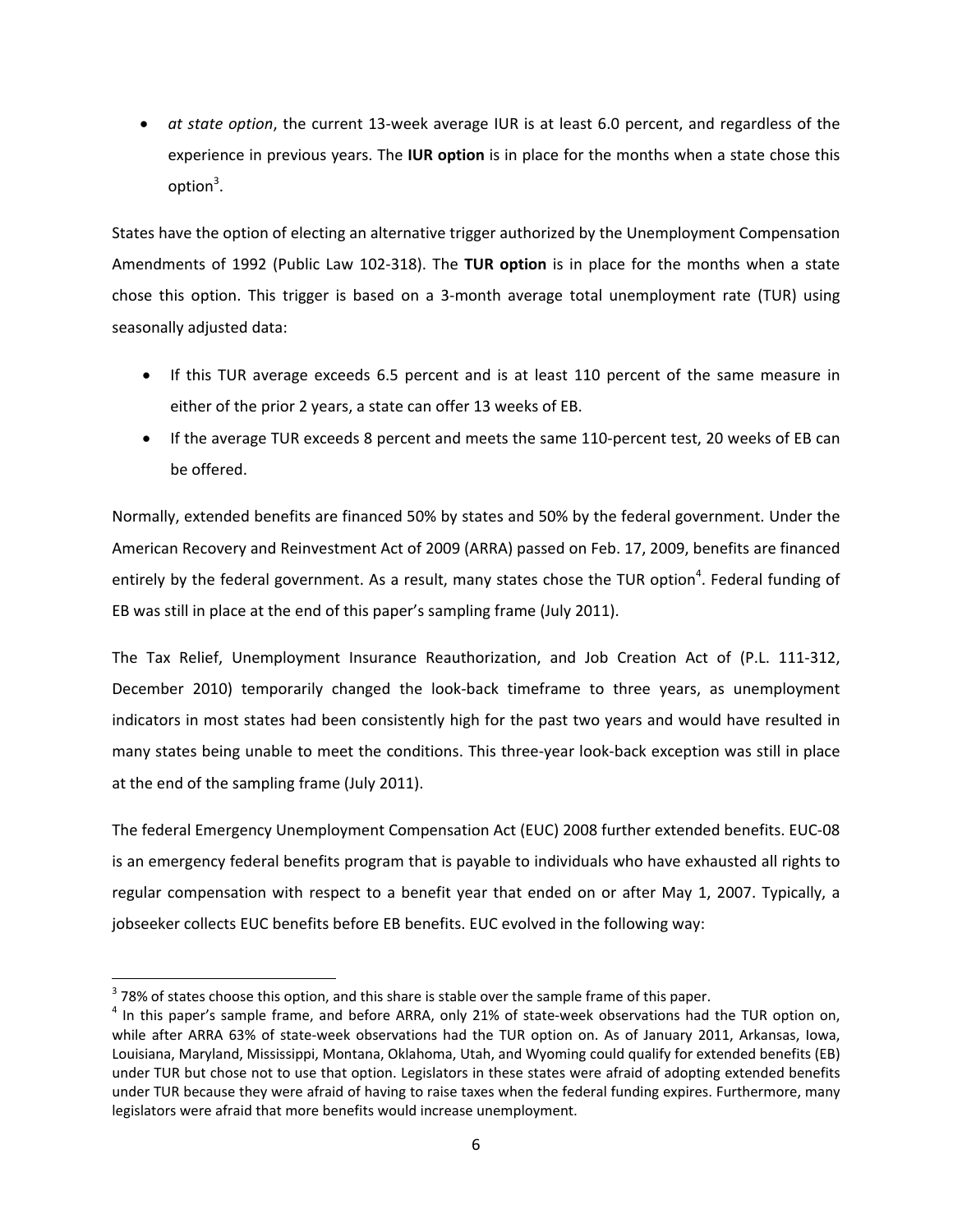- The EUC08 program (June 30, 2008), provides up to 13 weeks of 100 percent federally‐financed compensation in all states. Public Law (P.L.) 110‐449 expanded the EUC08 program on November 21, 2008 to provide up to 20 weeks of benefits. This constitutes tier 1 or EUC1.
- Tier 2 of EUC (EUC2) was created by Public Law (P.L.) 110‐449. It provides 13 weeks of benefits in states where TUR (defined as for EB) is above 6% or IUR (defined as for EB) is above 4%.
- Public Law No. 111‐92, enacted on November 6, 2009, expanded the EUC08 program:
	- o It increased the maximum EUC2 entitlement from 13 weeks to 14 weeks of benefits in all states, and established that this Tier was no longer triggered by a state reaching a specified rate of unemployment;
	- o It created EUC3 providing up to 13 additional weeks of benefits in states with IUR above 4 percent or TUR above 6 percent;
	- o It created EUC4 providing up to 6 additional weeks of benefits in states with IUR above 6 percent or TUR above 8.5 percent.

The impact of the EUC and EB extensions on the job search effort of benefit recipients may be different for three reasons. First, because EB benefits only become available after workers have exhausted their regular and EUC benefits, the impact of EB on job search is likely to be smaller due to discounting. Second, EB has more stringent job search requirements than EUC (see Federal-State Extended Unemployment Compensation Act of 1970), so EB may have a lower impact on job search effort. Third, the estimated impact of EB and EUC could differ because EB partially depends on states' choice while EUC does not. Therefore, some of the variation in weeks of EB may be endogenous: for example, states with high unemployment prospects may choose to provide more EB by adopting the TUR option. Since estimated impact of EUC and EB on aggregate job search effort may be different, I will be investigating the contrasting effects of EUC and EB.

For both EUC and EB, TUR conditions are much more likely to be satisfied than the IUR conditions. For example, EUC2 and EUC3 require that TUR be above 6% or IUR above 4%. In the data sample, when TUR is above 6%, IUR is above 4% in 97% of the cases. On the other hand, when IUR is below 4%, TUR is nonetheless above 6% in 54% of the cases. If TUR is below 6%, IUR is above 4% in only 1.8% of cases, so IUR is unlikely to trigger increases in PBD.

Since the conditions governing the maximum weeks of UI benefits are fairly complex, Figure 1 summarizes the regulation in a simplified form. The figure ignores some of the finer points of the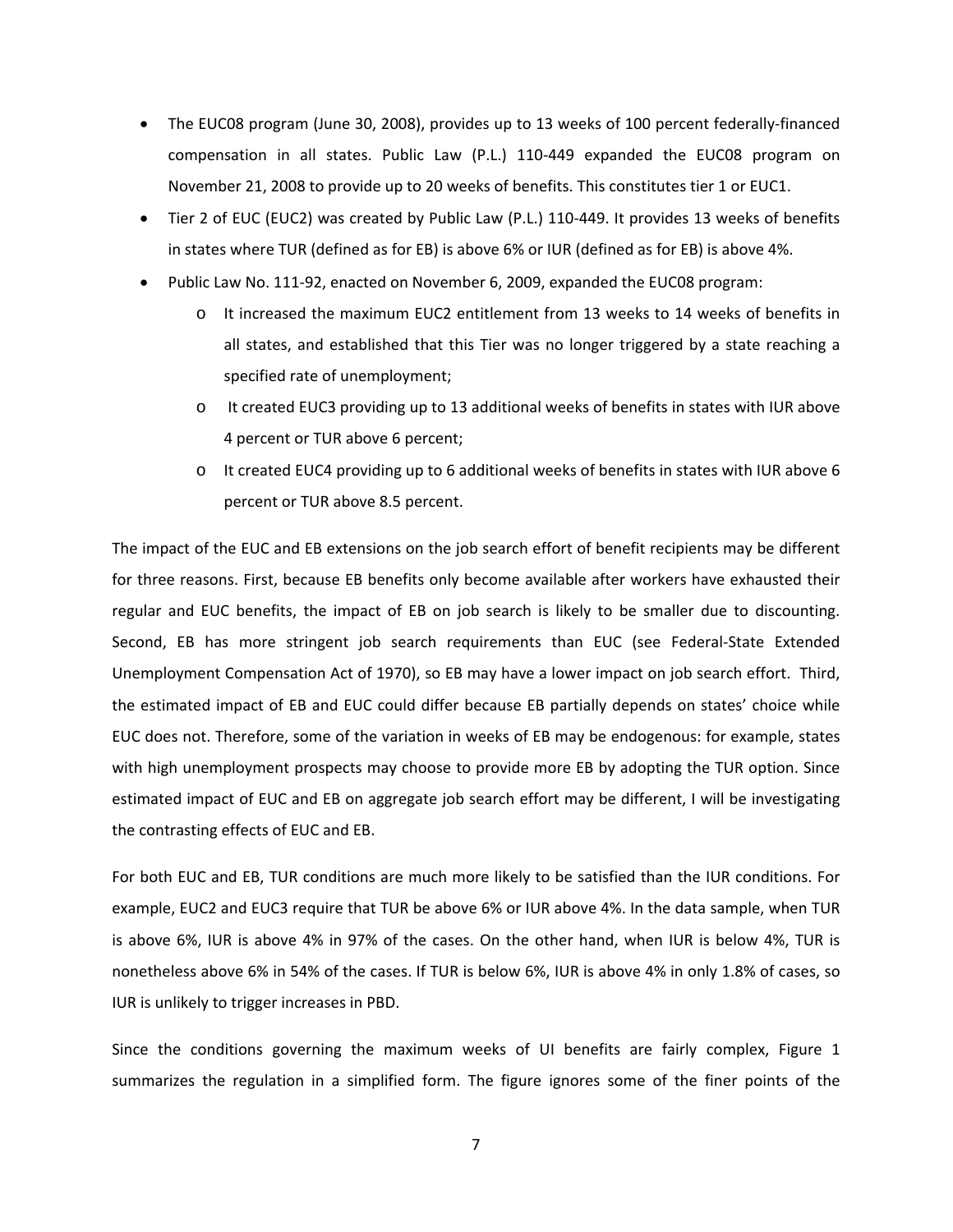regulation discussed above and simply shows how PBD depends on TUR during different time frames and in states that had the TUR option for EB (i.e. the majority of states). This overview of the policies suggests that one can use sharp changes in benefit duration at 6.5% and 8% TUR (for EB) and 6% and 8.5% TUR (for EUC) to identify the impact of benefit duration on applications and vacancies.

## **2.2 Data**

The data on applications and job vacancies comes from proprietary data provided to me by CareerBuilder.com. Job vacancies are defined as the total number of online job advertisements posted by firms in a given state during a given month. CareerBuilder charges firms several hundred dollars to post a job ad on the website for one position for one month. A firm that wishes to advertise multiple positions needs to pay for each position separately, though quantity discounts are available. By contrast, the service is free for job seekers.

One can compare job vacancies in CareerBuilder.com with data on job vacancies in the representative JOLTS (Job Openings and Labor Turnover Survey). The number of vacancies on CareerBuilder.com represents 35% of the total number of vacancies in the US in January 2011 as counted in JOLTS. Compared to the distribution of vacancies across industries in JOLTS, some industries are overrepresented in CareerBuilder data, in particular information technology, finance and insurance, and real estate, rental and leasing. The most underrepresented industries are state and local government, accommodation and food services, other services, and construction. When comparing the distribution of jobs across US regions in JOLTS vs CareerBuilder, I find that CareerBuilder has the same geographic distribution of jobs as JOLTS. As for the time series properties of the CareerBuilder vacancy data, vacancies in CB follow very closely the trends in the JOLTS data<sup>5</sup> (correlation of 0.57, P-value<0.01).

In Marinescu and Rathelot (2014), we use a representative sample of vacancies and job seekers from CareerBuilder.com in 2012. The distribution of vacancies across occupations is essentially identical (correlation of 0.95) to the distribution of vacancies across all jobs on the Internet as captured by the Help Wanted Online data. Furthermore, the distributions of unemployed job seekers on CareerBuilder.com across states and occupations are similar to those of the nationally representative Current Population Survey (correlations of more than 0.7). Overall, the vacancies and job seekers on

 $<sup>5</sup>$  Labor market tightness as measured by log(jobs in JOLTS)-log(unemployed in CPS) is also highly correlated with</sup> search intensity adjusted labor market tightness measured as log(jobs on CareerBuilder)‐log(applications on CareerBuilder). The correlation is 0.57, P‐value<0.01.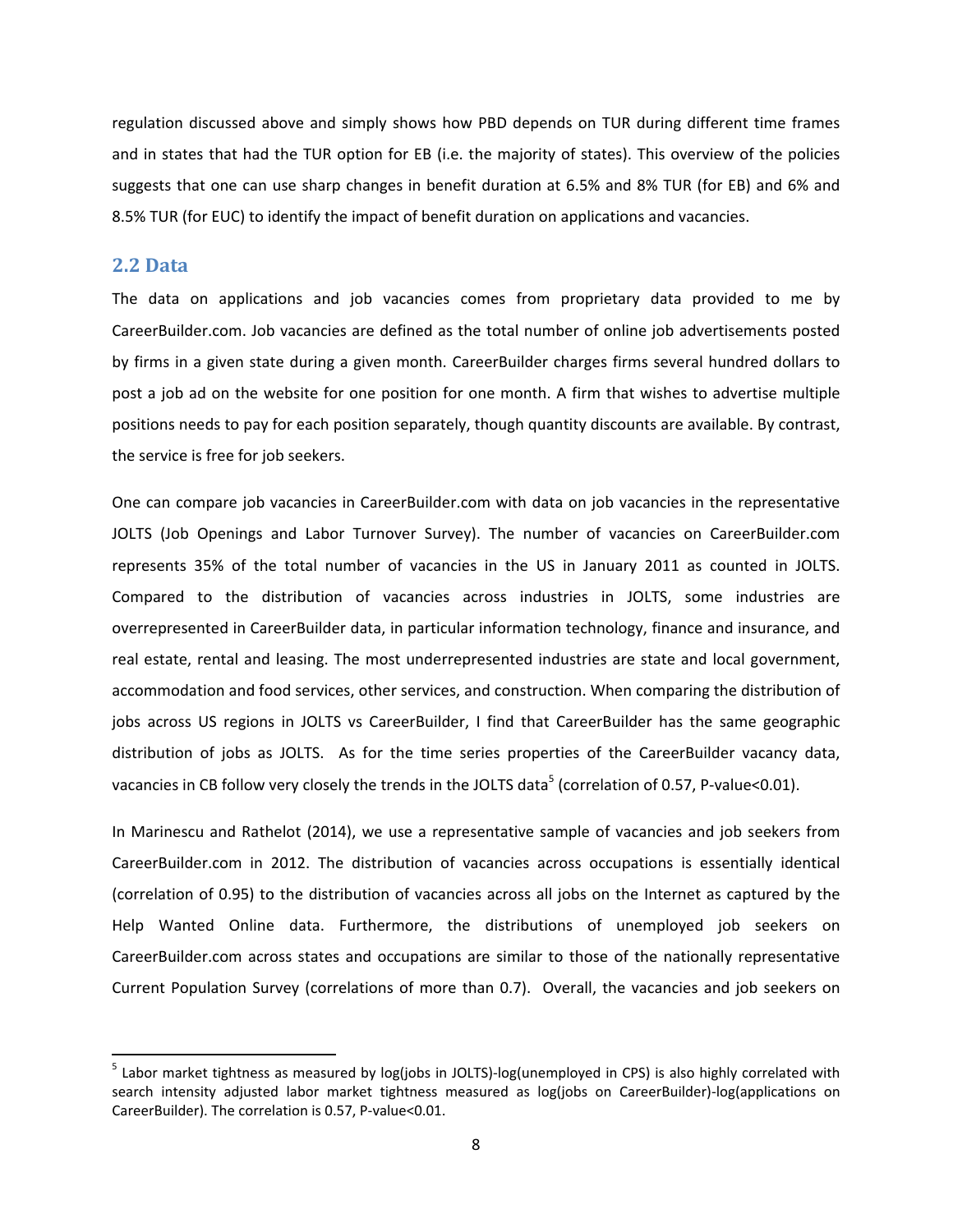CareerBuilder.com are broadly representative of the US economy as a whole, and they form a substantial fraction of the market.

In the CareerBuilder data, for each state, information is available on the distribution of vacancies by industry, the level of education required<sup>6</sup>, and the posted wage. The posted wage is reported in seven bins<sup>7</sup>, and, when a wage range is offered, these bins are based on the upper bound of the offered wage. Among vacancies that post a wage, the median is \$50,000: indeed, 52% of vacancies with posted wages post a wage of \$50,000 or more. This median wage is somewhat higher than the \$45,230 US average wage in 2011 (BLS Occupational Employment Statistics), but again the CareerBuilder compensation is based on the upper bound of the offered wage.

The CareerBuilder data spans September 2007 to July 2011. An individual application is defined as a person clicking on the "Apply Now" button in a job ad<sup>8</sup>. The variable "Applications" is the number of individual applications received by all jobs in a given state and month.

The recorded applications are from any job seeker, including unemployment benefit recipients, non‐ employed job seekers who do not receive unemployment benefits, and employed workers. According to CarrerBuilder's applicant survey, just under half of the applicants are employed<sup>9</sup>. Therefore, given that applications by non‐UI recipients constitute a substantial share of total applications, if we only had data on the applications of UI recipients, we would not be able to adequately quantify the impact of PBD on labor market tightness. Because we have the number of vacancies as well as the number of applications to these vacancies coming from all types of job seekers, this data is uniquely suited to study the impact of PBD on labor market tightness.

To reproduce the border‐county design used by Hagedorn et al. (2013) to identify the impact of PBD on vacancies, I exploit an additional sample that aggregates vacancies and applications at the county level rather than at the state level. To identify border counties, I use the publicly available border counties pair data from Dube, Lester, and Reich (2010).

 $6$  When there is no education requirement, it just means that the field was not filled by the employer. The employer can still specify an education requirement within the text of the ad.<br><sup>7</sup> The wage bins are: \$1‐\$30000, \$30001‐\$50000, \$50001‐\$75000, \$75001‐\$100000, \$100001‐\$200000, \$200001‐

<sup>\$500000,</sup> higher than \$500000.<br><sup>8</sup> Tracking cookies, resumes, and other variables are ways that CareerBuilder limits the ability for any job seeker to

apply to the same job more than once.<br><sup>9</sup> This statistic is interesting but cannot be taken at face value since it is based on the selected sample of those

applicants who were willing to answer the survey.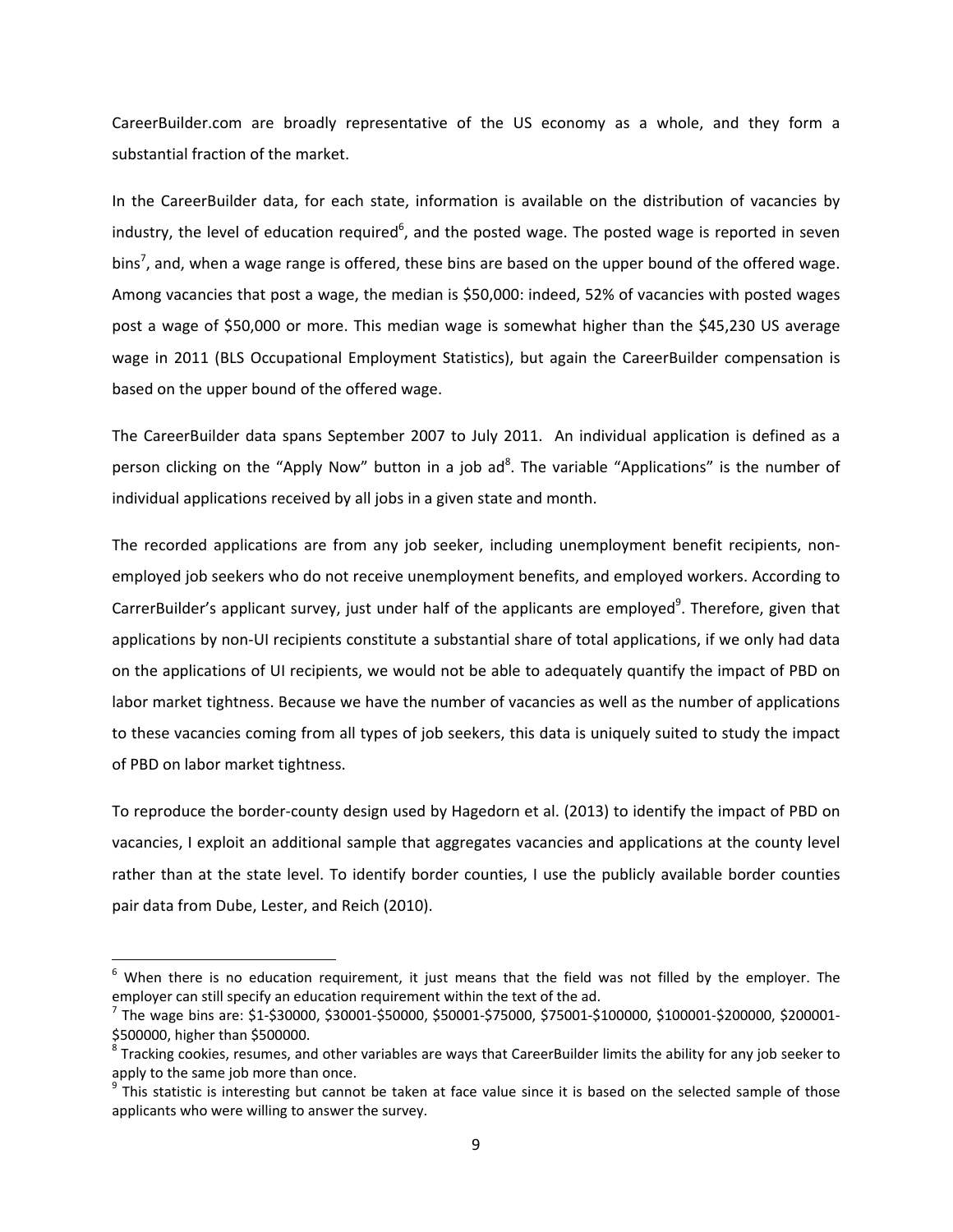To determine how many weeks of extended benefits are effectively available for each state and week, I use data from the Department of Labor EB and EUC trigger notices. These notices report the Potential benefit duration (PBD) in weeks, which is an upper bound on the duration of UI for two reasons. First, regulations entail lower maximum durations for some workers, in particular those who have only worked for a short period of time prior to becoming unemployed<sup>10</sup>. Second, many job seekers find a job early and do not receive the maximum possible duration of benefits. Trigger notices also contain the TUR, IUR, and look‐back criteria. This allows me to determine when the conditions for each extension are realized. Since this data has weekly frequency while the CareerBuilder data has monthly frequency, I take the monthly average of the PBD, IUR and TUR to merge it with the monthly data on applications and vacancies.

Data from the Bureau of Labor Statistics was used to supplement the above information on jobs and jobseekers. First, I use data on the total number of unemployed people and the labor force (Labor Force Statistics from the Current Population Survey). Second, I use data on vacancies and hires from the Job Openings and Labor Turnover Survey (JOLTS).

Table 1 shows summary statistics for key variables. Particularly noteworthy are the large numbers of applications per state. The number of CareerBuilder applications is about twice as high as the number of unemployed individuals in the state; on average, each vacancy receives about 30 applications per month. Figure 2 shows the evolution of the unemployment rate, job vacancies (from Job Openings and Labor Turnover Survey) and PBD at the national level. This graph shows that PBD and unemployment are positively correlated, consistent with the fact that PBD is increased when unemployment exceeds some thresholds.

## **2.3 Theoretical framework**

An increase in PBD increases the unemployment duration of UI recipients (e.g. Katz and Meyer 1990; J. F. Schmieder, Wachter, and Bender 2012; Rothstein 2011; Farber and Valletta 2013), chiefly because of a decrease in job search effort rather than an increase in the reservation wage (Card, Chetty, and Weber 2007; Lalive 2007; van Ours and Vodopivec 2008; Krueger and Mueller 2011; J. Schmieder, von Wachter,

 $^{10}$  Benefit durations are capped through the maximum total amount that people can collect based on their prior earnings (Meyer 2002).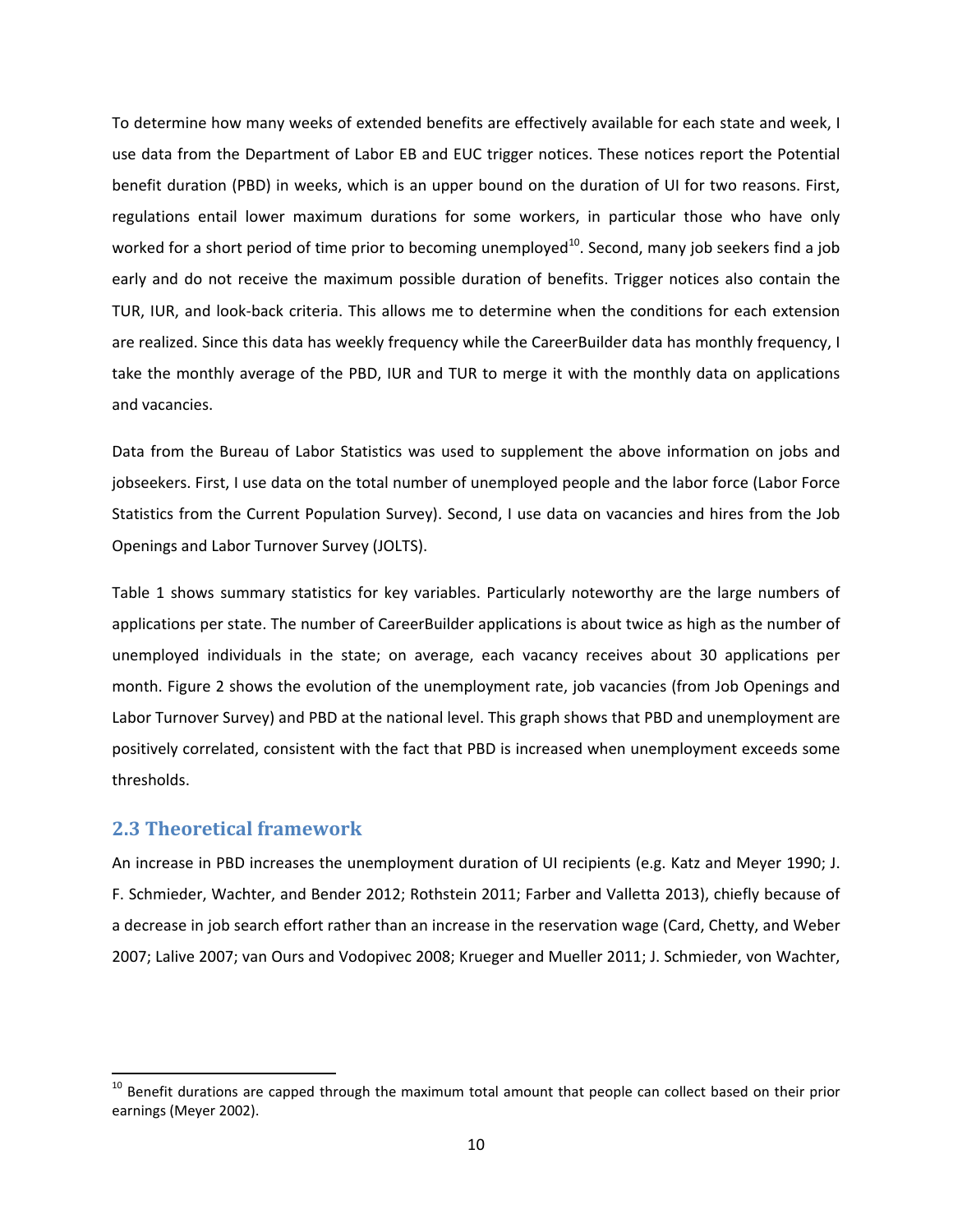and Bender 2012)<sup>11</sup>. Therefore, we expect the number of job applications sent by UI recipients to decrease when PBD increases and, hence, we expect the unemployment duration of UI recipients to increase. This phenomenon is the micro or partial equilibrium effect.

But what is the impact of a decrease in applications coming from UI recipients on the aggregate unemployment rate? To estimate the macro effect of unemployment insurance, we need to take into account general equilibrium effects through job search and labor demand externalities. If the number of vacancies stays the same, then the decrease in applications by UI recipients decreases competition for jobs. This decrease in the competition for jobs increases the chances of finding a job for non‐UI recipients (Levine 1993; Lalive, Landais, and Zweimüller 2013). Furthermore, this decrease in the competition for jobs will also increase the rate at which UI recipients find jobs for each application made. Therefore, this job search externality dampens the impact of UI on aggregate unemployment.

However, since a lower number of applications per vacancy reduces an employer's choices for potential hires, it may discourage further vacancy creation. Moreover, if PBD increases the reservation wage, this may discourage vacancy creation as employers may not be able to meet the wage demands of applicants. If fewer vacancies are created, all job seekers find it more difficult to get a job. This labor demand externality amplifies the impact of UI on aggregate unemployment. Therefore, if the search externality dominates, the macro impact of UI on aggregate unemployment is smaller than the micro effect, while the opposite is true if the labor demand externality dominates.

Landais, Michaillat, and Saez (2014) formalize this reasoning and show that, when unemployment insurance increases labor market tightness, the macro effect is smaller than the micro effect, and viceversa when unemployment insurance decreases labor market tightness. Furthermore, they demonstrate that optimal unemployment insurance should be countercyclical if the elasticity of labor market tightness with respect to unemployment benefits is positive, and pro‐cyclical otherwise.

Here, the generosity of unemployment benefits is measured by potential benefit duration (PBD). If PBD increases labor market tightness, then the impact of PBD on aggregate unemployment is lower than the impact of PBD on the unemployment of UI recipients, and the opposite is true if PBD decreases labor market tightness. I will estimate the impact of PBD on log vacancies, log applications, and log tightness

 $11$  The impact of unemployment insurance on re-employment wages or reservation wages is estimated to be close to zero by this literature. Lalive, Landais, and Zweimüller (2013) and Nekoei and Weber (2013) are the exceptions to the rule and find a small positive impact of unemployment insurance extensions on re-employment wages.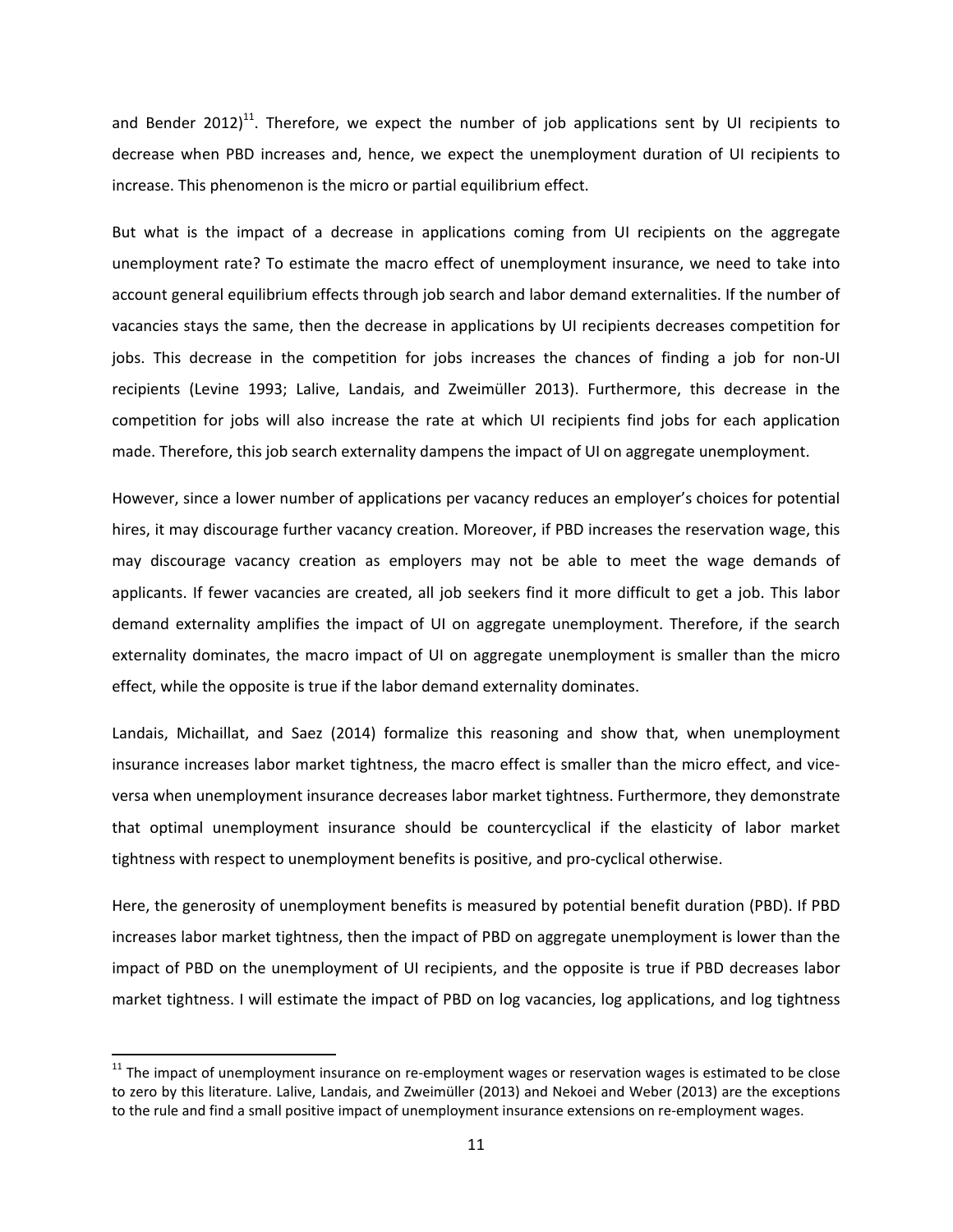(log vacancies‐log applications). If the impact of PBD on tightness is positive, then the macro impact of PBD is lower than its micro impact, and optimal unemployment benefit duration is counter‐cyclical.

# **3. Main results**

## **3.1 Timing of events approach**

The timing of events approach uses the timing of PBD increases at the state level to identify the impact of PBD on applications and vacancies. If PBD has a negative impact on job search as measured by applications, we expect the number of applications to significantly drop in the first month after a PBD increase. More generally, if PBD has an impact on the outcome of interest, then this outcome should vary over time in the same way as PBD at the state level. The key identification assumption is that there is no omitted variable that evolves according to the same monthly timing as PBD and determines the outcome of interest.

## **3.1.1 Methodology for timing of events approach**

For each state, I identify the largest increase in PBD $^{12}$  that is not due to a change in the benefit schedule<sup>13</sup> (see Figure 1) nor to a temporary lapse in EUC<sup>14</sup>. Emphasis is placed on the largest increase in PBD<sup>15</sup> for two reasons. First, when there are at least two increases in PBD in a state, some months of observation are both after the first increase and before the second increase, which makes it difficult to uniquely assign these observations to a "before" or "after" period. Second, given that it is more transparent to focus on just one increase in PBD, choosing the largest one should maximize power.

For each state, I only keep observations around the largest increase in PBD that do not involve any further change in PBD. As a result of this restriction, benefit duration is constant during the months prior

 $12$  The date of the largest increase in PBD and the amount of the increase for each state can be found in Appendix

<sup>1,</sup> Table 8.<br><sup>13</sup> This is because changes in schedule yield the largest increases in PBD for most states, but they all happen at the<br>same time, which makes it impossible to separate the impact of PBD from a pure time effect

 $14$  During the sample period, there were two lapses in extended benefits because legislators struggled to reach an agreement. These two lapses were in April to July 2010 and in November‐December 2010. Ultimately, any benefits lost from these lapses were reinstated once the legislative agreement was reached. There was little reaction of job applications to these EUC lapses (Appendix 1, Figure 5); presumably, jobseekers were expecting these EUC lapses to be temporary.<br><sup>15</sup> In Appendix 1, Table 10, I also report regression results for alternative definitions of the event (a PBD increase of

<sup>10</sup> weeks or more and a PBD increase of less than 10 weeks); the results are similar to those obtained for the largest increase in PBD.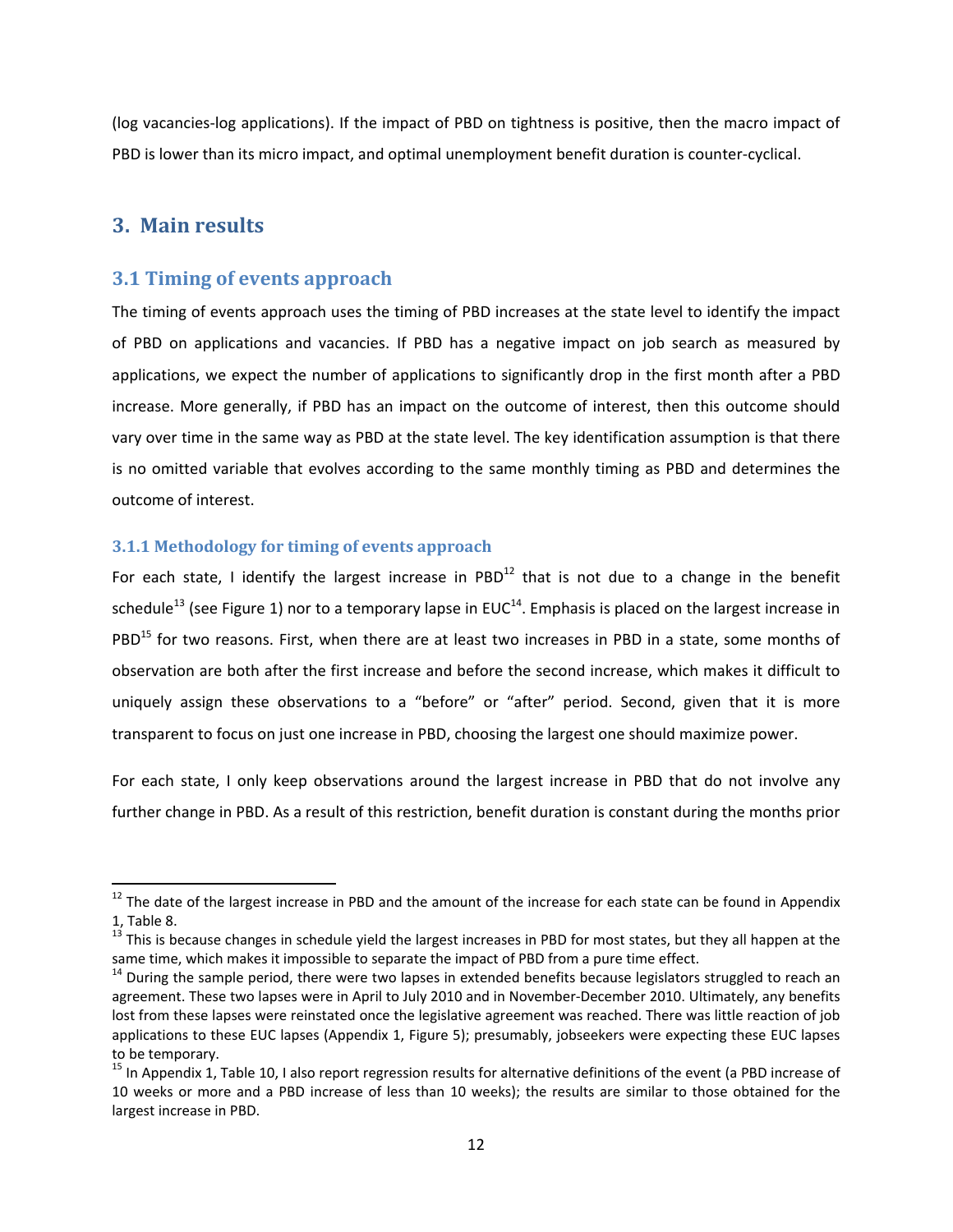to the largest PBD increase and also constant during the months after the largest PBD increase<sup>16</sup>. I then use the following specification to estimate the impact of the largest increase in benefit duration on various outcomes:

$$
y_{st} = \sum_{t=-8}^{7} \beta_t D_{ist} + q_t + \delta_t + \gamma_s + \epsilon_{st}
$$

where  $y_{st}$  is the outcome of interest in state s and month t.  $D_{ist}$  is a dummy equal to 1 in month i relative to the largest increase in PBD in a given state, where  $i=0$  is the first month when the higher PBD is available during all weeks of the month. The dummy for month  $i = -2$  is the omitted category<sup>17</sup>.  $q_t$  is a quarter fixed effect to capture seasonality.  $\delta_t$  is a year fixed effect and  $\gamma_s$  is a state fixed effect. I cluster standard errors at the state level. To obtain the impact of one week of PBD on the outcome of interest, one can replace the  $D_{ist}$  dummies by PBD. Given the sample selection, PBD is constant before the largest increase in PBD, then goes up to a new value and stays constant. Therefore, replacing the  $D_{ist}$  dummies by PBD in this specification is similar to adding one "after the largest increase in PBD" dummy while allowing for a dose response effect.

The key assumption needed to identify the causal effect of PBD on the outcome of interest is that there are no omitted variables that follow the same time course as PBD around the maximum increase in PBD and affect the outcome of interest. This assumption is made more likely by the fact that these PBD increases occur at different times in different states and are mostly driven by states crossing thresholds in the state unemployment rate (TUR or IUR) that qualify them for additional weeks of benefits<sup>18</sup>.

As an additional robustness test, I add to the sample a control group for each state. For each state, I added all the states that had a constant PBD around the time of that state's largest PBD increase<sup>19</sup>. I define an experiment  $e$  as the set of observations that includes a state X around its largest increase in

 $16$  This restriction also implies that, in practice, we have an unbalanced panel of states (see Appendix 1, Figure 6). I also used a balanced panel sample of 18 states that have a constant PBD three months before and after the largest increase in PBD. Using this sample, there is a significant decline in applications after the largest increase in PBD, while there is no significant change in the number of vacancies (Appendix 1, Figure 7). Thus, the balanced panel results are consistent with the results from the unbalanced panel (Figure 3).<br><sup>17</sup> Because the data on applications is at the monthly level while PBD is defined weekly, the largest increase in

benefit duration defined as above will typically occur over three months, with the first month having the lower potential benefit duration (PBD), the second month having a mix of lower and higher PBD, and the third month having the higher PBD. Therefore, I use the largest increase in benefit duration relative to two months prior (e.g. May to July). Any month that contained a mix of weeks with high and low benefit levels was excluded.<br><sup>18</sup> In a minority of states (20%), the largest increase is due to the state adopting the TUR option.<br><sup>19</sup> On average, ea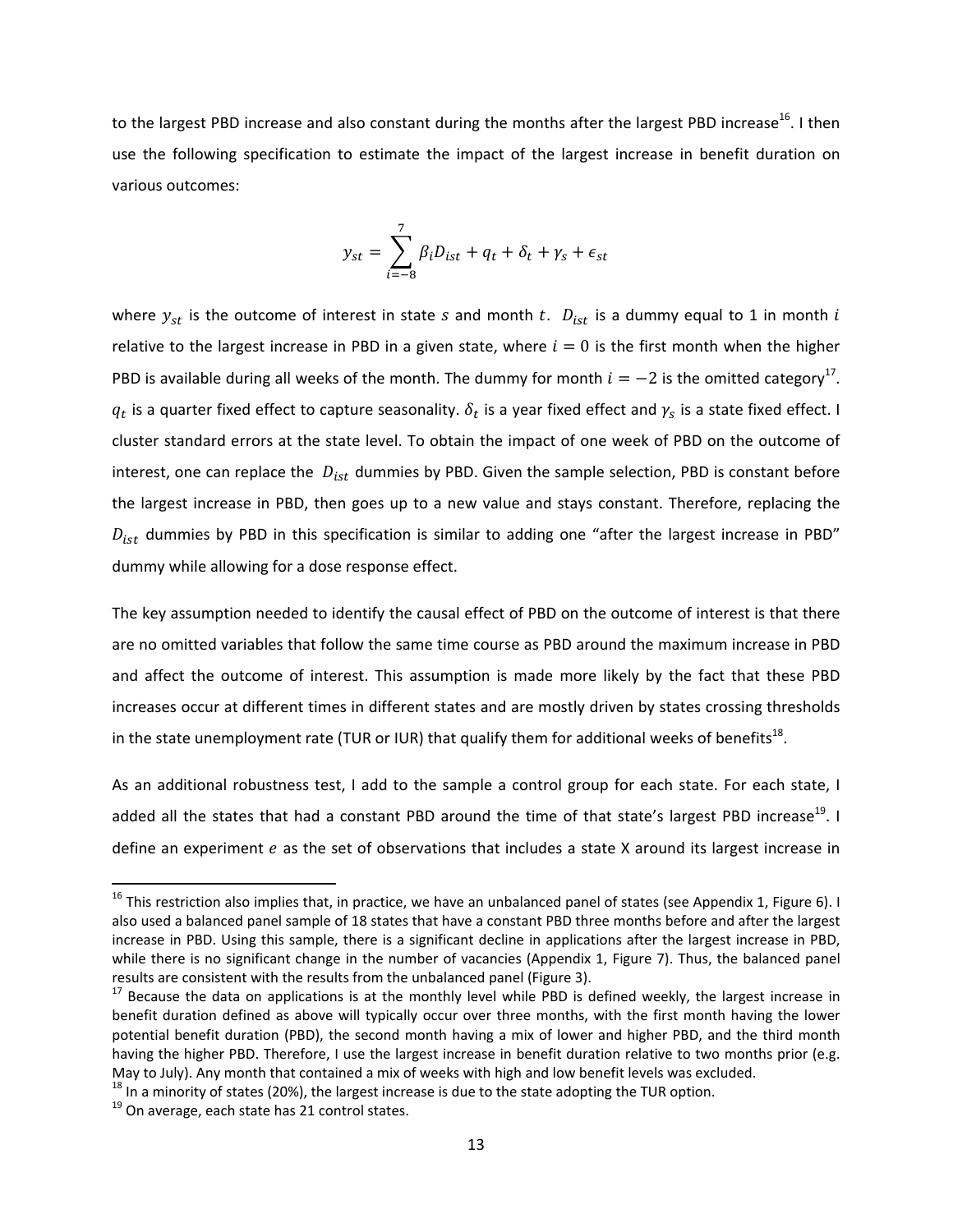PBD, as well as all the control states for that particular state X. One single natural experiment e allows for a classic difference-in-differences specification. Here I am stacking all these difference-in-differences regressions for all the states. The stacked difference-in-differences specification is then defined as follows:

$$
y_{est} = \beta b_{est} + after_{et} + q_t + \delta_t + \gamma_{es} + \epsilon_{est}
$$

 $y_{est}$  is the outcome of interest in experiment e, state s and month t.  $b_{est}$  is the Potential Benefit Duration in weeks,  $q_t$  is a quarter fixed effect to capture seasonality,  $\delta_t$  is a year fixed effect.  $after_{et}$  is a dummy for the date being after the largest increase in PBD in experiment  $e$ .  $\gamma_{es}$  is an experiment by state fixed effect. Each state will appear at least once, during the time when it experiences its largest increase in PBD. Furthermore, each state appears whenever it can serve as a control for another state experiencing its largest increase in PBD: thus, there can be multiple observations for each state and month. Therefore,  $\epsilon_{est}$  is the error term, and standard errors are clustered by state. I include the PBD  $b_{est}$  rather than the interaction between a treatment dummy and an after dummy (as would be standard for a difference‐in‐differences specification) to allow for a dose response reaction, i.e. to quantify the impact of a one week increase in PBD on the outcomes of interest.

This difference-in-differences specification can control for variation over time in the outcomes of interest that is unrelated to PBD and is common between treatment and control states. The key assumption needed to identify the causal effect of PBD on the outcome of interest is that control states are a valid counterfactual for treated states (common trends assumption<sup>20</sup>). If an unobserved variable exists that follows the same time course as PBD around the maximum increase in PBD and affects the outcome of interest, then this variable should also affect the control states. Therefore, the difference‐in‐ differences specification serves as a robustness test on the simple timing of events approach.

#### **3.1.2 Results from the timing of events approach**

I start by showing graphically how applications evolved around the largest increase in PBD (Figure 3, Panel A). While there was no significant trend in the number of applications prior to the largest increase in benefit duration, there was a significant drop in applications during the first month (month 0) after

<sup>&</sup>lt;sup>20</sup> In practice, applications in the control states follow the same time path prior to the largest PBD increase as applications in the treated states, and the same holds for vacancies (Appendix 1, Figure 8). Therefore, the control group seems to satisfy the common trends assumption.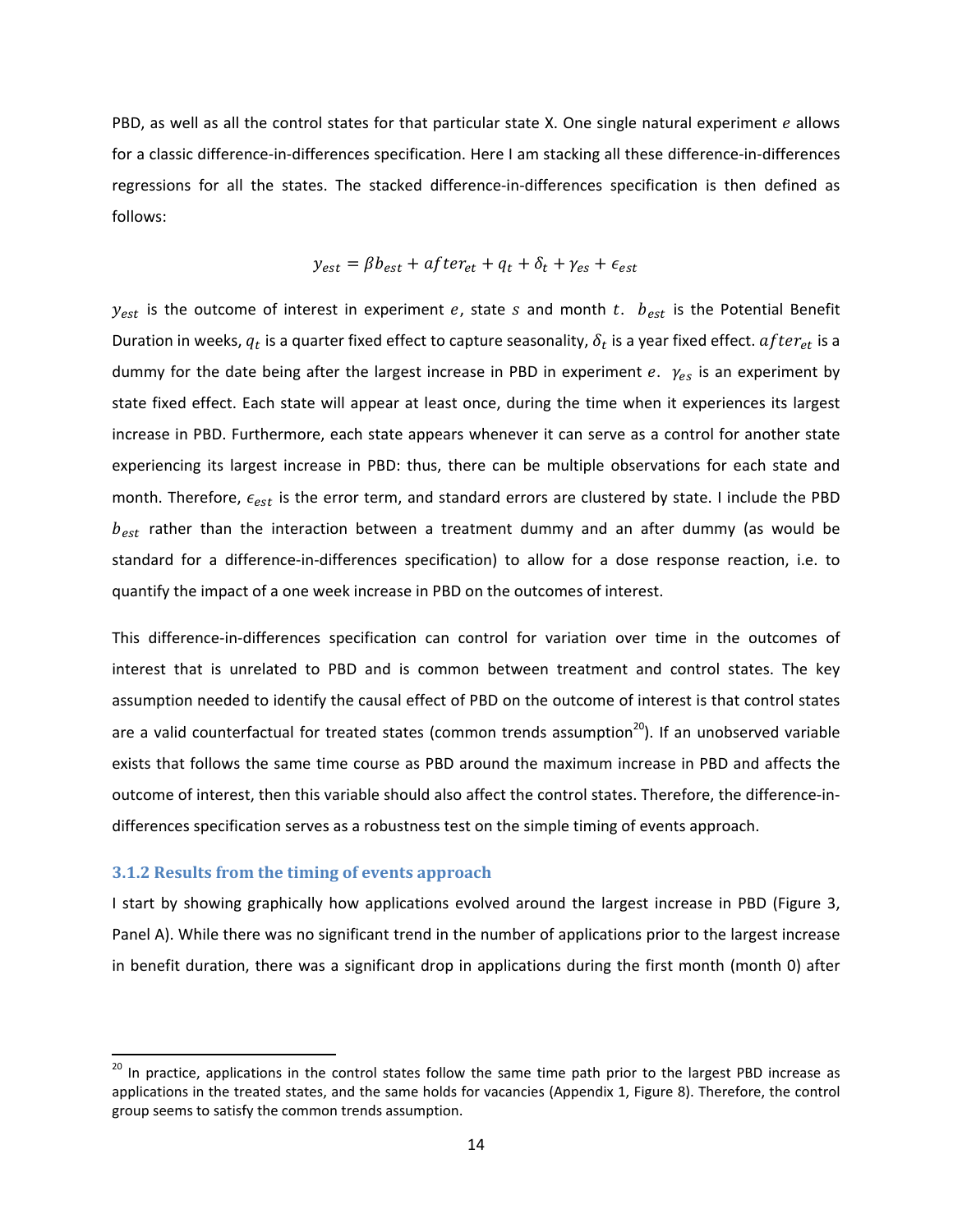the increase in benefit duration. Given that the average increase in benefit duration was 15 weeks<sup>21</sup>, the estimated effect implies that a 1 week increase in PBD leads to a 0.4% decline in applications.

Applications continues to decline after the first period post benefit increase and the impact in the third month (month 2) is significantly higher than the impact in the first month, implying that a 1 week increase in PBD leads to a 1% decline in applications three months after the increase. This decline in applications after the PBD increase is robust to taking into account sample selection: if we restrict the sample to states that are in the sample in months 0, 1 and 2 (23 states), the impact in month 2 is still significantly larger than the impact in month 0. This decline in applications may be explained by the fact that more and more UI recipients become aware of the benefit extensions over time. Indeed, most states only notify UI recipients of their eligibility for extended benefits once they exhaust their regular benefits. To summarize, I find that a PBD increase coincides with a significant decline in job applications in the very first month of the PBD increase and this decline deepens in following months.

I next examine the impact of PBD on vacancies. There is no significant trend<sup>22</sup> in job vacancies around the largest increase in PBD (Figure 3, Panel B). This implies that, as far as seven months after the largest increase in PBD, employers do not respond to a higher PBD by posting fewer vacancies. Since applications decrease after the largest increase in PBD and vacancies stay constant, labor market tightness (log vacancies-log applications) increases after the largest increase in PBD (Appendix 1, Figure 9).

To summarize these graphical results in a regression format, I use the simple difference specification, which corresponds to Figure 3, and shows the average effect of one week of PBD on the outcomes of interest rather than estimating the impact month by month. Consistent with the results from Figure 3, the simple difference specification shows a significant and negative impact of PBD on applications (Table 2, col. 1) but no significant impact on vacancies (Table 2, col. 3).

To test the robustness of the timing of events approach to unobserved variables that follow the same timing as PBD and affect the outcomes of interest, I use a difference-in-differences specification. The impact of PBD on applications remains negative and statistically significant (Table 2, column 2). Overall,

<sup>&</sup>lt;sup>21</sup> The level of PBD around the largest increase in PBD is plotted in Appendix 1, Figure 6.

<sup>&</sup>lt;sup>22</sup> Even though a few pre-event point estimates are significant, this is probably due to sampling variability as these estimates are based on fewer than 20 states (see Appendix 1, Figure 6).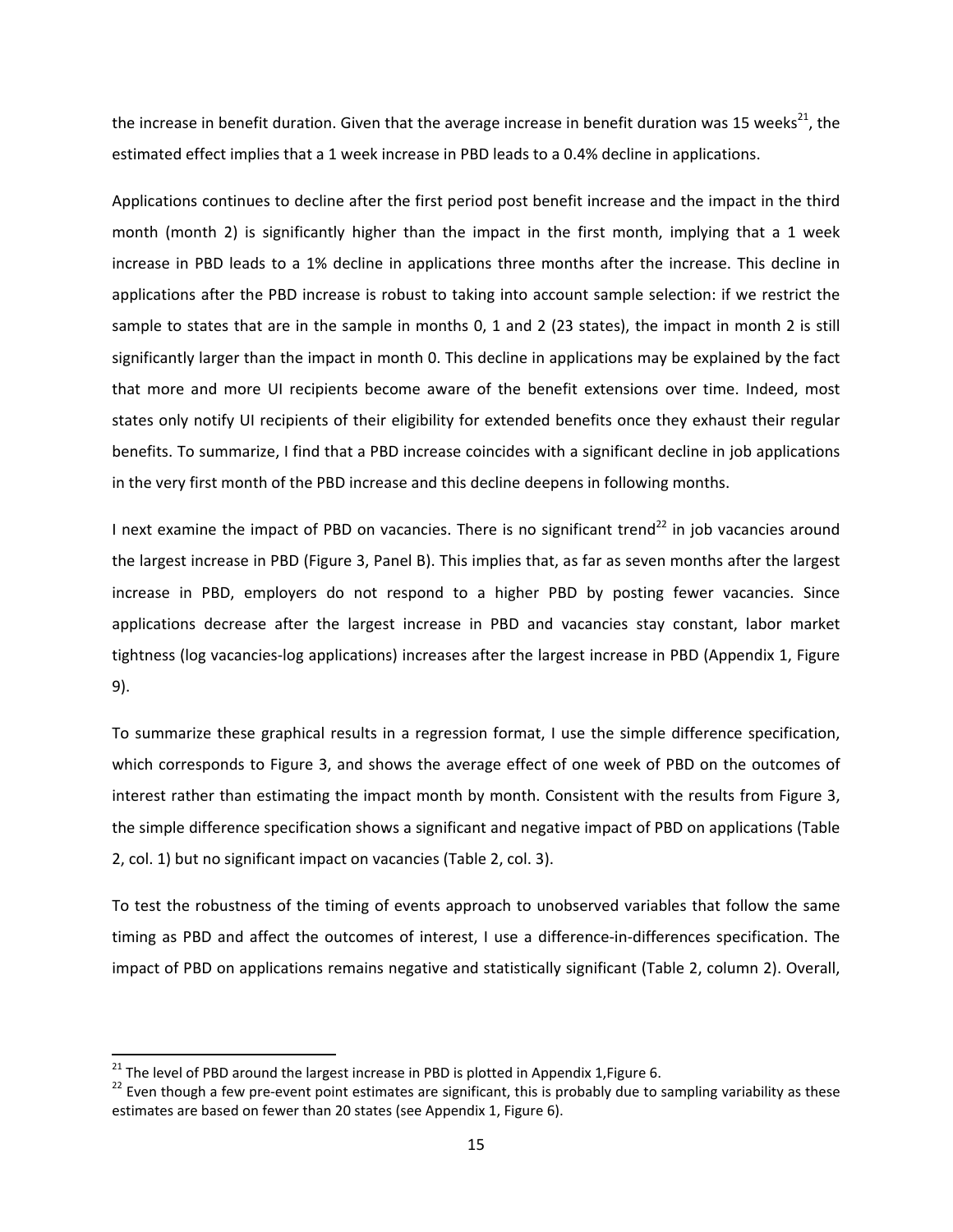the specifications in columns 1‐2 paint a consistent picture and indicate that a one week increase in PBD led to a 0.4% decline in job applications $^{23}$ .

As for the impact of PBD on vacancies, the difference-in-differences specification still yields an insignificant effect (Table 2, column 4). This result addresses an important concern with the simple difference specification. Indeed, if there is a positive trend in vacancies, as is the case during most of the period when PBD increases (see Figure 2), this positive trend may be masking the negative impact of PBD on vacancies. To the extent that such a trend is masking the negative effect of PBD on vacancies, the estimated impact of PBD on vacancies should become more negative when we add a control group of other states that share in this trend. Thus, the fact that the difference‐in‐differences specification also yields an insignificant impact of PBD on vacancies confirms that PBD has little if any impact on vacancies.

Finally, the impact of PBD on labor market tightness is positive and significant both in the simple difference and the difference-in-differences specification<sup>24</sup> (Table 2, col. 5-6).

Using the timing of events approach, I have shown that an increase in PBD has a large, significant and negative impact on state‐level job applications, consistent with PBD generating a search externality. However, PBD does not have a robust effect on vacancies: therefore, PBD does not generate a labor demand externality. Overall, PBD increases labor market tightness. Given the theory outlined above, this implies that the general equilibrium effects of unemployment insurance dampen its partial equilibrium effect.

## **3.2 Using a parametric fuzzy regression discontinuity**

The first part of the analysis used a timing of events approach to identify the causal impact of PBD on applications and vacancies. However, in such a design, observations around the PBD increase are associated with different unemployment rates for different states. Furthermore, the timing of events approach focuses on the largest increase in PBD for each state. If heterogeneity is present in the effects of various PBD increases, then the timing of events approach does not adequately quantify the average

<sup>&</sup>lt;sup>23</sup> The reader may wonder why the impact on job applications is only about 0.4% given that the impact of PBD on applications increases with time since the largest PBD increase (Figure 3, Panel A). This is because the figure is based on an unbalanced panel. In fact, the median state is only observed for 2 months after the PBD increase, so the regression mostly captures the short-run effect.<br><sup>24</sup> The impact of PBD on applications and vacancies is robust to adding month fixed effects instead of year and

quarter fixed effects in the difference‐in‐differences specification. However, because the point estimate of the impact of PBD on applications slightly decreases when month fixed effects are included, the impact of PBD on tightness falls short of statistical significance (see Appendix 1 Table 9).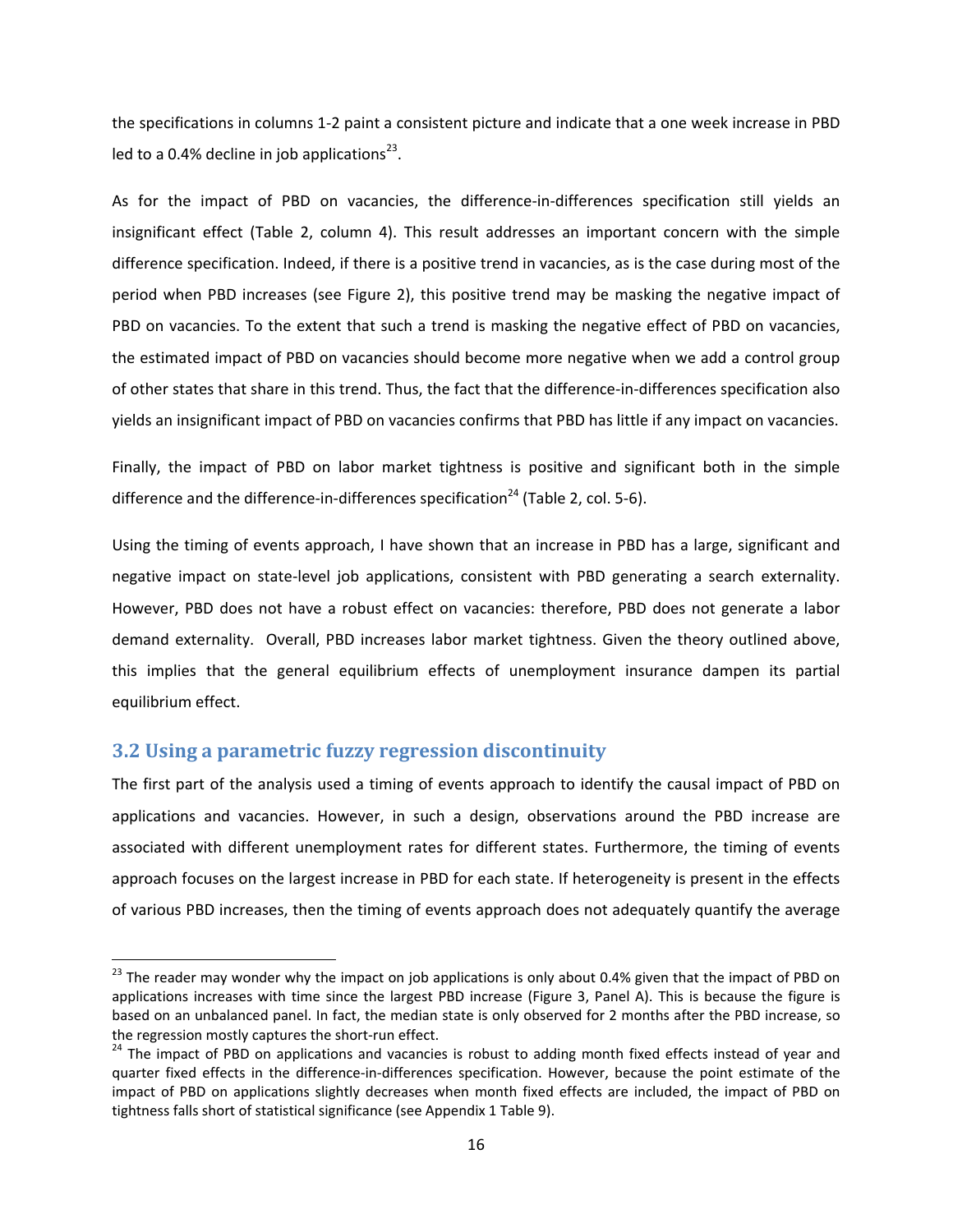effect of UI extensions during the Great Recession. Using a regression discontinuity design is an alternative approach that can overcome some of these limitations.

To exploit the fact that PBD depends on states crossing TUR and IUR thresholds, I use a global parametric fuzzy regression discontinuity. In Appendix 2, I also report results for a local fuzzy regression discontinuity design around 6% TUR. While the local fuzzy regression discontinuity is conceptually appealing, it leaves only 44 observations and therefore very limited statistical power. For the global parametric fuzzy regression discontinuity, I use a broader sample of all the 1,804 observations lying in the zone where there are any discontinuities in PBD as a function of TUR (and IUR). Compared to the local fuzzy regression discontinuity design, this approach has higher power but also more potential bias due to the inclusion of observations that lie further away from TUR discontinuities.

#### **3.2.1 Methodology**

To visualize the nonlinear relationship between TUR and PBD graphically, one can plot a smoothed version of PBD and applications residuals or vacancies residuals as a function of TUR. The residuals are from regressing log applications or log vacancies on state fixed effects. I then apply a kernel‐weighted local polynomial smoothing to the residuals<sup>25</sup>. Additionally, TUR is restricted to between 4% and 10%, so as to include some data prior to any TUR threshold being reached. This restriction discards data that is far away from the TUR thresholds that are the primary source of identification.

To complement the graphical analysis, I run a global parametric fuzzy regression discontinuity design that uses a broader sample. The regression discontinuity is fuzzy because crossing a threshold in TUR or IUR increases the probability of an increase in PBD by less than one due to delays in making benefits available, conditions on the rate of increase of unemployment, and states' policy choices (see policy background above). The design is global and parametric because I include a range of observations around multiple discontinuities in PBD as a function of the assignment variables TUR and IUR, and control for global polynomials in TUR and IUR.

This approach results in the following instrumental variable specification, restricting to state‐month observations with TUR between 4 and 10%:

$$
y_{st} = \beta b_{st} + \alpha' X_{st} + q_t + \delta_t + \gamma_s + \epsilon_{st}
$$

<sup>&</sup>lt;sup>25</sup> The plot uses the Stata command lpolyci.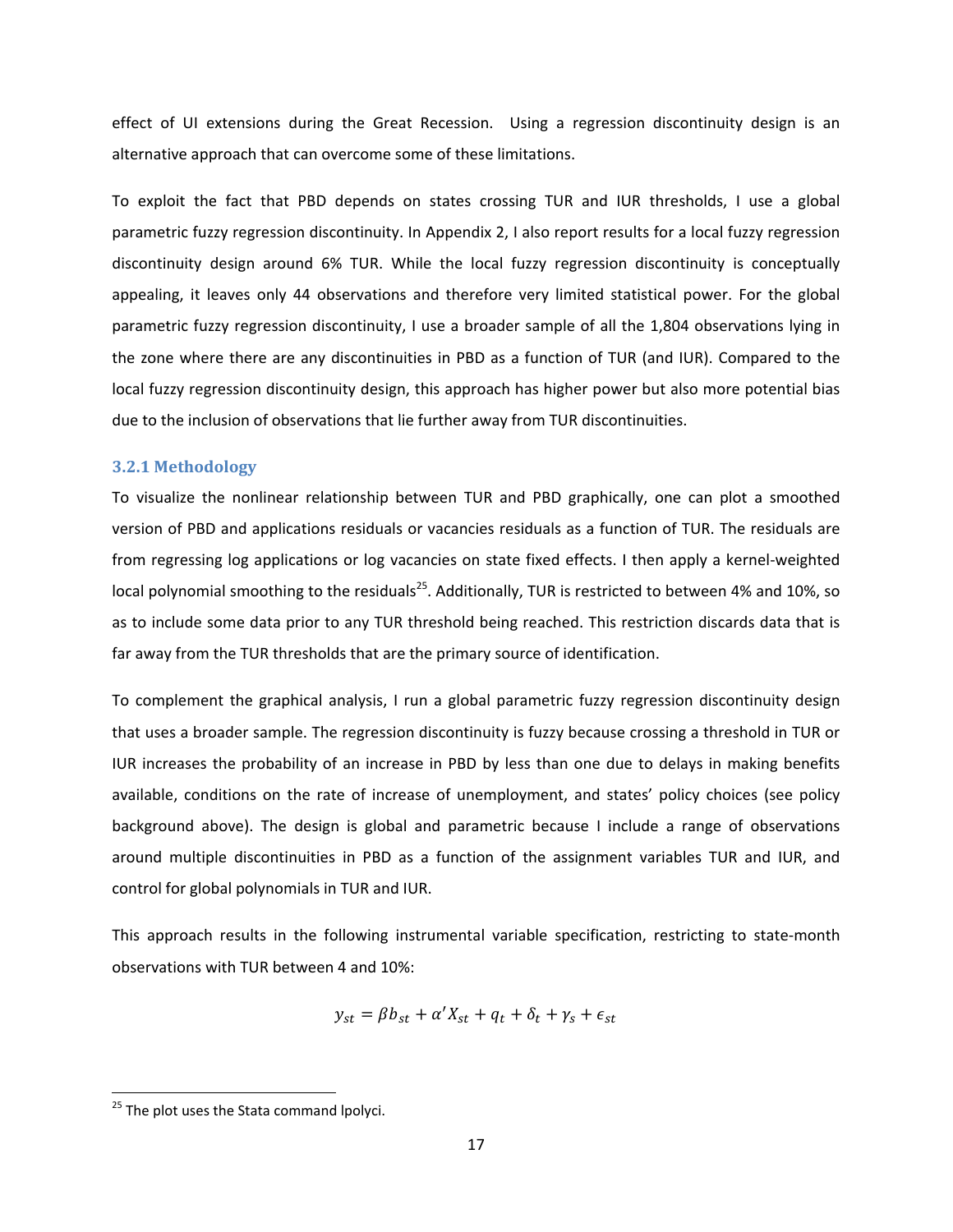where  $y_{st}$  is log applications, log vacancies or log tightness (log vacancies-log applications) in state s and month t,  $b_{st}$  is the average PBD over the month,  $X_{st}$  is a vector of controls which includes a quadratic in TUR and IUR,  $q_t$  is a quarter fixed effect,  $\delta_t$  is a year fixed effect,  $\gamma_s$  is a state fixed effect, and  $\epsilon_{st}$  is the error term. Standard errors are clustered at the state level.  $b_{st}$  is instrumented with the PBD that should be available given rules. The instrument assumes there are no temporary EUC lapses and that all states have elected the TUR option for EB. Indeed, since states can elect the TUR option and thus provide more generous EB extensions (see 2.1 Policy background above), such EB benefits are potentially endogenous. To summarize, the instrument for PBD is PBD according to statutory rules, not taking into account temporary EUC expirations, and assuming that all states take up the TUR option.

In a version of the regression above, I split  $b_{st}$  into an EUC and an EB component to analyze whether these two programs have the same impact on the outcomes of interest. In this case, EB PBD is instrumented with EB PBD according to rules and assuming that all states have elected the TUR option, and EUC PBD is instrumented with the EUC PBD according to rules and ignoring temporary EUC lapses.

#### **3.2.2 Results**

I start with a graphical analysis of the data from December 2008 onwards to give an intuitive grasp of the dependency of vacancies residuals, applications residuals, and PBD on TUR (Figure 4). PBD indeed increases steeply around 6 to 6.5% TUR<sup>26</sup>, which are the thresholds for EUC and EB respectively. PBD again increases around 8 to 8.5% TUR, which are the thresholds for EB and EUC respectively (note that the EUC threshold at 8.5% TUR only exists after November 2009). Application residuals tend to decrease over the same range of TUR<sup>27</sup> values where PBD increases and to increase with the unemployment rate (TUR) when PBD remains constant (Figure 4, Panel A). The fact that application residuals tend to increase with the TUR in the absence of a PBD increase should be expected given that a higher TUR means more unemployed jobseekers, who should be collectively sending more applications<sup>28</sup>. This graphical analysis supports the view that PBD has a strong negative effect on applications.

<sup>&</sup>lt;sup>26</sup> PBD increases already before TUR reaches 6% in some cases. The main reason is that the IUR condition for EUC (IUR>=4%) is satisfied for some states with TUR below 6%.<br><sup>27</sup> Applications also decrease when IUR thresholds are crossed. However, this is only clearly visible for the small

subset of observations when no TUR thresholds are crossed (compare Panel A and Panel B in Appendix 1, Figure 11).

 $28$  If we plot the residuals of applications per CPS unemployed, there is no increase in this outcome in between increases in PBD (Appendix 1, Figure 12). This confirms that the increase in the number of applications in between increases in PBD is largely driven by the increase in the number of unemployed job seekers.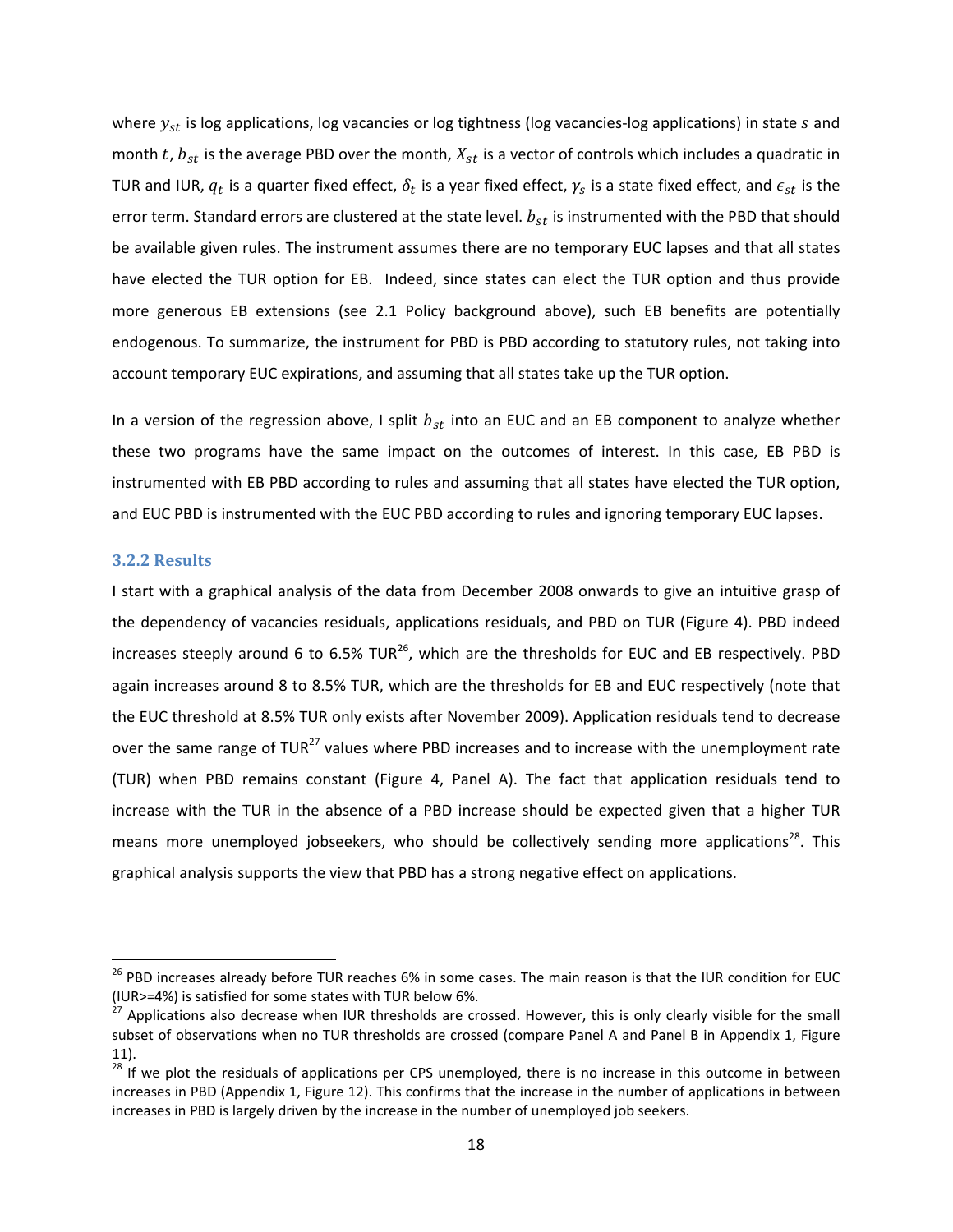In contrast, vacancies residuals tend to increase with TUR but not in a way that is strongly correlated with PBD (Figure 4, Panel B). The positive co-movement of vacancies and TUR may seem surprising because one would expect worse economic conditions to be associated with both higher unemployment and fewer vacancies. However, when one looks back at Figure 2, the positive association between vacancies and TUR makes sense given the high frequency data used there. Indeed Figure 4 is based on data from December 2008 on, and early in 2009, the number of vacancies started increasing again from its trough while at the same time the unemployment rate was still increasing. Overall, the graphical analysis suggests that PBD has little impact on job vacancies.

Prior to the introduction of EUC, PBD depended on TUR only for states that had the TUR option for EB. Therefore, we should see that PBD goes up and application residuals go down around TUR thresholds in states with a TUR option for EB, but not so in states without such a TUR option. This is indeed the case (Appendix 1, Figure 10), which suggests that there is no mechanical relationship between application residuals and TUR. A clear negative relationship between applications and TUR only appears when PBD does depend on TUR.

I now use regression analysis to complement the graphical results, and check more systematically whether there is indeed a statistically significant negative impact of PBD on applications. I regress log applications on PBD and a number of controls, using the whole available time period (September 2007 to July 2011), and restricting to TUR between 4 and 10%.

When I repeat a specification similar to the local fuzzy RD specification (see Appendix 2), I find a significant and negative impact of PBD on log applications (Table 3, col. 1). When adding date fixed effects instead of year and quarter fixed effects, the impact of PBD on applications remains negative but falls short of statistical significance (col .2). In column 3, I separate EUC and EB, and find that only EUC extensions have a negative impact on applications. The small effect of EB is consistent with expectations based on the policy. Indeed, additional weeks of benefits due to EB only kick in after EUC extension weeks have been used up, and so discounting implies a smaller effect of EB. Furthermore, EB has somewhat stronger job search requirements than EUC, which could dampen its effect on job applications. When adding month fixed effects (col. 4), the impact of EUC stays negative and significant while the impact of EB becomes positive if still statistically insignificant. The estimates in col. 4 can account for why the impact of total PBD on applications became smaller and insignificant when we added date fixed effects in col. 2: indeed, the total impact of PBD on applications is a mixture of a large negative impact of EUC and a small positive impact of EB. Overall, I find that a one‐week increase in EUC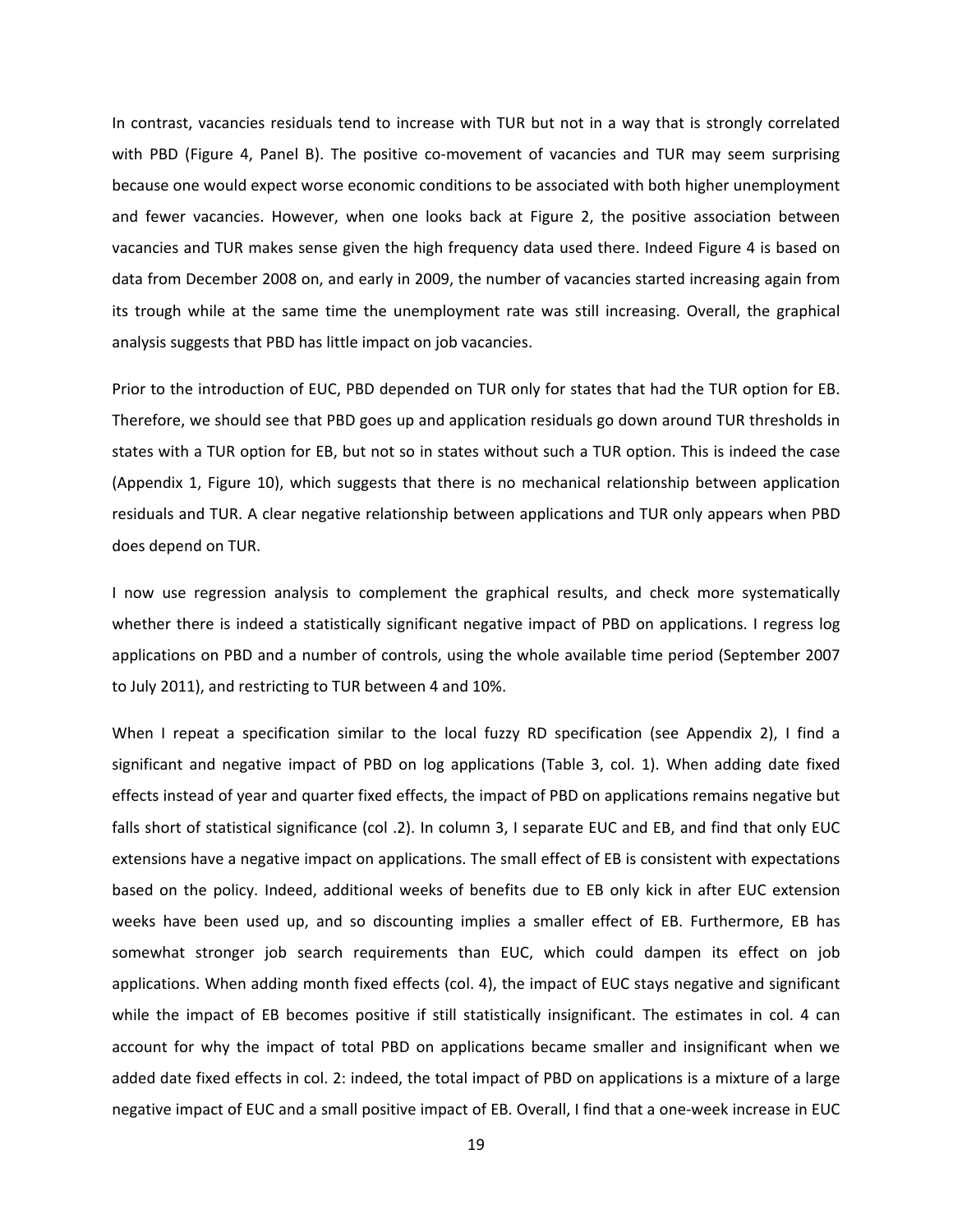is associated with a 0.72% decline in job applications (col. 4), while the state‐level EB program has no significant effect on job applications during the Great Recession.

Having examined the impact of PBD on applications, I now analyze the impact of PBD on vacancies using the same specifications. While the impact of PBD on vacancies is negative and significant without date fixed effects (Table 4, col. 1), adding date fixed effects renders the impact of PBD positive and insignificant<sup>29</sup> (col. 2). When distinguishing between EUC and EB, we see that EB never has a significant impact on vacancies, and the point estimate is positive (col. 3 and 4). As for EUC, it appears to have a negative and significant effect on vacancies (col. 3), but this negative effect is not robust to adding month fixed effects (col. 4). Therefore, the apparent negative impact of PBD on vacancies is likely explained by changes in EUC that occur when a new federal law increases EUC for all states. EUC appears to have a negative impact on vacancies when we do not control for monthly changes in macroeconomic conditions. After accounting for common macro factors that vary from month to month, there is no significant impact of PBD on vacancies, consistent with the timing of events result.

Finally, we can examine the impact of PBD on log tightness, the difference between log vacancies and log applications. Just as in the case of the timing of events approach, the estimate of the impact of PBD on tightness for a given specification is almost exactly the difference between the estimated impact of PBD on vacancies and the estimated impact of PBD on applications (Appendix 1, Table 11). Thus, while EB has no effect on tightness, EUC PBD has a positive and significant impact on tightness (Table 4, col. 5): a one‐week increase in EUC increases tightness by 0.8%.

How do the estimates of the impact of PBD on applications compare with the estimates arising from different methodologies used above? In the timing of events approach, a one‐week increase in PBD yields a 0.4% decline in applications (Table 2, col. 2). This estimate implies that the median state saw a 29% decline in applications due to PBD extensions during the Great Recession (+73 weeks). When using the global parametric regression discontinuity design, I find that it is important to distinguish between EUC and EB. If we take the point estimates for EUC and EB in Table 3, col. 4, the impact of PBD in the median state is the sum of the impact of the increase in EUC (53 weeks) and the impact of the increase in EB (20 weeks), that is: ‐0.0072\*53 +0.0032\*20= ‐32% decline in applications. Therefore, across specifications, I find that unemployment extensions decreased applications by about 30% in the median state during the Great Recession.

 $29$  The lower bound of the 90% confidence interval is -0.001 and the upper bound is 0.004.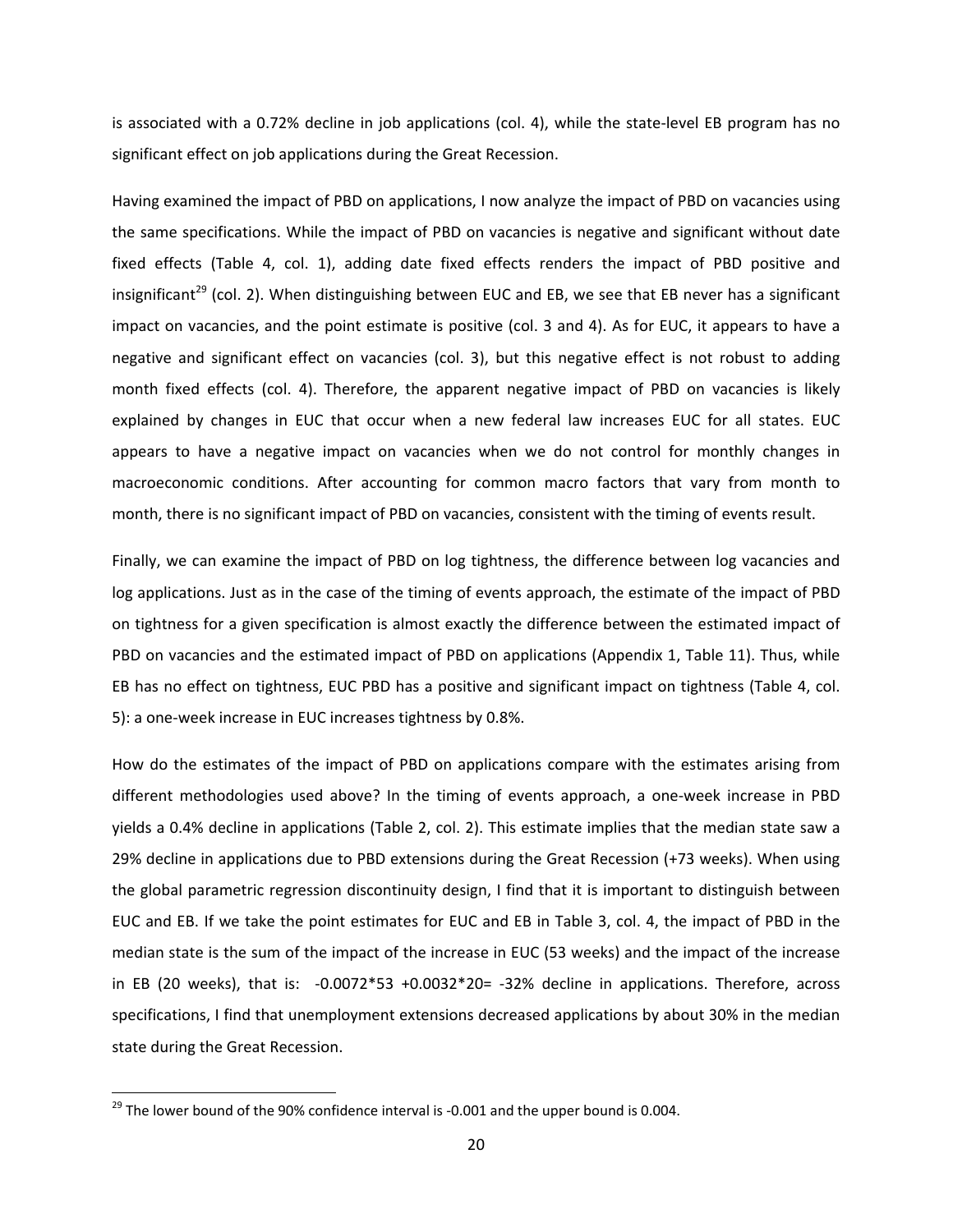The estimated effect of PBD on applications may seem large. However, one must remember that this estimate arises from more than *tripling* the duration of unemployment benefits. To get a sense of the magnitudes, it is useful to compare the elasticity of applications with respect to PBD to prior estimates of the elasticity of job search effort with respect to unemployment insurance. The elasticity of applications with respect to PBD is given by  $\beta \Delta$  PBD/( $\Delta$  PBD/PBD), where the numerator  $\beta \Delta$  PBD is the percent impact ( $\beta$ ) of the PBD increase ( $\Delta$  PBD) on applications, and the denominator  $\Delta$  PBD/PBD is the percent increase in PBD. Given that, in the median state, PBD went from 26 to 99 weeks, the elasticity of labor market tightness with respect to unemployment insurance is given by  $\beta \Delta PBD/$  $(\Delta$  PBD/PBD) = 26 $\beta$ . If a one week increase in PBD yields a 0.4% decline in applications (timing of events estimate), the elasticity of applications with respect to PBD is  $-0.004 * 26 = -0.104$ . This elasticity is small given that the elasticity of minutes spent in job search with respect to unemployment benefit amounts<sup>30</sup> was estimated to be between -1.6 and -2.2 (Krueger and Mueller 2010). Of course, my sample includes both unemployed and employed job seekers, which reduces the estimated elasticity. Still, the elasticity of job applications with respect to PBD is orders of magnitude smaller than the elasticity of job search minutes with respect to unemployment benefit amounts. Thus, the large estimated impact of PBD on job applications arises from a small elasticity of applications with respect to PBD combined with a very large increase in PBD.

In conclusion, my empirical analysis shows that the increase in PBD during the Great Recession led to a substantial decline in total applications, and thus generated a search externality. Because changes in PBD had no robust effect on the number of vacancies, I conclude that extensions did not generate a labor demand externality. Overall, unemployment insurance extensions during the Great Recession increased labor market tightness. A positive impact of unemployment insurance on labor market tightness implies that the general equilibrium effect of unemployment insurance contributes to reducing its impact on aggregate unemployment: thus, the macro impact of unemployment insurance on aggregate unemployment is smaller than its micro (partial equilibrium) impact on benefit recipients.

<sup>&</sup>lt;sup>30</sup> Using the timing of events methodology, the impact of PBD on log total UI benefit payments is -0.01. So the implied elasticity of applications with respect to UI benefits is -0.004/0.01=-0.4. This is a still a small elasticity compared to the estimates by Krueger and Mueller 2010.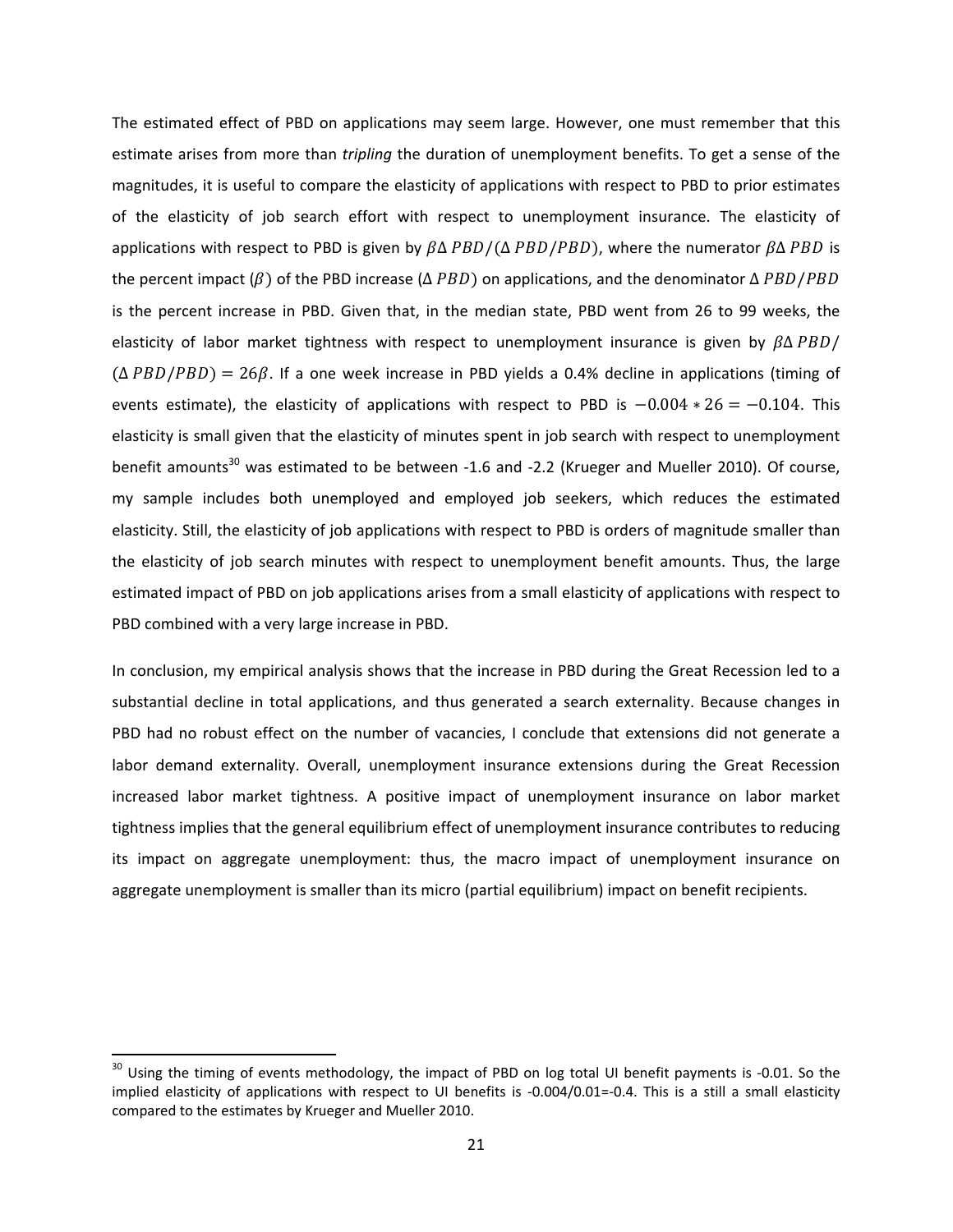# **4. Robustness tests and further results**

## **4.1 Robustness tests**

The specification from the global parametric regression discontinuity design in column 4 in Table 3, with full controls including month fixed effects will serve as the baseline specification for these robustness tests.

The first robustness test I perform is to vary the degree of the polynomials in the assignment variables TUR and IUR that are used as controls. Using third or fourth degree polynomials rather than second degree polynomials does not affect the estimated impact of PBD on applications, vacancies or labor market tightness (Appendix 1, Table 12).

The impact of PBD on applications and tightness may be biased by changes in the composition of posted jobs. To address this issue, I add controls for the share of jobs in each education category and each 2digit NAICS industry (Table 5, col. 1 and 4). The impact of EUC PBD on applications is still significant and negative, and not statistically significantly different from the baseline estimates. Similarly, the impact of EUC PBD on tightness stays significant and positive. I conclude that the results are robust to changes in the composition of jobs by industry and education requirement.

To control for any systematic decline in applications over time that is unrelated to PBD increases, I add state-specific trends to the specification (Table 5, col. 2 and 5). This lowers the impact of EUC on applications (col. 2), but the point estimate is not statistically significantly different from the baseline. Similarly, the positive impact of EUC PBD on tightness is robust to state‐specific trends (col. 5).

My interpretation of the main results is that the decrease in aggregate job search effort as measured by applications comes from UI recipients decreasing their job search effort in response to an increase in PBD. To support this interpretation, I test whether the impact of PBD on applications is greater in states that have a higher share of UI recipients among their unemployed<sup>31</sup>. I find that the impact of EUC PBD on applications is significantly larger when the share of UI recipients in the state is higher (Table 5, col. 3). A similar result is observed for tightness in col. 6: the point estimate indicates that the impact of EUC PBD on tightness is greater when the share of UI recipients in the state is higher, though the interaction term is not statistically significant. Reassuringly, the main impact of EUC PBD on applications, which

<sup>&</sup>lt;sup>31</sup> Specifically, I compute the average share of UI recipients in each state from December 2008 through the end of my sample. I use this time frame because the identifying variation in EUC as a function of TUR only exists when EUC levels change with TUR, which is after December 2008.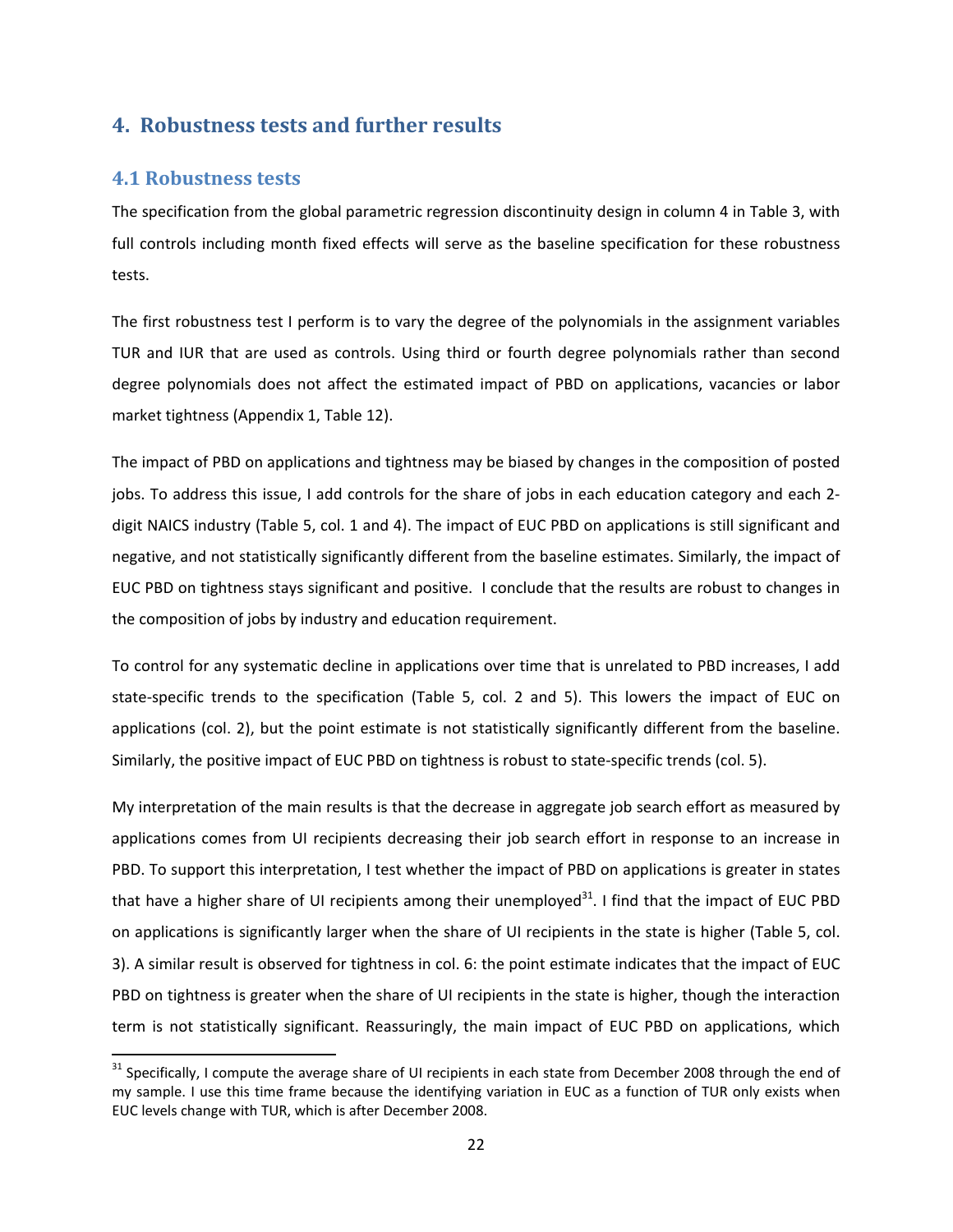corresponds to a 0 share of UI recipients among the unemployed, is not statistically significant. I conclude that the impact of PBD on applications is larger in states with a higher share of UI recipients among the unemployed, which is consistent with a negative impact of PBD on the applications of UI recipients.

An alternative way to test whether the negative impact of PBD on job applications is due to the behavior of UI recipients is to separately estimate the impact of PBD on a sample of vacancies whose applicants are less likely to respond to increases in PBD. For example, it seems plausible that applications to high paying jobs will not be affected by increases in PBD. Indeed, highly educated workers have significantly shorter unemployment durations (Riddell and Song 2011) and are therefore unlikely to be using the PBD extensions. Furthermore, there is a cap in the dollar amount of benefits that can be collected, and therefore the replacement rate is lower for top earners, making it less advantageous to stay unemployed for long periods of time. I estimate the impact of PBD separately for vacancies with different levels of the posted wage, and find that the negative impact of EUC PBD on applications is driven by lower‐earning job applicants (Appendix 1, Figure 13), who are more sensitive to increases in the generosity of unemployment insurance.

Finally, I have also performed these robustness tests using the number of vacancies as an outcome. Neither EUC nor EB have a significant impact on vacancies in these alternative specifications (Appendix 1,Table 13). In particular, the specification with state‐specific trends (Appendix 1, Table 13, col. 3) helps address the above-mentioned concern that a positive trend in vacancies is masking the negative impact of PBD on vacancies. If this concern is valid, then adding state‐specific trends should make the impact of PBD on vacancies more negative. However, with state trends, the impact of EUC becomes more *positive* (compare Appendix 1, Table 13 col. 1 and col. 3), not more negative. Overall, the absence of an impact of PBD on vacancies is robust.

#### **4.2 The impact of PBD on job seeker selectivity and posted wages**

In this subsection, I examine the impact of PBD on job seeker selectivity and posted wages using the same baseline specification as in Table 3, col. 3.

If PBD increases reservation wages or other demands by UI recipients, this decreases the number of jobs suitable for application. To measure the number of jobs that job seekers consider, I use data on the number of times that a job vacancy snippet was viewed as part of a listing that comes out after a job search query. The number of applications per view is a measure of how selective jobseekers are: if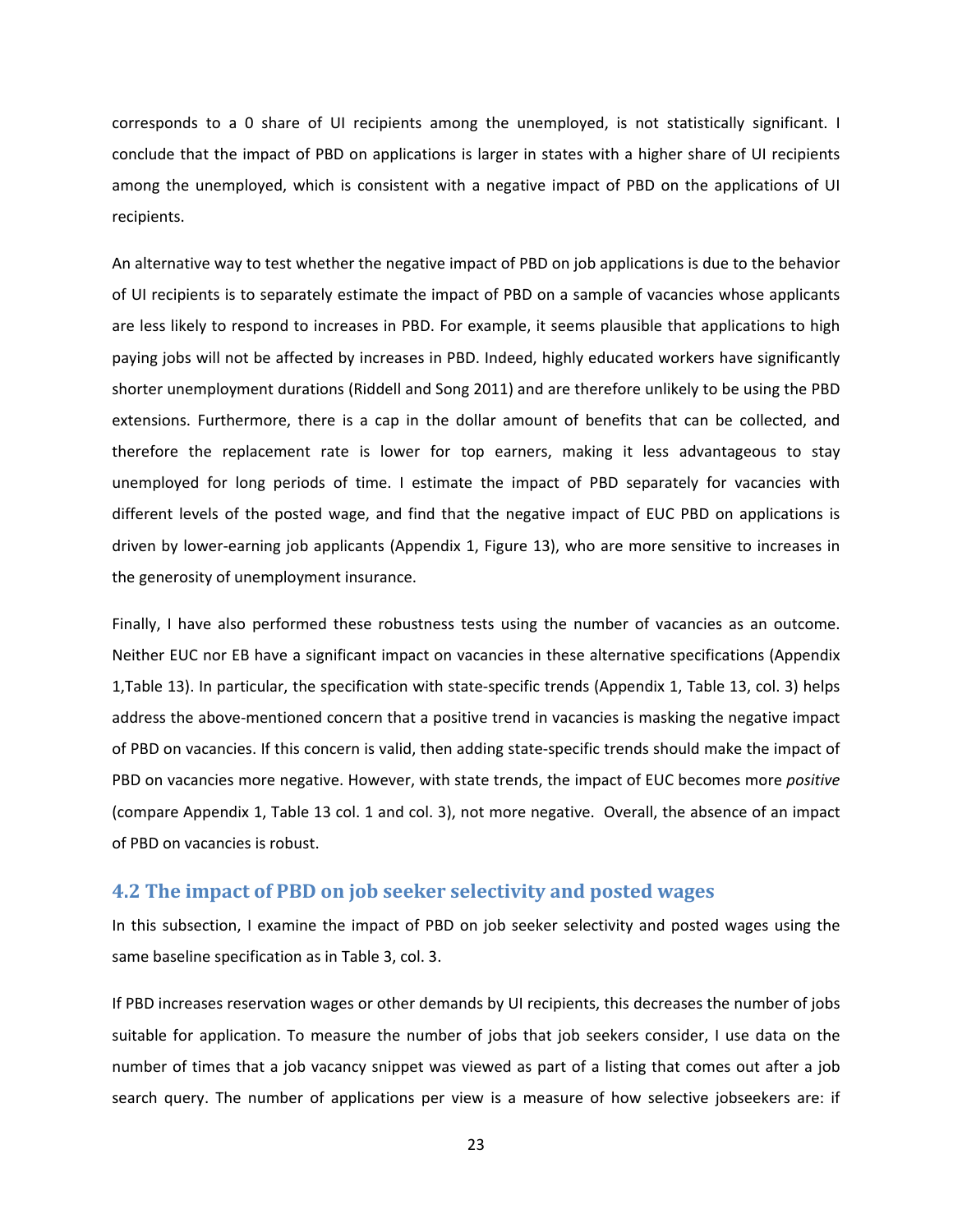reservation wages or other demands go up with PBD, the number of applications per view should go down. Empirically, I find that PBD does not have a significant impact on applications per view (Table 6, col. 1). This suggests that PBD does not affect job seeker selectivity.

My finding that PBD does not affect applications per job view is consistent with the lack of evidence for an impact of PBD on the reservation wage found in previous literature (e.g. Card, Chetty, and Weber 2007; Lalive 2007; van Ours and Vodopivec 2008; Krueger and Mueller 2011). At the same time, this result adds to the literature. Indeed, even if the reservation wage does not react to an increase in PBD, jobseekers could become more selective about other job characteristics besides the wage. My results are inconsistent with the idea that PBD increases jobseeker selectivity on non-wage job characteristics. Instead, an increase in PBD chiefly affects job search effort with no significant impact on jobseeker selectivity on either wage *or* non wage job attributes.

While the evidence on applications per view is inconsistent with PBD increasing reservation wages, firms may believe that PBD increases reservation wages. If that is the case, posted wages may increase as an equilibrium response. I find no effect of the PBD on the log average real posted wage<sup>32</sup> among vacancies with a posted wage, and the point estimate is even negative (Table 6, col. 2). I then examine the impact of PBD on the distribution of nominal posted wages: I find no impact of PBD on the share of jobs with a posted wage above \$50,000, the share of jobs with a posted wage below \$30,000 and the share of jobs with a posted wage above \$100,000 (Table 6, cols. 3-5). Finally, given that not all jobs post a wage, there is a concern that PBD may affect the share of jobs that post a wage, and that the absence of an impact of PBD on posted wages may be driven by selection. However, I also find no impact of EUC PBD on the share of jobs with a posted wage<sup>33</sup> (Table 6, col. 6). Overall, I conclude that PBD has no impact on the level or the distribution of posted wages. The absence of an impact of PBD on posted wages is consistent with the absence of an impact of PBD on reservation wages and on job seeker selectivity.

In this sub-section, I have shown that PBD does not have an impact on job seeker selectivity nor on posted wages. These results are consistent with the absence of an effect of PBD on the number of vacancies and thus strengthen the conclusion that PBD did not generate a labor demand externality.

 $32$  To calculate the average posted wage, I take the mid-point of each bin, and for the highest bin (over \$500,000) I<br>assume that the posted wage is \$600,000; I then use the CPI to convert nominal wages to real wages.

<sup>&</sup>lt;sup>33</sup> There is some evidence for EB PBD diminishing the share of posted wages, but EB PBD does not have an impact on the number of applications (Table 3, col. 3‐4), the number of vacancies (Table 4, col. 3‐4), or the level of posted wages, so this result is not particularly enlightening.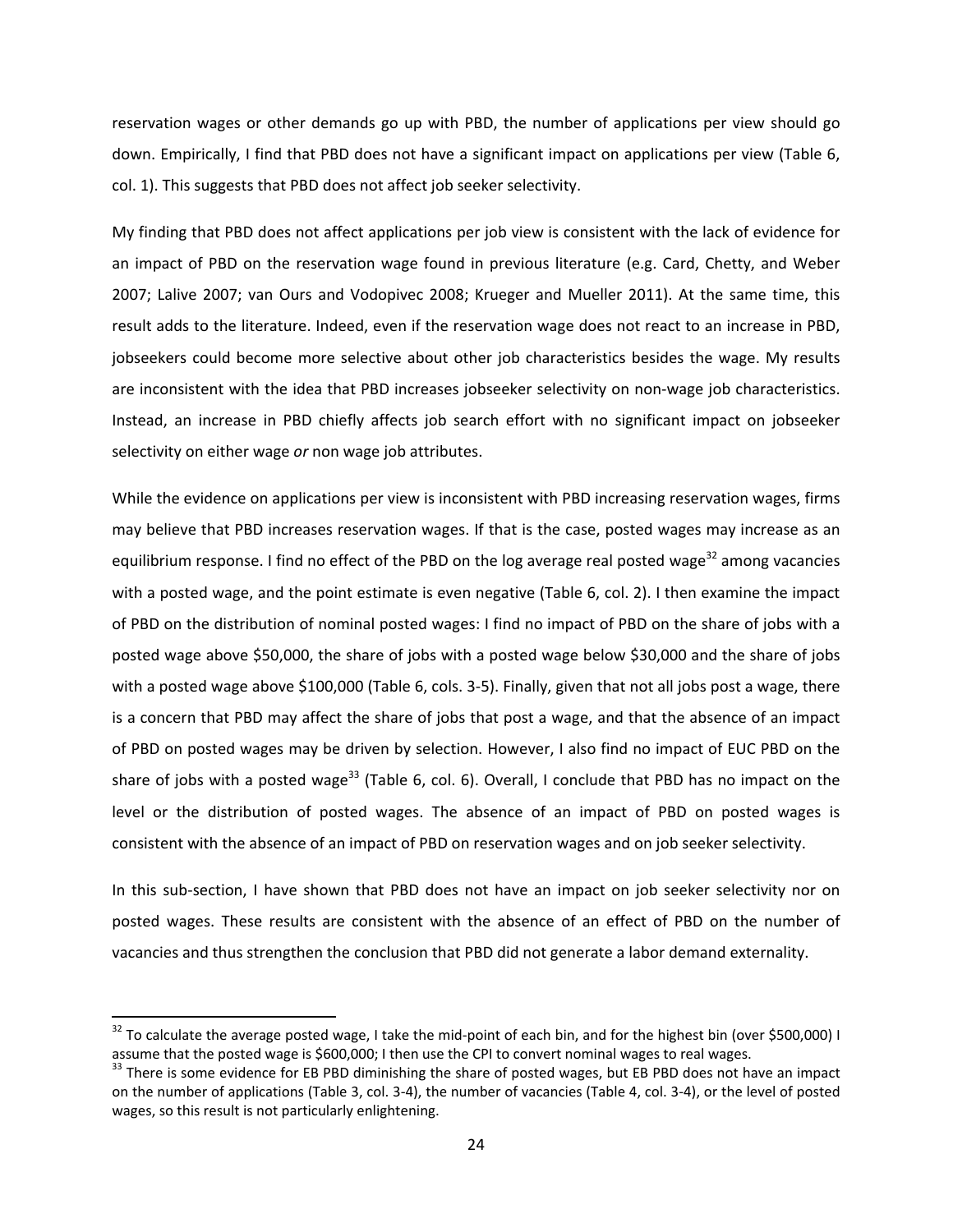## **4.3 County pair difference specification**

Hagedorn et al. (2013) identify the impact of extensions by comparing unemployment and vacancies in adjacent counties belonging to different states while accounting for permanent differences between county pairs.

I use this identification strategy on the CareerBuilder county pairs dataset described above. For the sake of transparency, I use a simple specification for the county pair design:

$$
\Delta_c y_{cst} = \beta_1 \Delta_c EU C_{cst} + \beta_2 \Delta_c EB_{cst} + \delta_t + \gamma_p + \epsilon_{cst}
$$

where  $y_{cst}$  is the outcome y in county c in state s at date t.  $EUC_{cst}$  is the number of weeks of EUC available,  $EB_{cst}$  is the number of weeks of EB available and  $\epsilon_{cst}$  is the error term.  $\Delta_c$  stands for the difference across counties in a pair at a given date t.  $\delta_t$  is a date fixed effect (monthly) and  $\gamma_p$  is a county pair fixed effect. Observations are weighed by the total population in the two counties of the county pair, and standard errors are clustered by border segment (i.e. all counties along a given state border). With this specification, one can test, for example, whether a higher PBD in a county (relative to the paired county's PBD) in a given month is associated with a smaller number of applications (relative to the paired county's applications), and after accounting for fixed differences in the number of applications between the two counties in the pair. This specification can recover the causal effect of PBD on outcomes if, for each county, the paired county constitutes a valid counterfactual.

Using the border county pair specification above, I find no significant impact of PBD (EUC and EB) on applications, jobs or tightness (Table 7, col. 1‐3). In Appendix 2, I also present specifications a la Hagedorn et al. (2013) and a la Dube, Lester, and Reich (2010). Across all of these specifications, I find no significant impact of PBD on vacancies, applications or tightness.

Why do we find insignificant effects across the board in the county pair design when other specifications have shown a significant effect of PBD on applications and labor market tightness? Cross-county spillover effects may bias the results. Indeed, more than half of applications (54%) on CareerBuilder.com are across county (Marinescu and Rathelot, 2014). If there are spillover effects, then outcomes in a county should be affected by PBD in the paired county. Furthermore, the spillover effect, if any, should be larger if the county is the smaller (in terms of population) of the two counties in the pair than if the county is the larger of the two counties.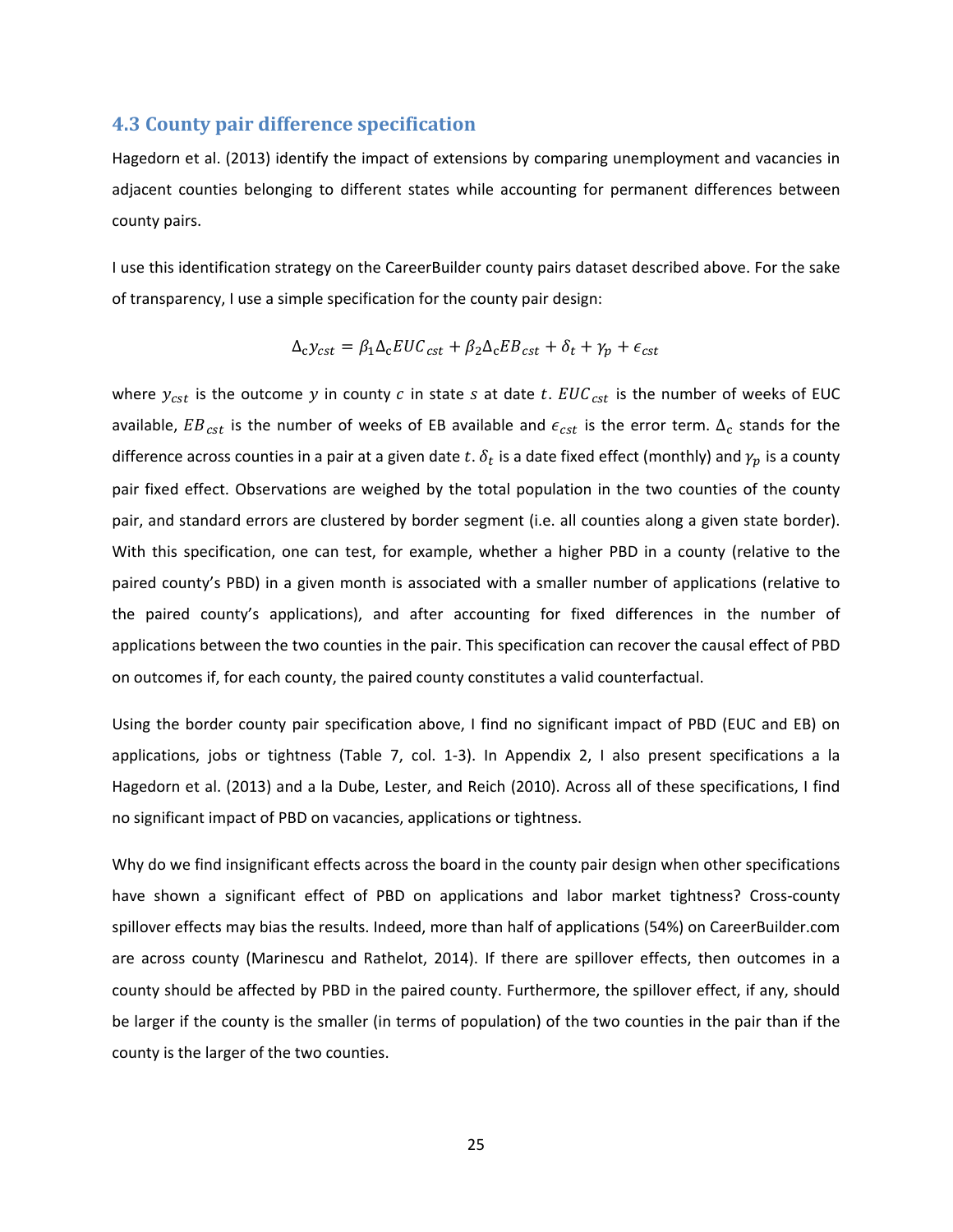To test for spillover effects, I retain only the smaller county in the pair (the "reference county") and run the same specification as above, but in levels rather than differences; furthermore, I add controls for EUC and EB in the larger paired county, and I weigh observations by the population in the reference county. This is thus a simple panel specification for the smaller counties. Remarkably, there is no significant impact of EUC in the reference county on applications: instead, only EUC in the larger paired county has a negative and significant effect (Table 7, col. 4). For vacancies, there is no significant effect of PBD across the board (col. 5). For tightness, we see a positive and highly significant effect of EUC *in the bigger paired county* (col. 6). These results are evidence for strong spillover effects for the application and tightness outcomes flowing from the bigger to the smaller county in a pair<sup>34</sup>.

Taken together, these results support the view that there are important spillover effects across counties. Because of these spillover effects, taking differences between paired counties systematically biases the impact of PBD towards zero. In a nutshell, the county pair design cannot capture the causal impact of UI on applications and vacancies.

# **5. Discussion and calibration**

## **5.1 External validity**

One may wonder whether applications on CareerBuilder.com are a good measure of search effort. Unemployment benefit recipients during the Great Recession spent between 24 and 38% of their job search time sending applications and answering job ads (Krueger and Mueller, 2011). Additionally, 27% of job search time is spent browsing job ads. Nowadays, the overwhelming majority of vacancies are posted on the Internet (Barnichon 2010). Furthermore, Internet job search is associated with higher job finding rates than offline job search (Kuhn and Mansour 2011). Therefore, it is plausible to think that more than two thirds of job search time is spent on the Internet and that this is an effective method for job finding.

While I have shown that the increase in PBD led to a substantial decrease in applications, one may wonder whether this decline was due to a decrease in applications on the CareerBuilder website only. If so, it is possible that jobseekers applied through other channels and so the overall applications in the state may not have decreased as much as it seems. This scenario is very unlikely, because such changes

 $34$  The results from the large counties show that it is EUC in the county itself that negatively affects applications and positively affects tightness, with no significant effect from EUC in the paired (smaller) county.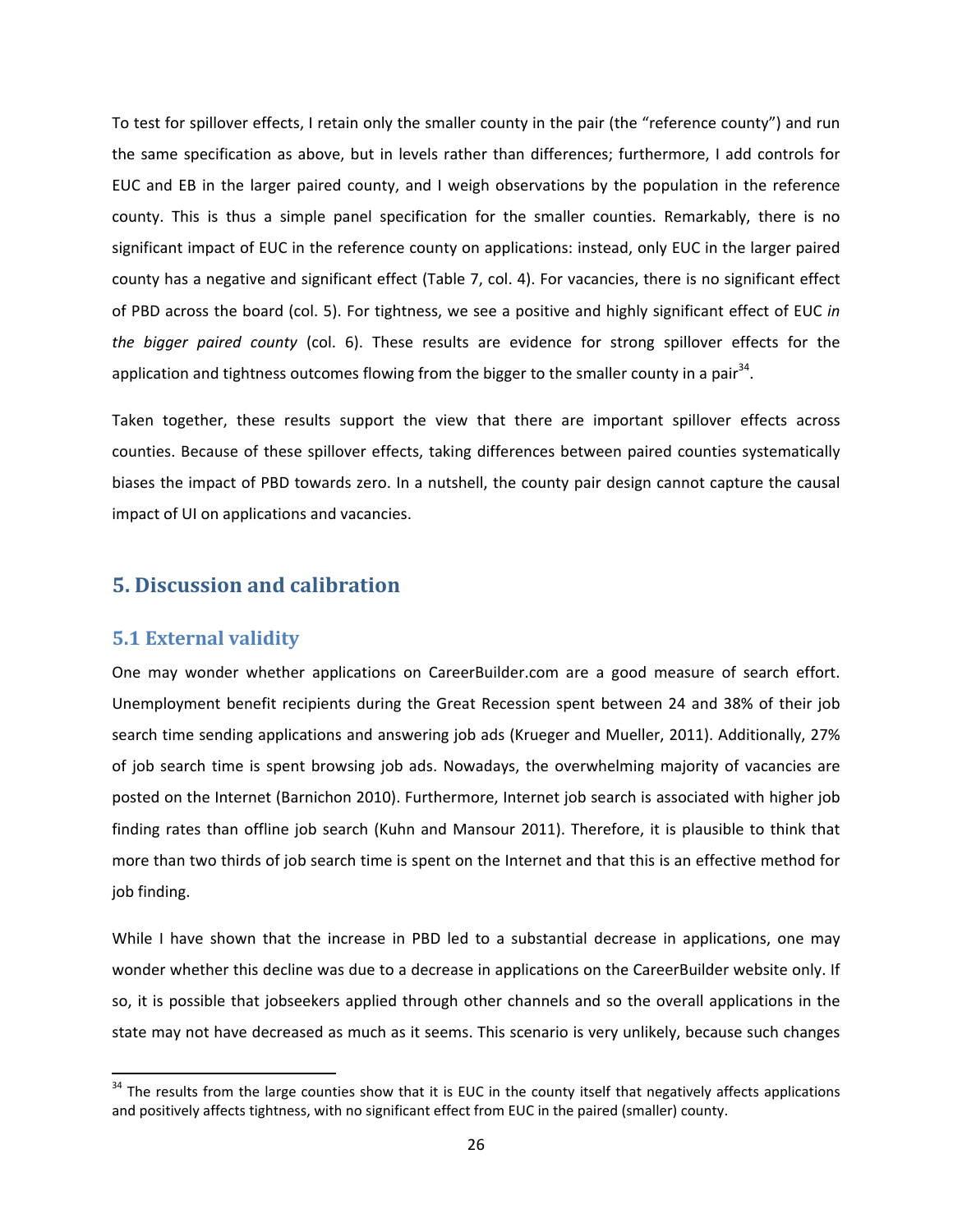in jobseekers' use of the CareerBuilder website are unlikely to coincide exactly with the timing of UI extensions. Still, I provide some additional evidence on this issue. First, one can show that the number of applications on CareerBuilder is significantly and positively related to hires in national monthly data from JOLTS (not shown). If applications on CareerBuilder were substituted by applications through other channels, this relationship would likely not be significant. Additionally, when graphing hires and applications between 2007 and 2011, one does not see that applications fall behind hires in relative terms as time goes by, as would be the case if applications in CareerBuilder had represented a lower and lower share of total applications (not shown).

Second, there is independent evidence showing that jobseekers are unlikely to have moved away from Internet job search during the Great Recession. Indeed, while there is no representative survey about online job search in the US during the Great Recession, a study using quarterly labor force survey data from the United Kingdom (Green et al. 2011) shows that there was an increased use of Internet for job search purposes among jobseekers during 2008‐2009. In April to June 2009, over 4 in 5 British jobseekers used the Internet to look for jobs, and this proportion was even higher among the recipients of unemployment benefits (Green et al. 2011). Therefore, there is no reason to assume that jobseekers moved away from online job search during the recession. I conclude that my results are unlikely to be explained by jobseekers moving away from CareerBuilder.com to apply elsewhere.

## **5.2 Why does PBD have no effect on vacancies?**

If the decrease in applications induced by PBD increases made it substantially harder for employers to recruit, it may be surprising that PBD did not affect vacancies. However, in practice, it is likely that PBD increases did not substantially increase the difficulty of recruitment. Indeed, there are on average 31 applications per job. Even if the number of applications decreases by 29%, which is what I estimate to be the full effect of the PBD extensions, employers are still left with 22 applications per job. As is typical in the search and matching literature, assume that applications follow a Poisson process and vacancies are filled whenever they receive at least one applicant. Under these assumptions, with an average of 22 applications per job, the probability that a vacancy remains unfilled is equal to the probability of receiving 0 applications, i.e. exp(‐22), which is extremely close to 0. Furthermore, my conversations with CareerBuilder employees suggest that employers during the Great Recession were rather facing a glut of applications and wished for fewer applications. Thus, the decrease in applications may have reduced the cost of screening for firms. It is therefore unlikely that it became substantially harder to fill vacancies during the Great Recession. Consistent with this interpretation, the job filling rate during the Great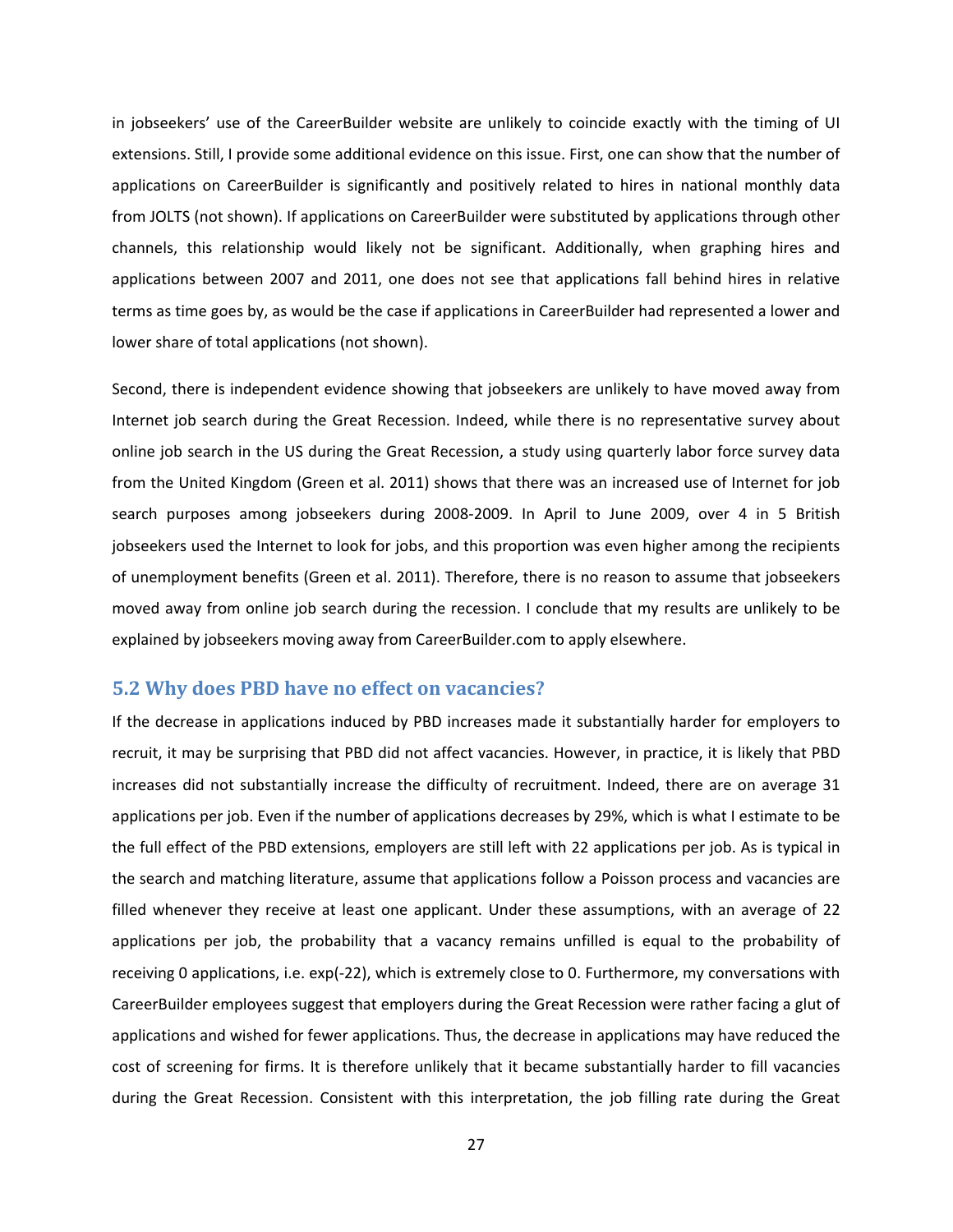Recession increased by about 30% (Davis, Faberman, and Haltiwanger 2012). Overall, it is unlikely that extensions in the duration of unemployment insurance benefits affected the value of vacancies because, during the Great Recession, firms were receiving enough applications to quickly fill their vacancies.

## **5.3 Long‐run effects vs. short run effects**

My analysis captures the short-to-medium term effects of PBD on applications and vacancies. Indeed, the regression‐based timing of events approach captures impacts of the largest increase in PBD in the next couple of months out because the average state is observed for two months post‐PBD increase. When I use a fuzzy regression discontinuity designs, the estimated impacts are also only short to medium term. Indeed, we are comparing state‐month observations with essentially the same TUR but different levels of PBD: because the unemployment rate is slow-moving and I have a short panel, observations with similar TUR will also tend to be close together in time.

Given that my results only pertain to the short and medium run, how plausible is it that PBD actually *decreases* labor market tightness in the longer run? The timing of events approach (Figure 3, Panel B) shows that the number of vacancies stays constant as far as seven months after the largest increase in  $PBD<sup>35</sup>$ . Furthermore, the impact of a PBD increase on applications tends to get significantly more negative over time (Figure 3, Panel A). Therefore, at time horizons of the order of a year, the impact of PBD on labor market tightness is likely to remain positive $36$ .

# **5.4 Implied impact of PBD on aggregate unemployment**

Landais, Michaillat, and Saez (2014) demonstrate that, in a dynamic framework, the macro elasticity of aggregate unemployment with respect to unemployment benefits is the sum of the micro elasticity, which captures the partial equilibrium effect, and a general equilibrium effect, which is crucially dependent on labor market tightness:

<sup>&</sup>lt;sup>35</sup> As an alternative approach to understanding the timing of the impact of PBD on vacancies, I used up to three lags and leads of PBD in the specification relying on nonlinearities in PBD as a function of TUR. I find no significant effect of lags or leads of PBD (EUC and EB) on vacancies (Appendix 1, Table 15, col. 2‐7). For applications, the impact of lagged EUC PBD stays negative, significant and fairly constant up to lag 3, while the lead of EUC PBD becomes insignificant at leads 2 and 3. The first‐difference specifications and the lag and lead analysis confirm that EUC PBD has a negative effect on applications but no significant effect on vacancies.<br><sup>36</sup> It is possible that the impact of PBD on aggregate unemployment becomes negative in the longer run. This is in

fact what happens in the theoretical model by Mitman and Rabinovich (2011), who find that optimal PBD should first increase and then decrease during a recession. Therefore, there seems to be agreement over the fact that an increase in PBD early on in a recession has little impact on unemployment. However, how exactly the impact of PBD on aggregate unemployment evolves over the course of a recession remains an open area for empirical investigation.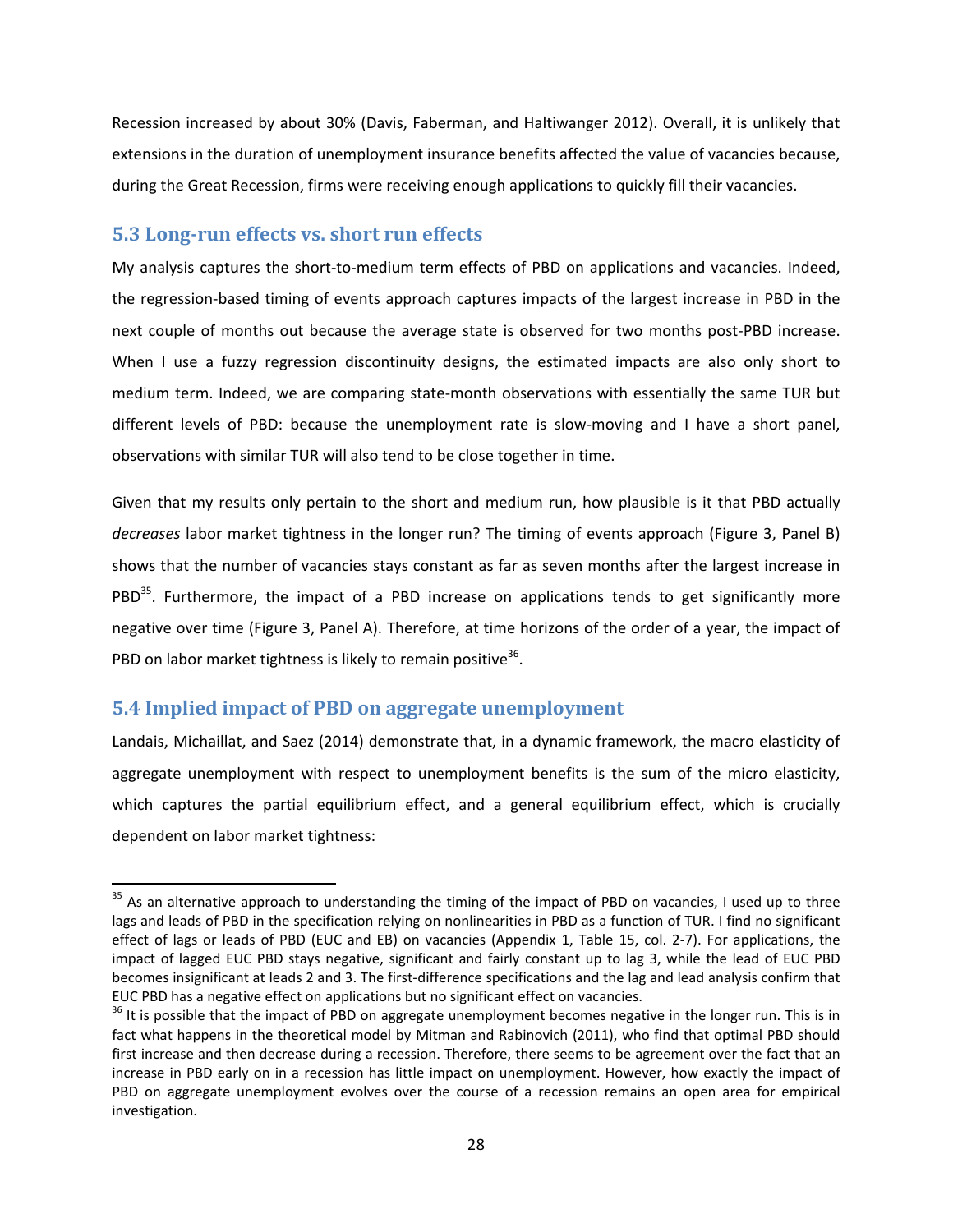$$
\epsilon^M = \epsilon^m - l.\left(1 + \epsilon^d\right).(1 - \eta).\frac{b}{\theta}.\frac{d\theta}{db}
$$

where:

- $\epsilon^{m}$  is the micro elasticity. It is the elasticity of unemployment probability of a worker whose individual benefits change.
- $\bullet$  *l* is employment at the representative firm.
- $\epsilon^d$  is the discouraged worker elasticity.
- $\theta$  is labor market tightness measured as aggregate vacancies divided by aggregate search effort.
- $1 \eta > 0$  is the elasticity of the job finding rate by unit of search effort.
- $\bullet$  *b* are unemployment benefits.

The term  $\frac{b}{\theta} \cdot \frac{d\theta}{db}$  $\frac{uv}{db}$  in the formula above is the elasticity of labor market tightness with respect to unemployment benefits<sup>37</sup>. I use the same calibration as Landais, Michaillat, and Saez (2014) for namely  $\eta$ and  $\epsilon^d$ , namely  $\eta = 0.7$  and  $\epsilon^d = 0$ .

If we take  $l$  (employed workers in the representative firm) to be one minus the unemployment rate, then, given that the average unemployment rate is 7.38% in the sample, we have:  $(1 - \eta)l =$  $(1 - 0.7) * (1 - 0.0738) = 0.2779$ . What is the elasticity of labor market tightness with respect to PBD? If we use the global parametric regression discontinuity design estimates (Table 4, col. 5), the impact PBD in the median state is the impact of 53 weeks increase in EUC and 20 weeks increase in  $EB^{38}$ , i.e. 0.008\*53 ‐0.0019\*20= 39%. In the median state, PBD went from 26 to 99 weeks, an increase of 281%. Thus, the elasticity of labor market tightness with respect to PBD is: 39/281=0.14. The macro elasticity of aggregate unemployment with respect to PBD is then:

$$
\epsilon^M=\epsilon^m-0.2779*0.14=\epsilon^m-0.04
$$

For the micro elasticity of unemployment with respect to PBD, the most relevant estimates are from Rothstein (2011) and Farber and Valletta (2013), since they use the same extensions. Rothstein (2011)

 $37$  Landais, Michaillat, and Saez (2014) write the macro elasticity as a function of the elasticity of labor market tightness with respect to the difference in consumption between employed and unemployed individuals. If we assume that the unemployed consume their unemployment benefit, this is the opposite of  $\frac{b}{\theta}.\frac{d\theta}{db}$ , which is why a

minus sign appears after the micro elasticity instead of the plus sign in the original formula.<br><sup>38</sup> Using the insignificant point estimate for the impact of PBD on tightness obtained when not distinguishing between EUC and EB (col. 2 in Appendix 1, Table 11) yields almost exactly the same estimate for the elasticity of labor market tightness with respect to PBD.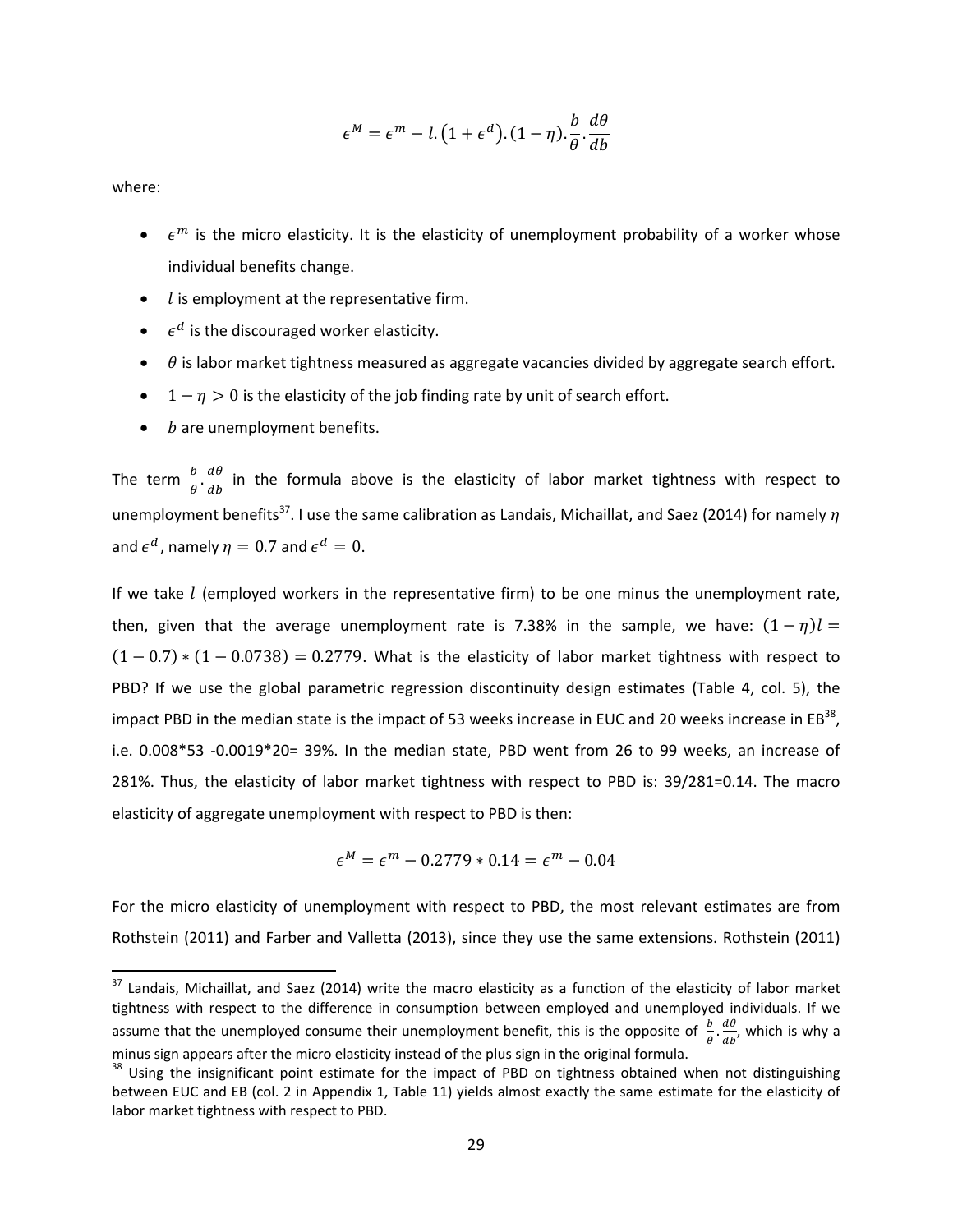estimates that a one-week increase in benefits increases unemployment duration by 0.37% (Table 3, column 3-5), which translates into an elasticity<sup>39</sup> of  $\epsilon^m = 0.1$ . This elasticity is the same as the one found by Farber and Valletta (2013). Importantly, this estimate of  $\epsilon^m = 0.1$  is essentially the same as the estimate from the US extended benefits program studied by Card and Levine (2000), and the same as the estimates from the regression discontinuity design for Germany in Schmieder, Wachter, and Bender (2012a), which range between 0.12 and 0.13.

Using a micro elasticity estimate  $\epsilon^m = 0.1$ , the macro elasticity of aggregate unemployment with respect to PBD<sup>40</sup> is  $\epsilon^M = 0.1 - 0.04 = 0.06$ . Therefore, general equilibrium effects reduce the impact of unemployment insurance by 40%.

The wedge between the macro and the micro elasticity is close the one found in the calibration by Lalive, Landais, and Zweimüller (2013) using Austrian data. They use a research design that cannot fully account for the impact of extensions on job vacancies. Given the results from this paper, there is no robust effect of extensions on vacancies, so the formula they use to calculate the elasticity wedge is likely to be fairly accurate despite not taking into account the impact of the extensions on job vacancies. The fact that the estimates of the wedge between the macro and the micro elasticities for Austria and the United States are so close suggests that this wedge may not vary very much across developed countries. However, much more research is needed to confirm this point.

Given the most plausible calibration, the medium run macro impact of PBD on aggregate unemployment is small. The idea that a decrease in search effort could have little effect on aggregate unemployment may seem counterintuitive. Yet a previous paper studying a job search assistance experiment came to the same conclusion (Crépon et al. 2013). Because job search assistance increased the job finding rate of recipients but decreased the job finding rate of non-recipients, the impact on the aggregate job finding rate was zero. Conversely, PBD reduces job search effort by UI recipients but probably increases the job finding rate of non recipients, so it makes sense that PBD had a small effect on aggregate unemployment during the Great Recession.

 $39$  If we use Rothstein's calculation of the impact of the extensions on the unemployment exit hazard in 2010Q4, we find a decrease in the hazard of 11%. Population adjusted, PBD was 87 weeks in 2010Q4. This gives an elasticity of 0.04 rather than 0.1. With this lower estimate, the macro impact of PBD would be even lower.<br>
<sup>40</sup> If we take the impact of PBD on tightness from the timing of events difference-in-differences specification (Table

<sup>2,</sup> col. 6), the macro elasticity is 0.1‐0.2779\*26\*0.0024=0.08, and the wedge between the macro and the micro elasticity is 20%.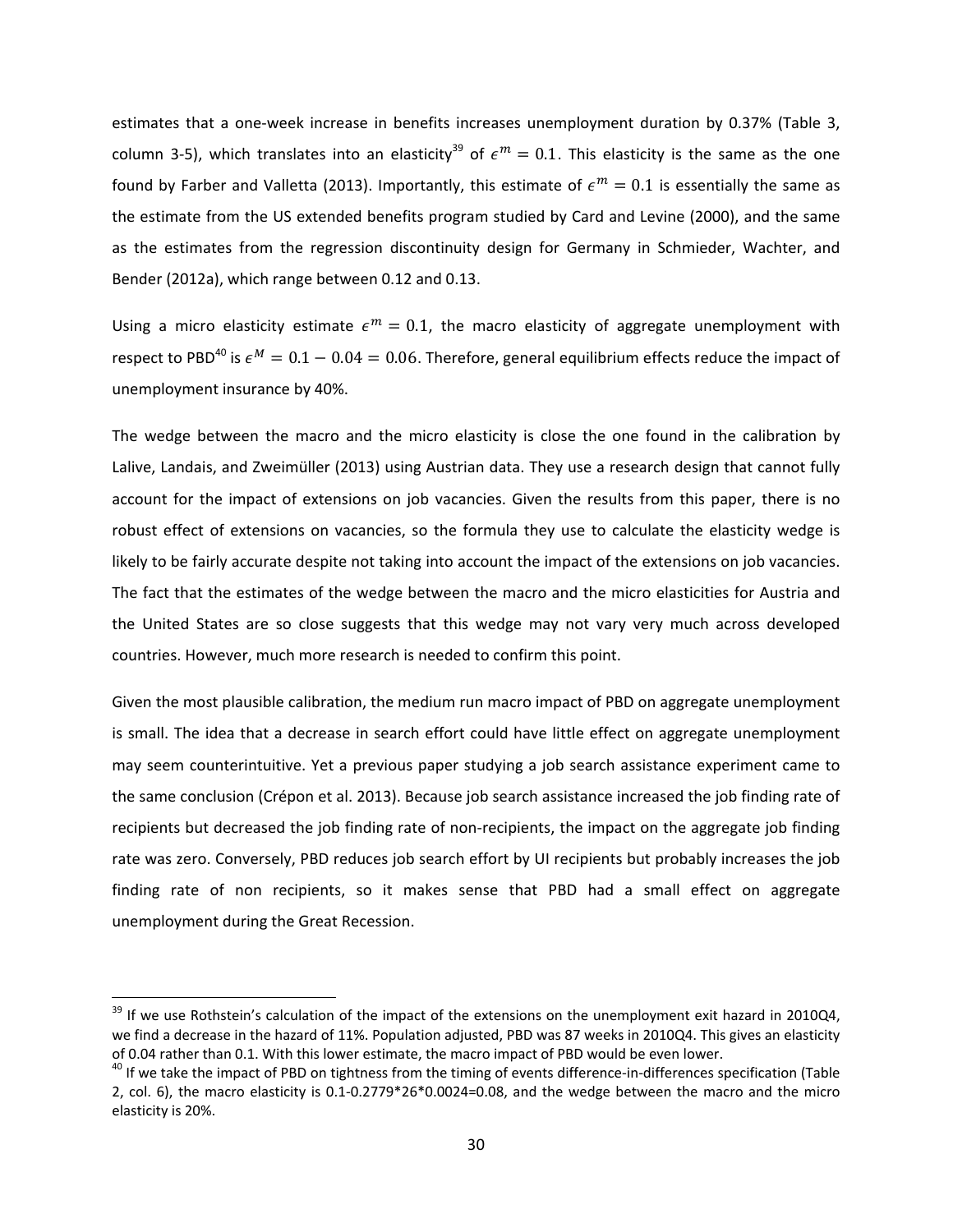A caveat to the interpretation that PBD has a small impact on aggregate unemployment is that the decrease in applications may not reduce labor market tightness as much as it seems. Indeed, the theoretical framework used here implicitly assumes that every applicant has the same probability of getting hired, so a decrease in the number of applications leads to a proportional increase in the probability of getting hired. However, if PBD reduces applications by candidates that are less hirable from the point of view of the firm, the impact of PBD on effective labor market tightness would be smaller than the impact of PBD on applications.

How plausible is the idea that PBD reduces applications by less hirable candidates? On the one hand, long-term unemployed job seekers are less likely to get a call back from employers than short-term unemployed and employed job seekers (Kroft, Lange, and Notowidigdo 2013). Therefore, to the extent that the increase in PBD mostly decreased the applications of the long-term unemployed, it may have somewhat increased the average quality of the applicant pool from the point of view of the firm, and therefore the decrease in applications may overestimate the increase in labor market tightness. On the other hand, the evidence that PBD does not affect job seeker selectivity is not consistent with PBD increasing the quality of applications. Therefore, it is not clear that PBD reduces applications by less hirable candidates, and therefore it is hard to conclude that my calibration underestimates the macro elasticity of unemployment with respect to PBD.

Given my estimates and calibration results, the macro effect of unemployment insurance extensions during the Great Recession in the US is small, and smaller than the micro effect. By contrast, and based on their own estimates and calibration results, Hagedorn et al. (2013) conclude that the macro effects of these unemployment insurance extensions are large, and larger than the micro effects. Hagedorn et al. (2013)'s identification strategy relies on comparing counties along state borders. However, as shown above, because of large spillover effects across counties, this identification strategy cannot pin down the impact of PBD on labor market tightness.

Even if there were a negative impact of PBD on vacancies, Hagedorn et al. (2013) are still overestimating the macro effect of unemployment insurance because they only take into account the labor demand externality and neglect the search externality. The labor demand externality contributes to increasing aggregate unemployment above and beyond the micro effect of the extensions on benefit recipients, while the search externality has the opposite effect. Therefore, it is not surprising that (Hagedorn et al. 2013) find that the macro effect of the extensions is larger than the micro effect. To determine the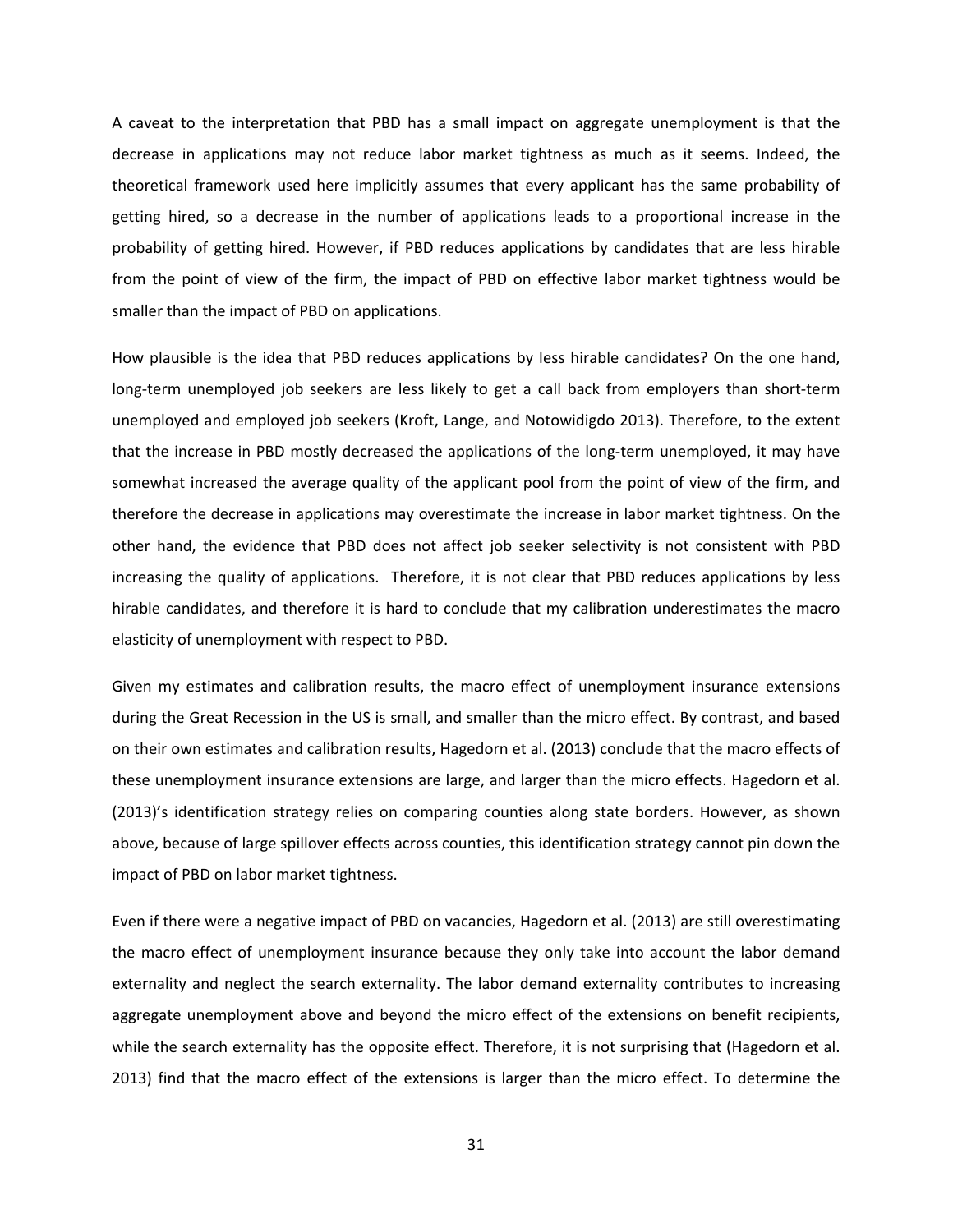macro impact of the extensions on unemployment it is necessary to take into account the offsetting impacts of the labor demand externality and the search externality.

Overall, I conclude, first, that the macro impact of PBD on aggregate unemployment is smaller than the micro impact of PBD on the unemployment of UI recipients in the medium run. This first conclusion is based on the positive impact of PBD on labor market tightness. Second, the calibration performed above suggests that PBD had a small impact on aggregate unemployment in the medium run.

## **6. Conclusion**

This paper has used state‐level variation in unemployment benefit duration during the Great Recession to investigate the general equilibrium impact of unemployment insurance. Using new data from the large job board CareerBuilder.com, I show that extensions in the duration of unemployment benefits do not have a robust impact on the number of vacancies, and therefore do not generate a labor demand externality. On the other hand, a one‐week increase in the potential duration of unemployment benefits (PBD) leads to a 0.4% decline in applications, which corresponds to an elasticity of applications with respect to PBD of ‐0.1. The fact that extensions reduce the total number of job applications implies that extensions generate a search externality.

Unemployment insurance extensions increase labor market tightness. This positive effect of extensions on labor market tightness implies that the impact of unemployment insurance on aggregate unemployment is smaller than its impact on unemployment benefit recipients. Quantitatively, calibration indicates that a 10% increase in PBD increases aggregate unemployment by 0.6%, an effect that is 40% smaller than the micro effect of PBD on benefit recipients. In other terms, the general equilibrium effect of unemployment insurance lowers its impact on aggregate unemployment by 40%. Furthermore, to the extent that recessions are characterized by inefficiently low labor market tightness, increasing tightness through unemployment insurance extensions at the beginning of recessions is welfare improving. The evidence that unemployment insurance extensions increase labor market tightness thus contributes to vindicating the institution of extended unemployment benefits in the US. However, further empirical investigation is needed to quantify the longer run impacts of unemployment insurance extensions.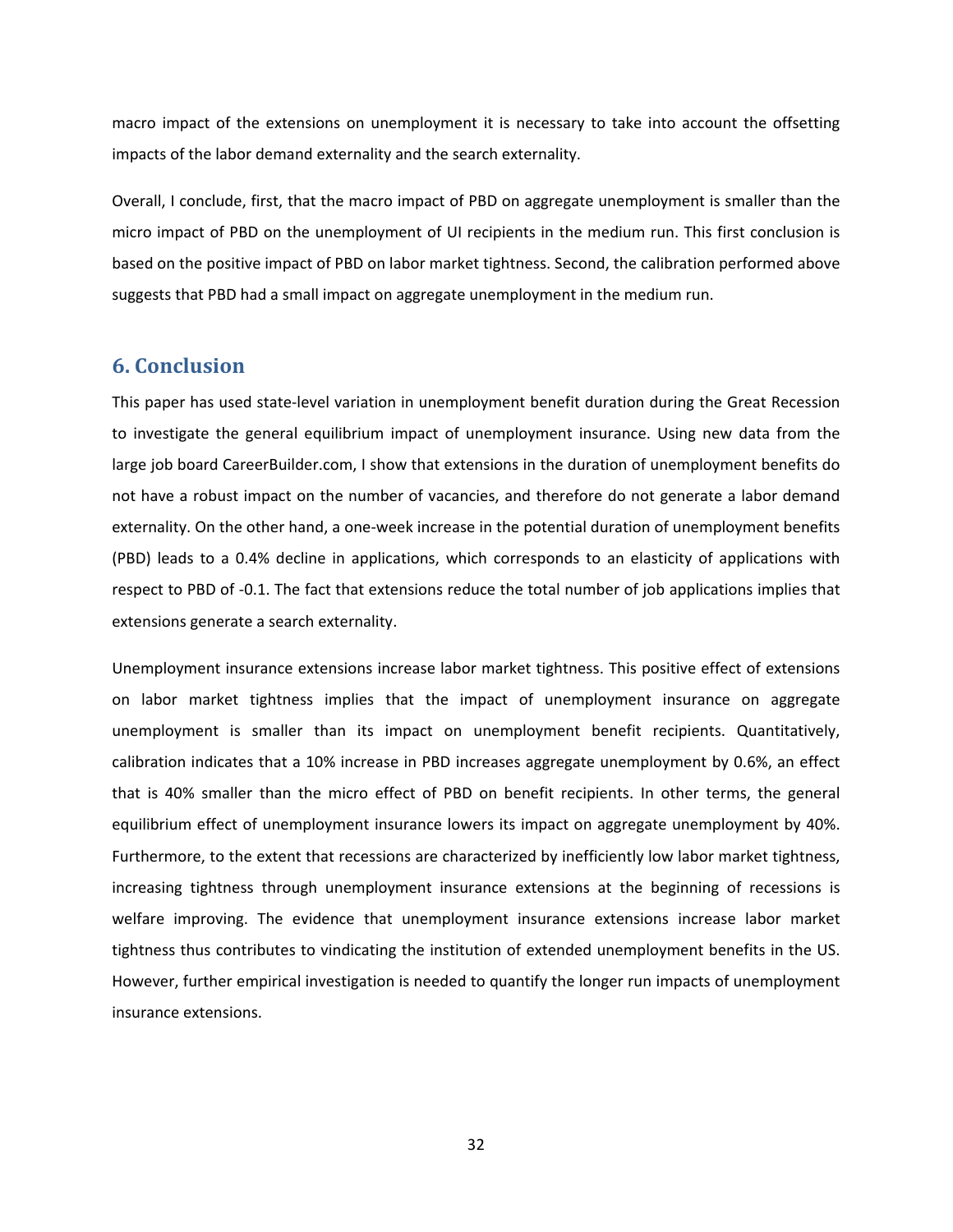## **References**

- Angrist, Joshua D., and Victor Lavy. 1999. "Using Maimonides' Rule to Estimate the Effect of Class Size on Scholastic Achievement." *The Quarterly Journal of Economics* 114 (2): 533–75.
- Barnichon, Regis. 2010. "Building a Composite Help‐Wanted Index." *Economics Letters*, Economics Letters, 109 (3): 175–78.
- Card, David, Raj Chetty, and Andrea Weber. 2007. "Cash‐on‐Hand and Competing Models of Intertemporal Behavior: New Evidence from the Labor Market." *The Quarterly Journal of Economics* 122 (4): 1511–60. doi:10.1162/qjec.2007.122.4.1511.
- Card, David, and Phillip B. Levine. 2000. "Extended Benefits and the Duration of UI Spells: Evidence from the New Jersey Extended Benefit Program." *Journal of Public Economics* 78 (1): 107–38.
- Crépon, Bruno, Esther Duflo, Marc Gurgand, Roland Rathelot, and Philippe Zamora. 2013. "Do Labor Market Policies Have Displacement Effects? Evidence from a Clustered Randomized Experiment." *The Quarterly Journal of Economics* 128 (2): 531–80. doi:10.1093/qje/qjt001.
- Davis, Steven J, R. Jason Faberman, and John C Haltiwanger. 2012. "Recruiting Intensity during and after the Great Recession: National and Industry Evidence." *American Economic Review* 102 (3): 584– 88. doi:10.1257/aer.102.3.584.
- Dube, Arindrajit, T. William Lester, and Michael Reich. 2010. "Minimum Wage Effects Across State Borders: Estimates Using Contiguous Counties." *Review of Economics and Statistics* 92 (4): 945– 64. doi:10.1162/REST\_a\_00039.
- Farber, Henry S., and Robert G. Valletta. 2013. *Do Extended Unemployment Benefits Lengthen Unemployment Spells? Evidence from Recent Cycles in the U.S. Labor Market*. Working Paper 19048. National Bureau of Economic Research. http://www.nber.org/papers/w19048.
- Green, A.E., M. de Hoyos, Y. Li, and D. Owen. 2011. "Job Search Study: Literature Review and Analysis of the Labour Force Survey." *Department for Work and Pensions Research Report* 726.
- Hagedorn, Marcus, Fatih Karahan, Iourii Manovskii, and Kurt Mitman. 2013. *Unemployment Benefits and Unemployment in the Great Recession: The Role of Macro Effects*. Working Paper 19499. National Bureau of Economic Research. http://www.nber.org/papers/w19499.
- Katz, Lawrence F., and Bruce D. Meyer. 1990. "The Impact of the Potential Duration of Unemployment Benefits on the Duration of Unemployment." *Journal of Public Economics*, Journal of Public Economics, 41 (1): 45–72.
- Kroft, Kory, Fabian Lange, and Matthew J. Notowidigdo. 2013. "Duration Dependence and Labor Market Conditions: Evidence from a Field Experiment\*." *The Quarterly Journal of Economics* 128 (3): 1123–67. doi:10.1093/qje/qjt015.
- Krueger, Alan B., and Andreas Mueller. 2010. "Job Search and Unemployment Insurance: New Evidence from Time Use Data." *Journal of Public Economics*, Journal of Public Economics, 94 (3‐4): 298– 307.
- ———. 2011. *Job Search and Job Finding in a Period of Mass Unemployment: Evidence from High‐ Frequency Longitudinal Data*. Princeton University, Department of Economics, Industrial Relations Section. http://ideas.repec.org/p/pri/indrel/1283.html.
- Kuhn, Peter J., and Hani Mansour. 2011. *Is Internet Job Search Still Ineffective?*. IZA Discussion Paper 5955. Institute for the Study of Labor (IZA). http://ideas.repec.org/p/iza/izadps/dp5955.html.
- Lalive, Rafael. 2007. "Unemployment Benefits, Unemployment Duration, and Post‐Unemployment Jobs: A Regression Discontinuity Approach." *The American Economic Review* 97 (2): 108–12.
- Lalive, Rafael, Camille Landais, and Josef Zweimüller. 2013. *Market Externalities of Large Unemployment Insurance Extension Programs*. IZA Discussion Paper. http://www.econstor.eu/handle/10419/90053.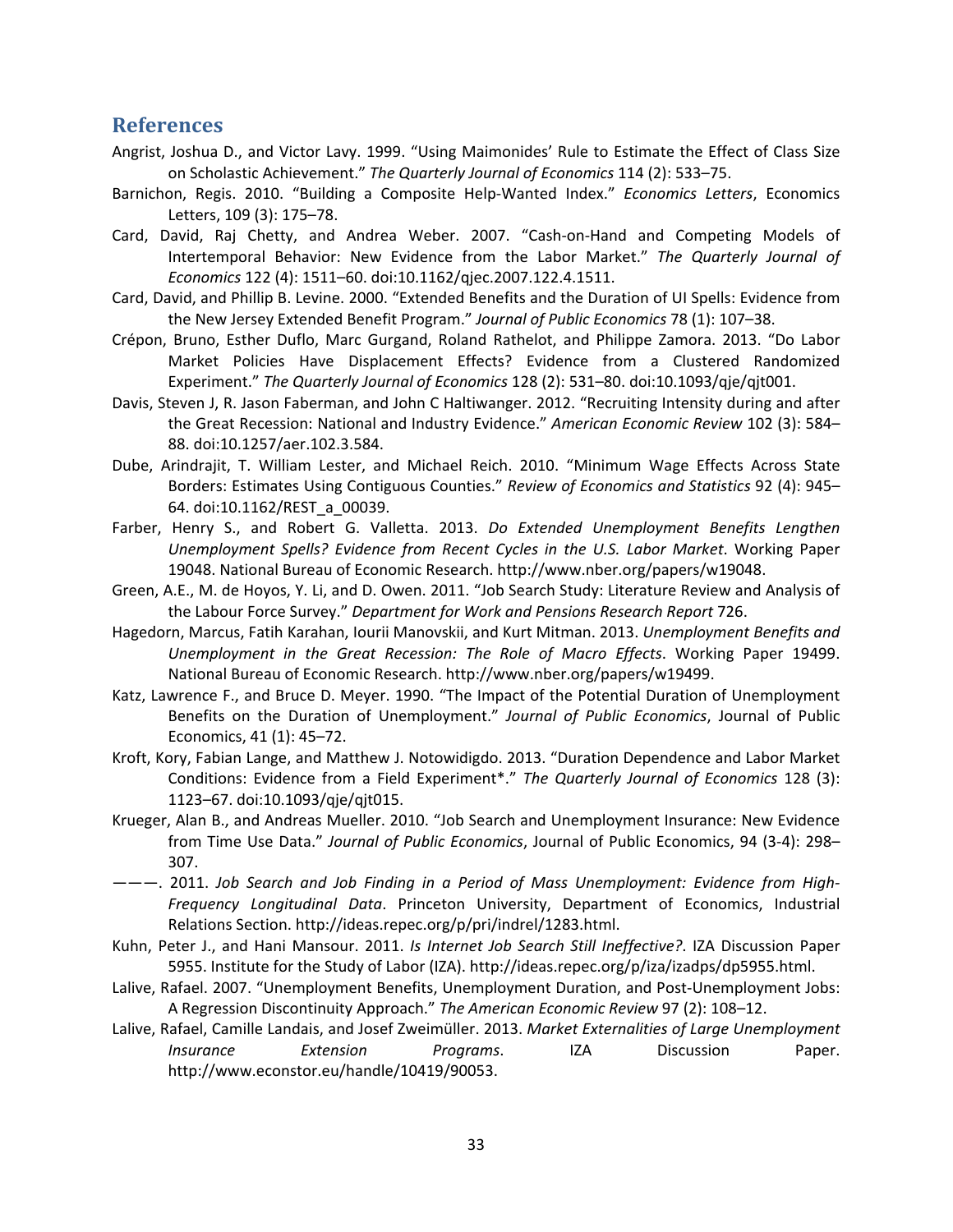- Landais, Camille, Pascal Michaillat, and Emmanuel Saez. 2014. *Optimal Unemployment Insurance over the Business Cycle*.
- Marinescu, Ioana, and Roland Rathelot. 2014. "Mismatch Unemployment and the Geography of Job Search."
- Marinescu, Ioana, and Ronald Wolthoff. 2015. "Opening the Black Box of the Matching Function: The Power of Words." *Working Paper*.
- Meyer, Bruce D. 2002. "Unemployment and Workers' Compensation Programmes: Rationale, Design, Labour Supply and Income Support." *Fiscal Studies* 23 (1): 1–49.
- Mitman, Kurt, and Stanislav Rabinovich. 2011. "Pro‐Cyclical Unemployment Benefits? Optimal Policy in an Equilibrium Business Cycle Model." *Penn Institute for Economic Research, Department of Economics, University of Pennsylvania Working Paper*, 11–023.
- Nekoei, Arash, and Andrea Weber. 2013. *Does Extending Unemployment Benefits Improve Job Quality?*. mimeo, Harvard University, Cambridge, MA. http://www.econ.upf.edu/docs/seminars/nekoei.pdf.
- Riddell, W. C, and X. Song. 2011. "The Impact of Education on Unemployment Incidence and Re‐ Employment Success: Evidence from the US Labour Market." *Labour Economics*.
- Rothstein, Jesse. 2011. *Unemployment Insurance and Job Search in the Great Recession*. Working Paper 17534. National Bureau of Economic Research. http://www.nber.org/papers/w17534.
- Schmieder, Johannes F., Till von Wachter, and Stefan Bender. 2012. "The Effects of Extended Unemployment Insurance Over the Business Cycle: Evidence from Regression Discontinuity Estimates Over 20 Years." *The Quarterly Journal of Economics* 127 (2): 701–52. doi:10.1093/qje/qjs010.
- Schmieder, Johannes, Till von Wachter, and Stefan Bender. 2012. "The Effect of Unemployment Insurance Extensions on Reemployment Wages." http://www.irs.princeton.edu/sites/irs/files/event/uploads/matchqual\_wp\_March2012.pdf.
- Van Ours, Jan C., and Milan Vodopivec. 2008. "Does Reducing Unemployment Insurance Generosity Reduce Job Match Quality?" *Journal of Public Economics* 92 (3–4): 684–95. doi:10.1016/j.jpubeco.2007.05.006.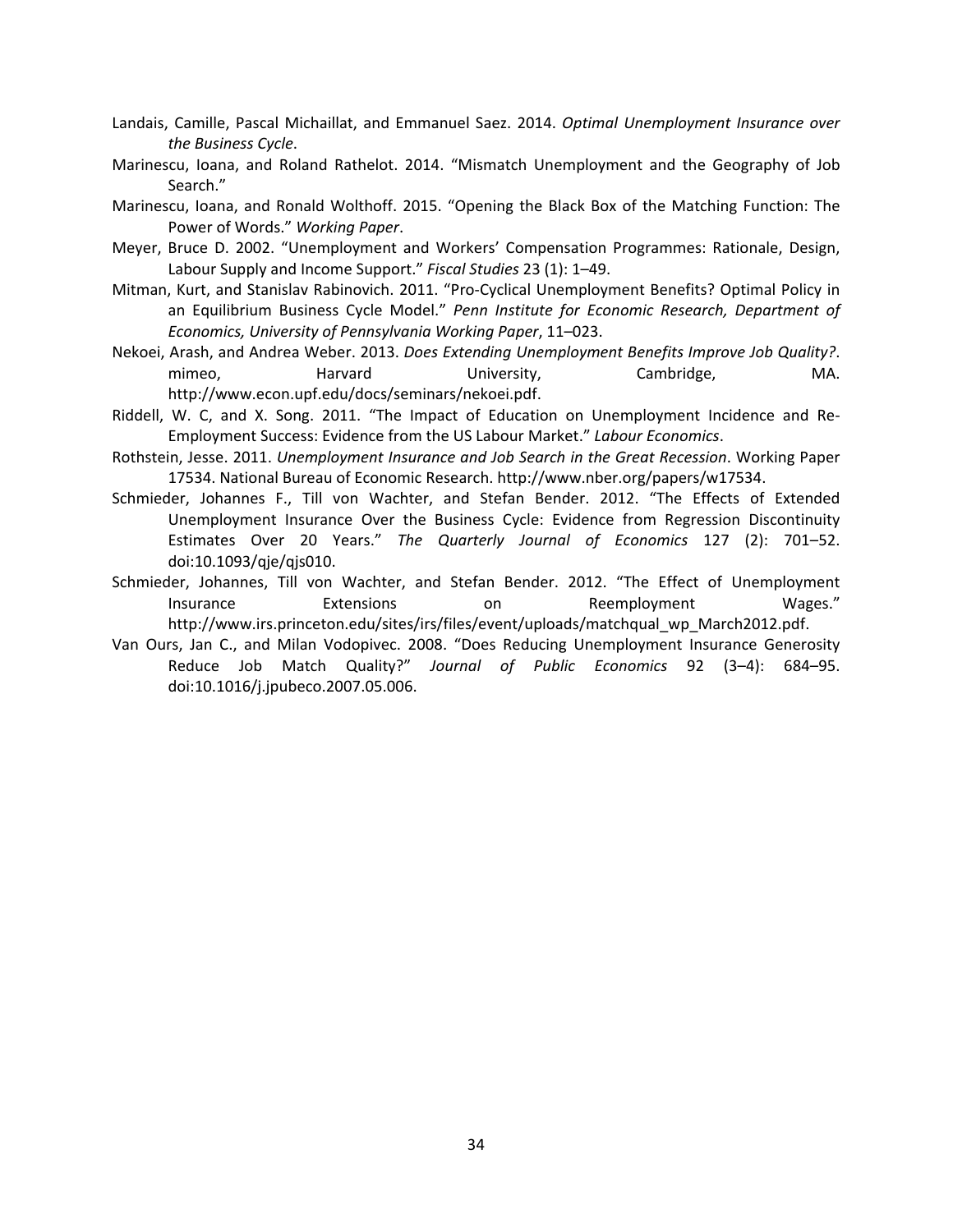

Figure 1: Simplified summary of the regulations governing the total duration of unemployed benefits in states with a TUR **option for Extended Benefits (EB)**

Note: Both EUC and EB are taken into account to calculate the maximum duration of UI benefits. The total unemployment rate (TUR) is, for each month and state, the average of the weekly three‐months seasonally adjusted unemployment rate. This figure assumes that PBD only depends on the current level of TUR, while in fact PBD also depends on the past level of TUR and on the current and past levels of the insured unemployment rate (see text for more details).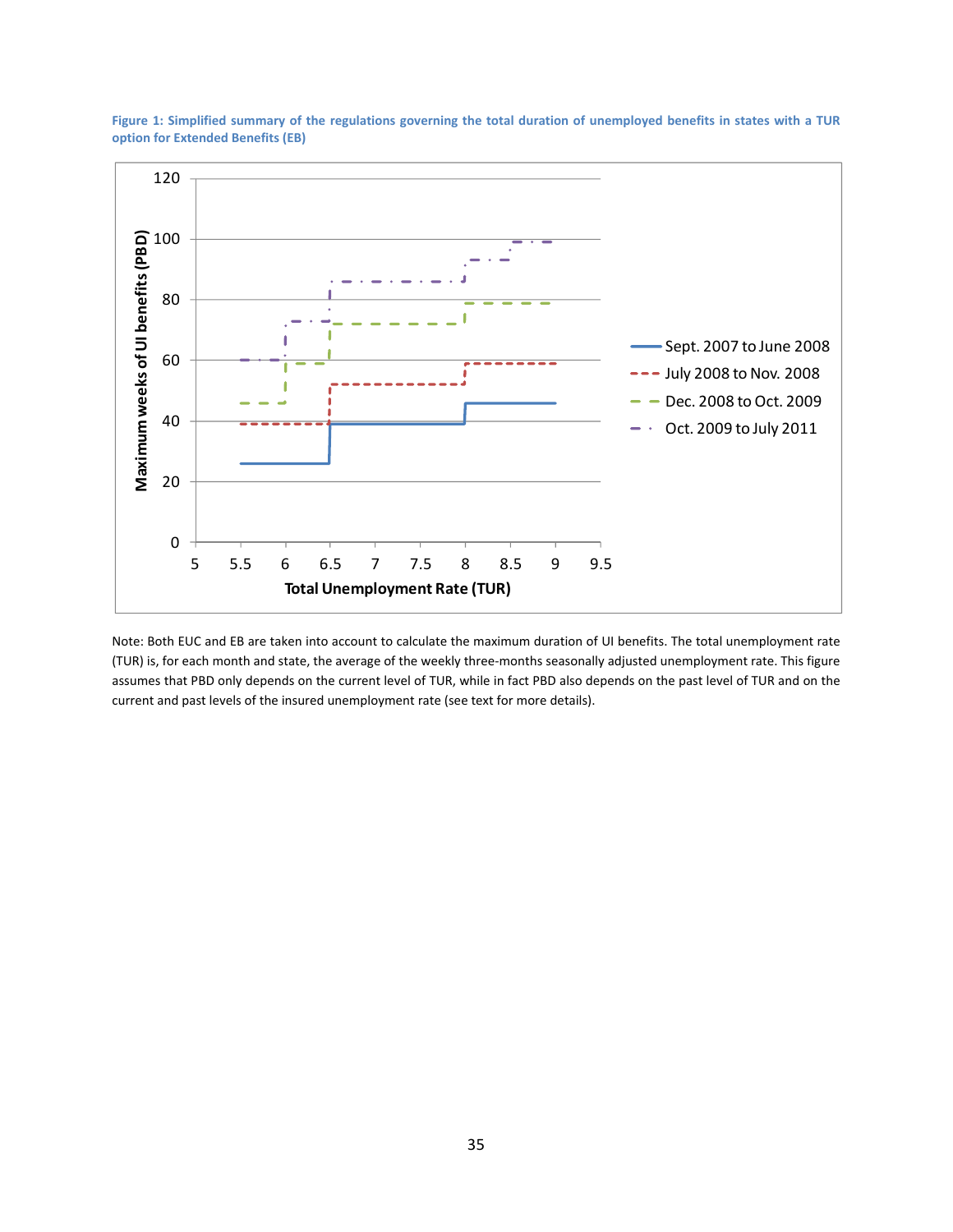#### **Table 1: Summary statistics**

|                                          | N     | mean      | sd        | min         | max           |
|------------------------------------------|-------|-----------|-----------|-------------|---------------|
|                                          |       |           |           |             |               |
| Applications                             | 2,397 | 431,725   | 584,975   | 2,424       | $3.179e + 06$ |
| Vacancies                                | 2,397 | 13,357    | 15,455    | 438         | 123,090       |
| Job views (snippet)                      | 2,397 | 7.560e+07 | 9.336e+07 | $1.547e+06$ | $6.528e+08$   |
| Educ. required: high school              | 2,397 | 0.137     | 0.032     | 0.047       | 0.358         |
| Educ. required: 2-year degree            | 2,397 | 0.051     | 0.025     | 0.007       | 0.241         |
| Educ. required: 4-year degree            | 2,397 | 0.160     | 0.049     | 0.043       | 0.463         |
| Educ. required: graduate degree          | 2,397 | 0.020     | 0.017     | 0.001       | 0.593         |
| Educ. required: not specified            | 2.397 | 0.633     | 0.061     | 0.267       | 0.857         |
| Share of wages over \$50000 (if posted)  | 2,397 | 0.522     | 0.110     | 0.134       | 0.902         |
| Share of wages under \$30000 (if posted) | 2,397 | 0.254     | 0.096     | 0.022       | 0.808         |
| Share of wages over \$100000 (if posted) | 2,397 | 0.161     | 0.079     | 0.017       | 0.784         |
| Share of jobs with a posted wage         | 2,397 | 0.216     | 0.062     | 0.049       | 0.433         |
| PBD in weeks                             | 2,397 | 61.90     | 26.12     | 26          | 99            |
| Total Unemployment Rate (TUR) (%)        | 2,397 | 7.138     | 2.557     | 2.325       | 15.20         |
| Insured unemployment rate (IUR) (%)      | 2,397 | 3.042     | 1.326     | 0.303       | 7.870         |

Note: PBD is determined by weeks of UI available in the BLS trigger notices. The total unemployment rate is, for each month and state, the average of the weekly three‐months seasonally adjusted unemployment rate. The insured unemployment rate is the 13‐weeks insured unemployment rate.

Source: Department of Labor, and CareerBuilder.com for applications and vacancies.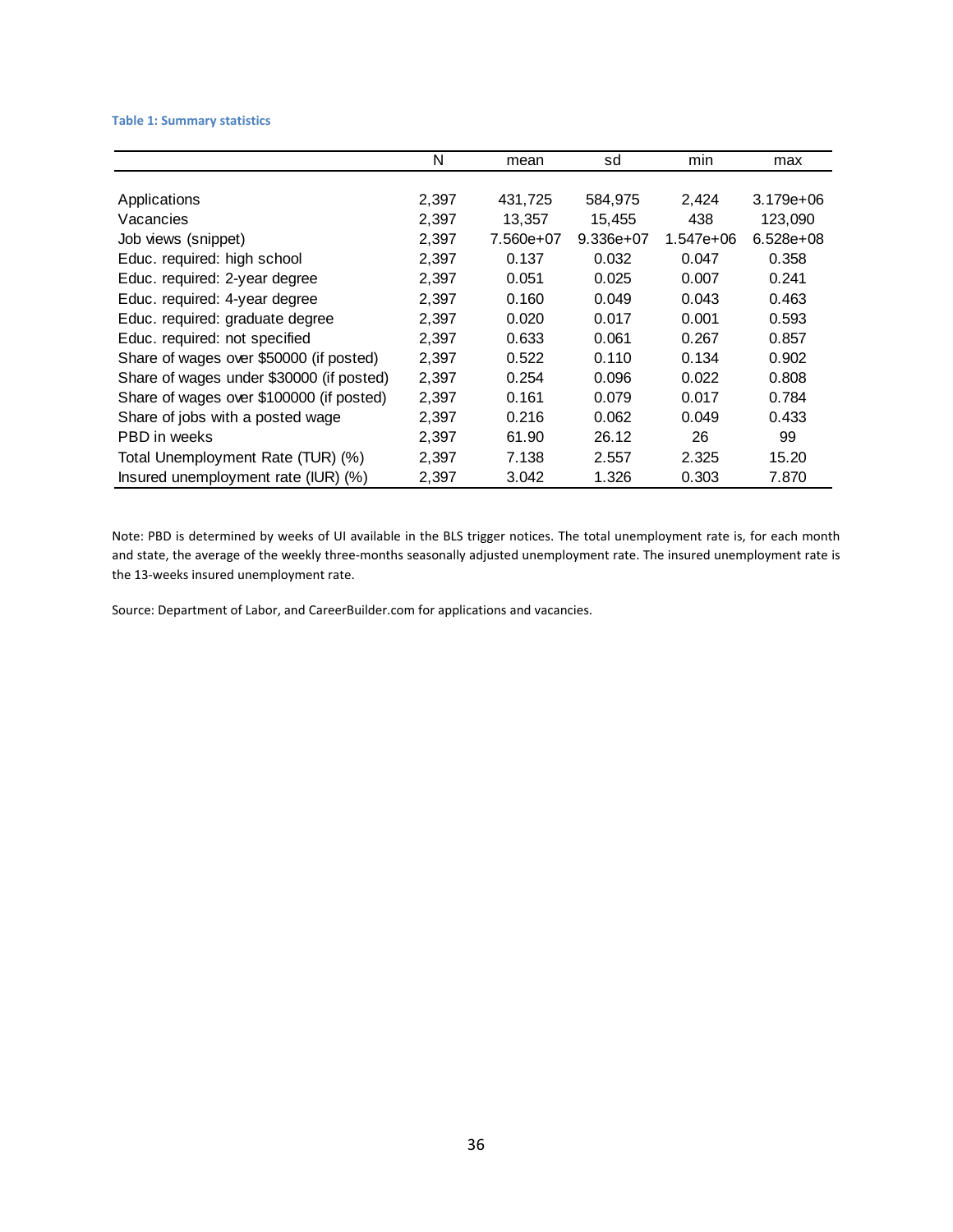

Figure 2: The evolution of the unemployment rate, job vacancies and potential unemployment benefit duration at the **national level**

Note: Potential unemployment benefit duration (PBD) is calculated as an average over states, where each state is weighted accorded to the size of its labor force.

Source: Department of Labor.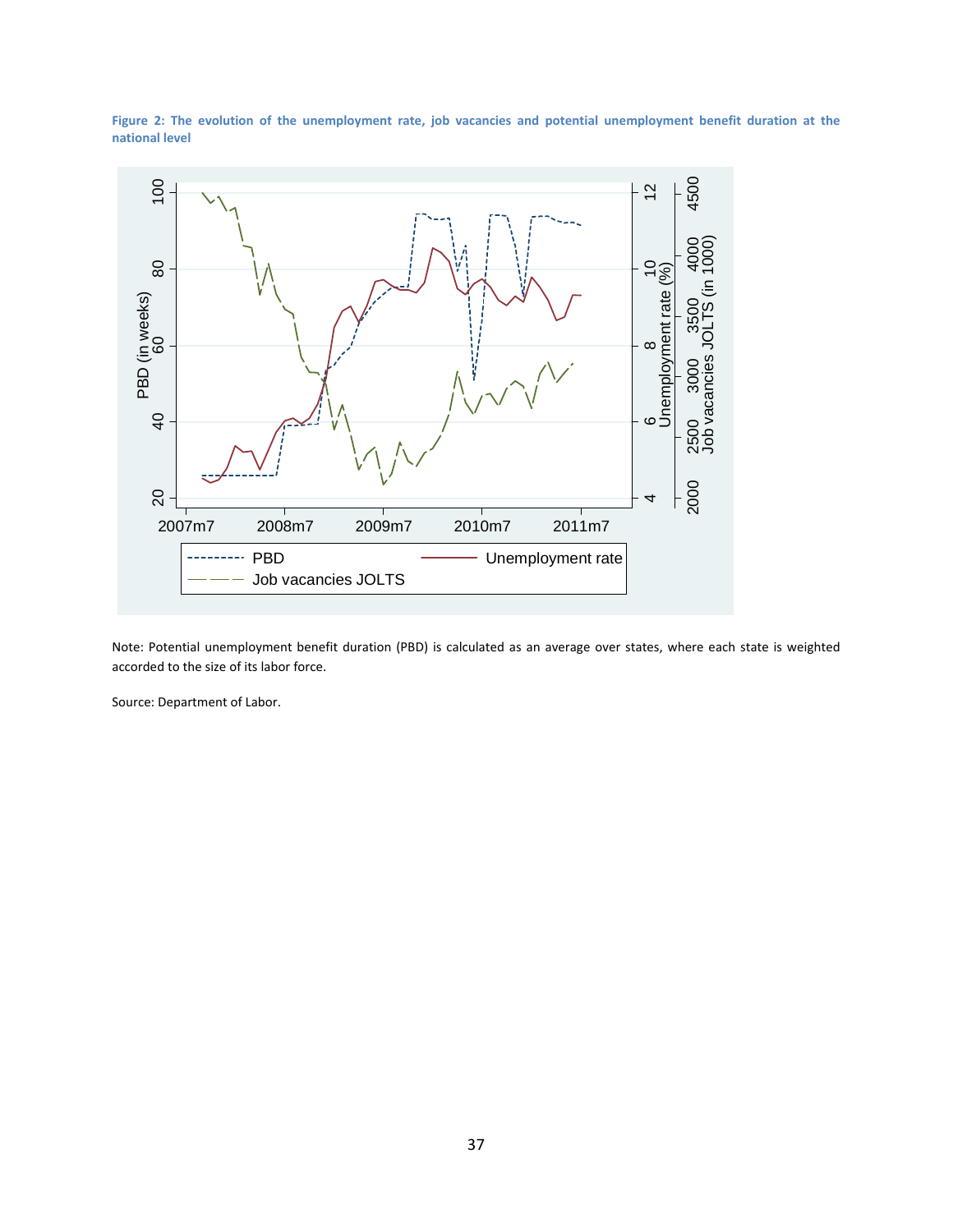

Figure 3: The impact of potential unemployment benefit duration on log applications and log vacancies, timing of events

Note: The estimates are from a regression of log vacancies (Panel A) or log applications (Panel B) on relative month dummies, state, year and quarter of the year fixed effects. Standard errors are clustered by state. There are 318 observations. The largest increase in PBD is defined, for each state, as the largest increase that does not correspond to a change in the schedule, and is not due to a temporary interruption of EUC.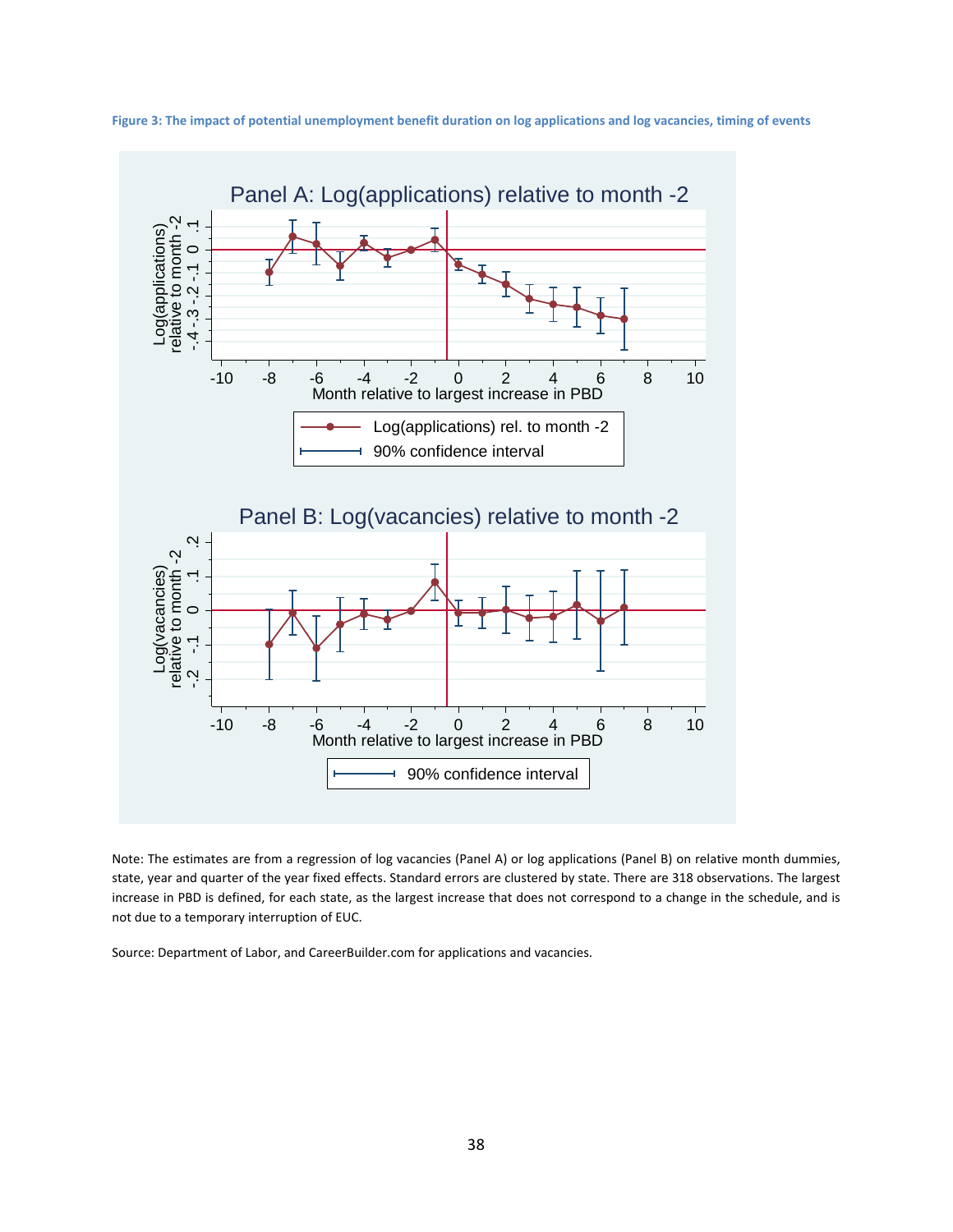|                                                                |                                | Log applications |           | Log vacancies |           | Log tightness |  |  |
|----------------------------------------------------------------|--------------------------------|------------------|-----------|---------------|-----------|---------------|--|--|
|                                                                | Diff                           | DiD              | Diff      | DiD           | Diff      | DiD           |  |  |
|                                                                | (1)                            | (2)              | (3)       | (4)           | (5)       | (6)           |  |  |
|                                                                |                                |                  |           |               |           |               |  |  |
| Total PBD in weeks                                             | $-0.0035***$                   | $-0.0042***$     | $-0.0012$ | $-0.0018$     | $0.0024*$ | $0.0024*$     |  |  |
|                                                                | (0.0013)                       | (0.0010)         | (0.0013)  | (0.0011)      | (0.0013)  | (0.0013)      |  |  |
| After                                                          |                                | $-0.0214***$     |           | $-0.0200*$    |           | 0.0014        |  |  |
|                                                                |                                | (0.0063)         |           | (0.0104)      |           | (0.0139)      |  |  |
| Observations                                                   | 318                            | 5.257            | 318       | 5,257         | 318       | 5,257         |  |  |
| R-squared                                                      | 0.9970                         | 0.9971           | 0.9926    | 0.9900        | 0.9832    | 0.9730        |  |  |
| Robust standard errors clustered by state in parentheses       |                                |                  |           |               |           |               |  |  |
|                                                                | *** p<0.01, ** p<0.05, * p<0.1 |                  |           |               |           |               |  |  |
| All regressions include state, quarter and year fixed effects. |                                |                  |           |               |           |               |  |  |

Table 2: The impact of the largest increase in potential benefit duration (PBD) on log applications log vacancies, and labor **market tightness, timing of events regressions**

Note: The largest increase in potential benefit duration (PBD) is defined, for each state, as the largest increase that does not correspond to a change in the schedule, and is not due to a temporary interruption of EUC. In columns 2, 4 and 6, I include, for each state, all states that had constant PBD during the event window for the largest increase in PBD. In columns 2, 4 and 6, "After" is an interaction of the event window indicator and a dummy for the date being after the largest increase in PBD. In columns 2, 4 and 6, state by event window fixed effects are included (see text for more details).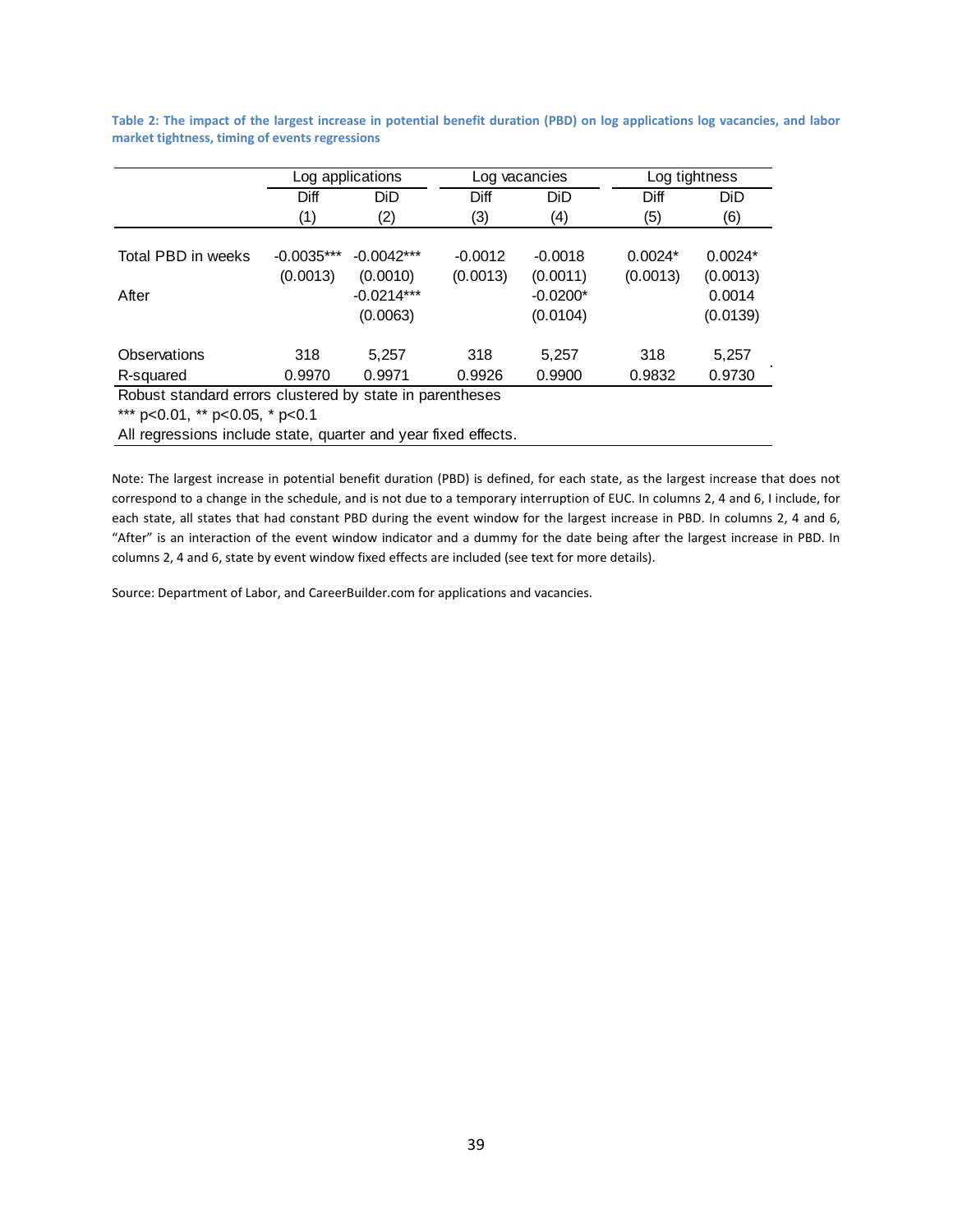Figure 4: Potential benefit duration (PBD), log applications and log vacancies as a function of the total unemployment rate **(Dec. 2008 onwards)**



Note: Data is smoothed using kernel‐weighted local polynomial smoothing with a 0.2 bandwidth. The applications residual is obtained after regressing log applications on state fixed effects. The total unemployment rate is, for each month and state, the average of the weekly three‐months seasonally adjusted unemployment rate. The two solid vertical lines correspond to 6% TUR (threshold for EUC2 when it was conditional, and for EUC3), and 8.5% TUR (threshold for EUC4). The two dashed vertical lines correspond to 6.5% TUR (threshold for 13 weeks extended benefits when the TUR option is active) and 8% TUR (threshold for 20 weeks extended benefits when the TUR option is active).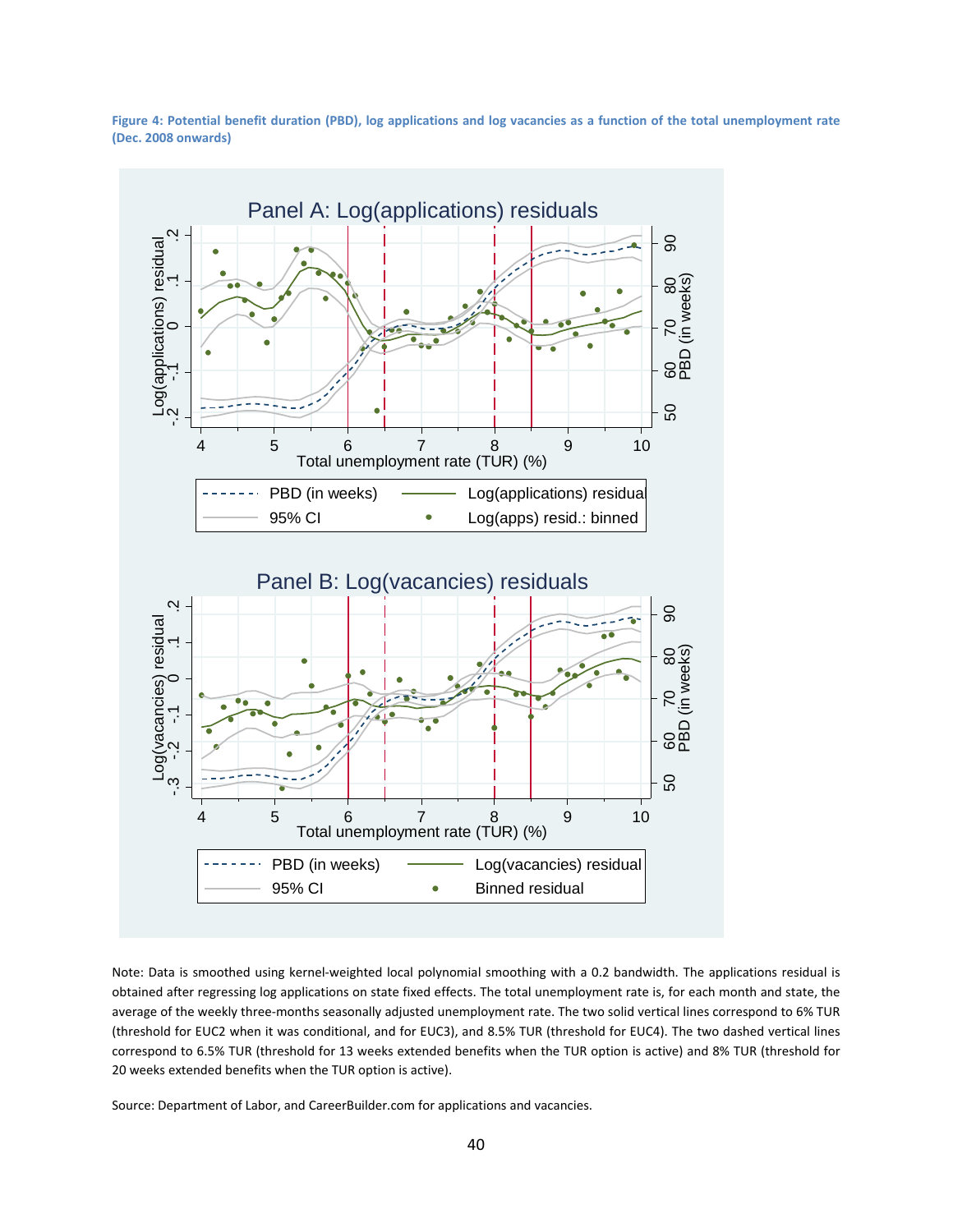Table 3: The impact of potential unemployment benefit duration on log applications: using the global parametric fuzzy RD **design**

|                                                          | $4\%$ < $=$ TUR < $=$ 10% |           |              |             |  |  |
|----------------------------------------------------------|---------------------------|-----------|--------------|-------------|--|--|
|                                                          | (1)                       | (2)       | (3)          | (4)         |  |  |
|                                                          |                           |           |              |             |  |  |
| Total PBD in weeks                                       | $-0.0076***$              | $-0.0028$ |              |             |  |  |
|                                                          | (0.0016)                  | (0.0027)  |              |             |  |  |
| EUC PBD in weeks                                         |                           |           | $-0.0090***$ | $-0.0072**$ |  |  |
|                                                          |                           |           | (0.0012)     | (0.0029)    |  |  |
| EB PBD in weeks                                          |                           |           | $-0.0004$    | 0.0032      |  |  |
|                                                          |                           |           | (0.0066)     | (0.0073)    |  |  |
| <b>Total Unemployment Rate</b>                           | 0.0106                    | 0.0314    | 0.0385       | 0.0597      |  |  |
| (TUR) (%)                                                | (0.0675)                  | (0.0613)  | (0.0534)     | (0.0558)    |  |  |
| TUR <sup>2</sup>                                         | 0.0014                    | $-0.0006$ | $-0.0021$    | $-0.0032$   |  |  |
|                                                          | (0.0039)                  | (0.0032)  | (0.0031)     | (0.0033)    |  |  |
| Insured Unemployment Rate                                | $-0.0564$                 | $-0.0113$ | $-0.0368$    | 0.0102      |  |  |
| $(IV)$ $(\%)$                                            | (0.0415)                  | (0.0426)  | (0.0416)     | (0.0490)    |  |  |
| IUR <sup>2</sup>                                         | 0.0037                    | $-0.0031$ | 0.0004       | $-0.0060$   |  |  |
|                                                          | (0.0058)                  | (0.0054)  | (0.0061)     | (0.0064)    |  |  |
| Month fixed effects                                      |                           | X         |              | X           |  |  |
| <b>Observations</b>                                      | 1,804                     | 1,804     | 1,804        | 1,804       |  |  |
| R-squared                                                | 0.9925                    | 0.9956    | 0.9929       | 0.9957      |  |  |
| Robust standard errors clustered by state in parentheses |                           |           |              |             |  |  |
| *** p<0.01, ** p<0.05, * p<0.1                           |                           |           |              |             |  |  |

All regressions include state, year and quarter fixed effects.

Note: Instrumental variables regressions, where PBD is the endogenous variable. The instrument for Total PBD in weeks is PBD according to statutory rules, not taking into account temporary EUC expirations, and assuming that all states take up the TUR option. In col. 3‐4, EB PBD is instrumented with EB PBD according to rules and assuming that all states have elected the TUR option, and EUC PBD is instrumented with the EUC PBD according to rules and ignoring temporary EUC lapses. The sample includes any observation for which TUR is between 4% and 10%.

Source: Department of Labor, and CareerBuilder.com for vacancies.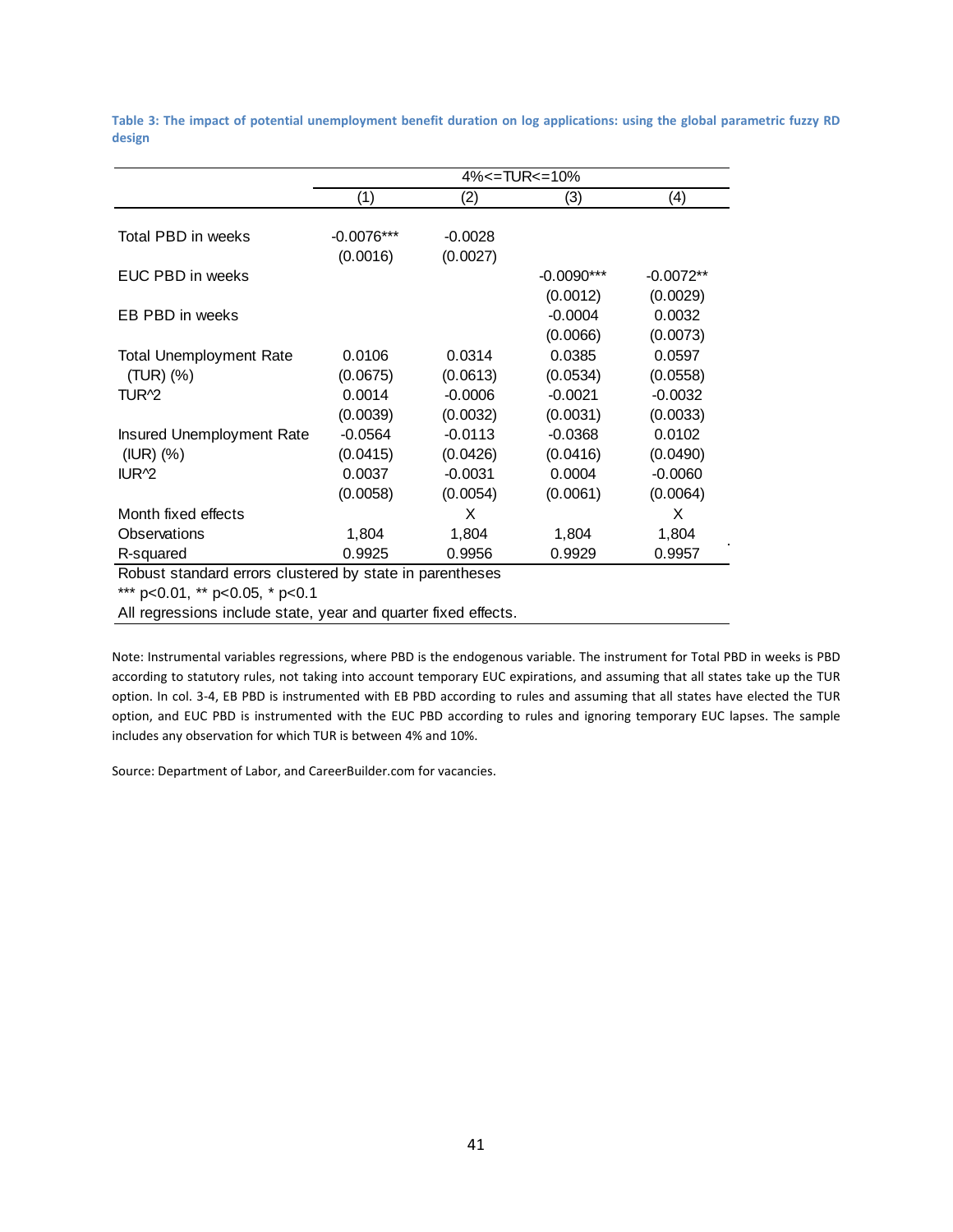|                                                                                            | $4\%$ < $=$ TUR < $=$ 10% |                    |               |             |               |  |  |
|--------------------------------------------------------------------------------------------|---------------------------|--------------------|---------------|-------------|---------------|--|--|
|                                                                                            |                           |                    | Log vacancies |             | Log tightness |  |  |
|                                                                                            | (1)                       | (2)                | (3)           | (4)         | (5)           |  |  |
| Total PBD in weeks                                                                         | $-0.0082***$<br>(0.0011)  | 0.0010<br>(0.0015) |               |             |               |  |  |
| EUC PBD in weeks                                                                           |                           |                    | $-0.0104***$  | 0.0008      | $0.0080***$   |  |  |
|                                                                                            |                           |                    | (0.0009)      | (0.0021)    | (0.0028)      |  |  |
| EB PBD in weeks                                                                            |                           |                    | 0.0037        | 0.0013      | $-0.0019$     |  |  |
|                                                                                            |                           |                    | (0.0029)      | (0.0028)    | (0.0061)      |  |  |
| Total Unemployment Rate (TUR)                                                              | $-0.0943*$                | $-0.0447$          | $-0.0488$     | $-0.0433$   | $-0.1030*$    |  |  |
| $(\%)$                                                                                     | (0.0522)                  | (0.0446)           | (0.0472)      | (0.0449)    | (0.0584)      |  |  |
| TUR <sup>2</sup>                                                                           | $0.0087***$               | 0.0022             | 0.0031        | 0.0020      | 0.0052        |  |  |
|                                                                                            | (0.0032)                  | (0.0026)           | (0.0031)      | (0.0028)    | (0.0040)      |  |  |
| Insured Unemployment Rate (IUR)                                                            | $-0.0939***$              | $-0.0879**$        | $-0.0620*$    | $-0.0869**$ | $-0.0971**$   |  |  |
| $(\% )$                                                                                    | (0.0333)                  | (0.0343)           | (0.0367)      | (0.0352)    | (0.0482)      |  |  |
| IUR <sup>2</sup>                                                                           | 0.0059                    | 0.0015             | 0.0006        | 0.0014      | 0.0074        |  |  |
|                                                                                            | (0.0040)                  | (0.0042)           | (0.0045)      | (0.0043)    | (0.0064)      |  |  |
| Month fixed effects                                                                        |                           | X                  |               | X           | X             |  |  |
| Observations                                                                               | 1,804                     | 1,804              | 1,804         | 1,804       | 1,804         |  |  |
| R-squared                                                                                  | 0.9816                    | 0.9906             | 0.9831        | 0.9906      | 0.9630        |  |  |
| Robust standard errors clustered by state in parentheses<br>*** p<0.01, ** p<0.05, * p<0.1 |                           |                    |               |             |               |  |  |

Table 4: The impact of potential unemployment benefit duration on log vacancies and log tightness: using the global **parametric fuzzy RD design**

All regressions include state and year fixed effects.

Note: Instrumental variables regressions, where PBD is the endogenous variable. The instrument for Total PBD in weeks is PBD according to statutory rules, not taking into account temporary EUC expirations, and assuming that all states take up the TUR option. In col. 3‐5, EB PBD is instrumented with EB PBD according to rules and assuming that all states have elected the TUR option, and EUC PBD is instrumented with the EUC PBD according to rules and ignoring temporary EUC lapses. The sample includes any observation for which TUR is between 4% and 10%.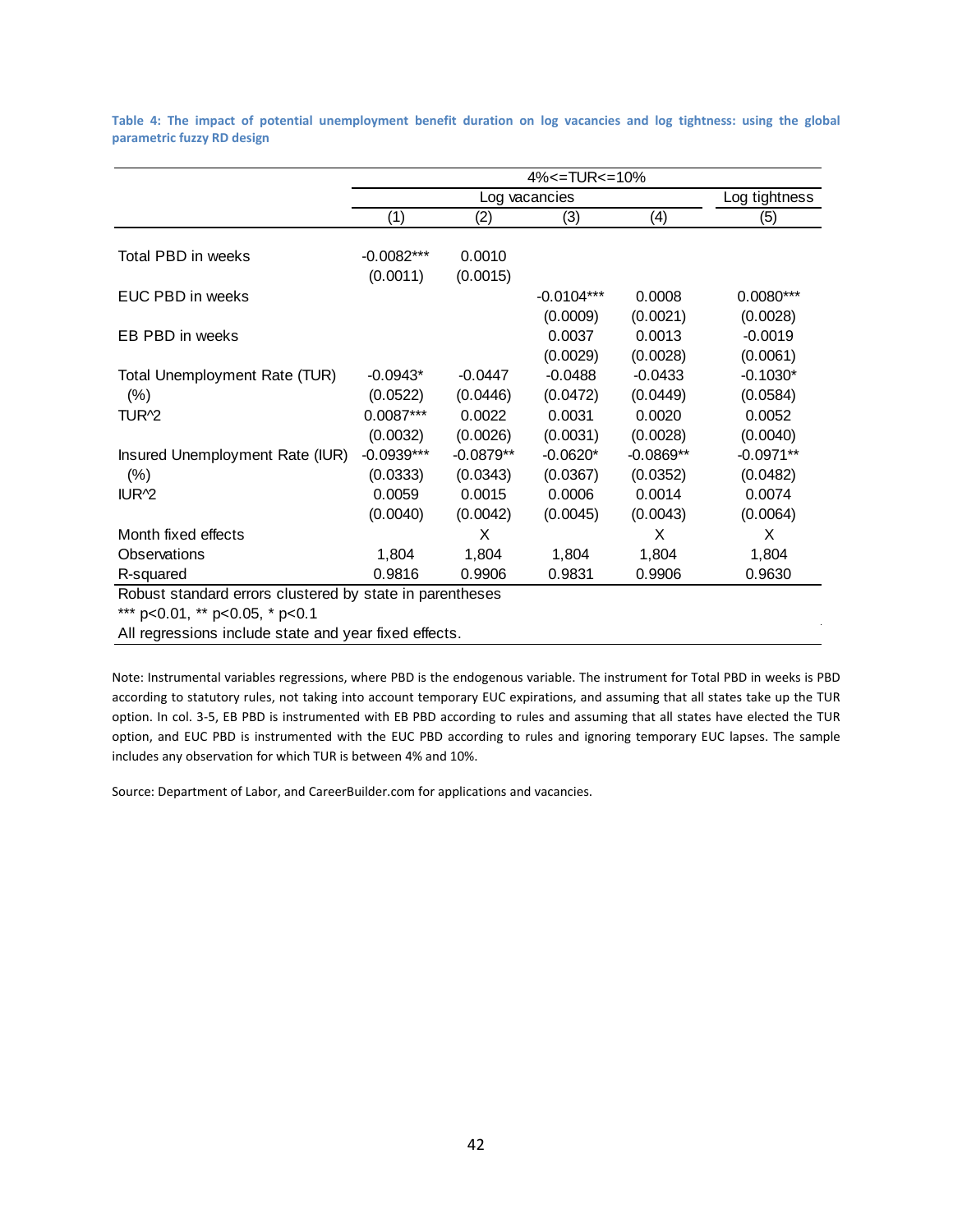|                                                          |                 | Log applications |             | Log tightness   |             |             |  |
|----------------------------------------------------------|-----------------|------------------|-------------|-----------------|-------------|-------------|--|
|                                                          | Controlling for | Controlling      | Interaction | Controlling for | Controlling | Interaction |  |
|                                                          | industry and    | for state-       | with share  | industry and    | for state-  | with share  |  |
|                                                          | required        | specific         | UI          | required        | specific    | UI          |  |
|                                                          | education       | trends           | recipients  | education       | trends      | recipients  |  |
|                                                          | (1)             | (2)              | (3)         | (4)             | (5)         | (6)         |  |
| EUC PBD in weeks                                         | $-0.0056**$     | $-0.0025*$       | $-0.0023$   | $0.0061**$      | $0.0050**$  | 0.0053      |  |
|                                                          |                 |                  |             |                 |             |             |  |
|                                                          | (0.0024)        | (0.0014)         | (0.0038)    | (0.0026)        | (0.0021)    | (0.0039)    |  |
| EB PBD in weeks                                          | 0.0042          | $-0.0053$        | $-0.0073$   | $-0.0035$       | 0.0038      | 0.0066      |  |
|                                                          | (0.0059)        | (0.0033)         | (0.0085)    | (0.0057)        | (0.0038)    | (0.0105)    |  |
| EUC PBD in weeks*share UI                                |                 |                  | $-0.0150*$  |                 |             | 0.0086      |  |
| recipients among unempoyed                               |                 |                  | (0.0084)    |                 |             | (0.0085)    |  |
| EB PBD in weeks*share UI                                 |                 |                  | 0.0247      |                 |             | $-0.0200$   |  |
| recipients among unempoyed                               |                 |                  | (0.0203)    |                 |             | (0.0227)    |  |
| Total Unemployment Rate (TUR)                            | 0.0433          | $-0.0028$        | 0.0563      | $-0.0812*$      | $-0.1178**$ | $-0.0978$   |  |
| (% )                                                     | (0.0329)        | (0.0460)         | (0.0587)    | (0.0464)        | (0.0530)    | (0.0592)    |  |
| TUR <sup>2</sup>                                         | $-0.0032$       | 0.0002           | $-0.0030$   | 0.0052          | $0.0059*$   | 0.0048      |  |
|                                                          | (0.0028)        | (0.0030)         | (0.0036)    | (0.0033)        | (0.0034)    | (0.0040)    |  |
| Insured Unemployment Rate (IUR)                          | $-0.0129$       | $-0.0516*$       | $-0.0073$   | $-0.0569$       | $-0.0145$   | $-0.0937**$ |  |
| (% )                                                     | (0.0400)        | (0.0290)         | (0.0457)    | (0.0414)        | (0.0356)    | (0.0440)    |  |
| IUR <sup>2</sup>                                         | $-0.0017$       | $0.0060*$        | $-0.0034$   | 0.0032          | $-0.0035$   | 0.0068      |  |
|                                                          | (0.0054)        | (0.0034)         | (0.0062)    |                 |             |             |  |
| Controls for composition of                              |                 |                  |             |                 |             |             |  |
| vacancies by required education                          | X               |                  |             | X               |             |             |  |
| Controls for composition of                              |                 |                  |             |                 |             |             |  |
| vacancies by 2-digit NAICS                               |                 |                  |             |                 |             |             |  |
| industry                                                 | X               |                  |             | X               |             |             |  |
| State-specific trends                                    |                 | X                |             |                 | X           |             |  |
| Observations                                             | 1,804           | 1,804            | 1,804       | 1,804           | 1,804       | 1,804       |  |
| R-squared                                                | 0.9964          | 0.9978           | 0.9957      | 0.9698          | 0.9759      | 0.9629      |  |
| Robust standard errors clustered by state in parentheses |                 |                  |             |                 |             |             |  |

Table 5: The impact of potential unemployment benefit duration on log applications and log tightness using the global **parametric fuzzy RD design: robustness**

\*\*\* p<0.01, \*\* p<0.05, \* p<0.1

All regressions include state and month fixed effects.

Note: Instrumental variables regressions, where PBD is the endogenous variable. EB PBD is instrumented with EB PBD according to rules and assuming that all states have elected the TUR option, and EUC PBD is instrumented with the EUC PBD according to rules and ignoring temporary EUC lapses. The sample includes any observation for which TUR is between 4% and 10%. The specification is the same as in Table 3, column 4. In columns 1 and 4, controls are included for the share of vacancies in each education category (see summary statistics Table 1), and for the share of vacancies in each 2‐digit NAICS code. In columns 3 and 6, the share of UI recipients is, for each state, the average share of UI recipients among all unemployed between December 2008 and the end of the sample; the share of UI recipients (not interacted with PBD) is controlled for in the regression.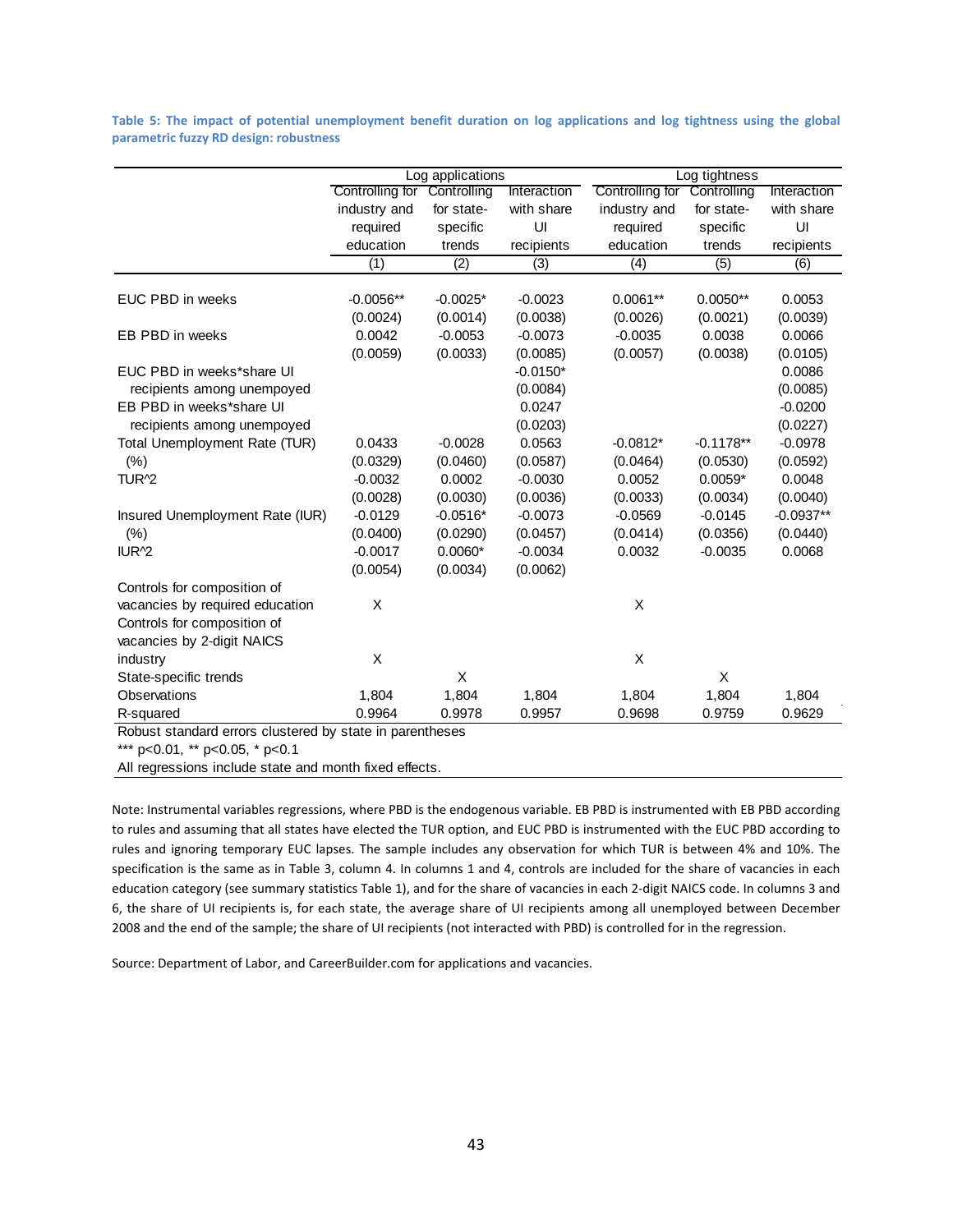Table 6: The impact of potential unemployment benefit duration on applications per view and on posted wages, using the **global parametric fuzzy RD design**

|                                                          | Applications | Log real     | Posted          | Posted             | Posted       | Share with  |
|----------------------------------------------------------|--------------|--------------|-----------------|--------------------|--------------|-------------|
|                                                          | per view     | posted wage  | wage $>=$ 50000 | wage $\leq$ =30000 | wage>=100000 | posted wage |
|                                                          | (1)          | (2)          | (3)             | (4)                | (5)          | (6)         |
|                                                          |              |              |                 |                    |              |             |
| EUC PBD in weeks                                         | $-0.0013$    | $-0.0005$    | $-0.0010$       | 0.0010             | 0.0007       | 0.0008      |
|                                                          | (0.0013)     | (0.0030)     | (0.0018)        | (0.0013)           | (0.0009)     | (0.0005)    |
| EB PBD in weeks                                          | 0.0011       | 0.0018       | 0.0004          | $-0.0011$          | 0.0004       | $-0.0012*$  |
|                                                          | (0.0026)     | (0.0025)     | (0.0017)        | (0.0014)           | (0.0010)     | (0.0007)    |
| <b>Total Unemployment Rate</b>                           | 0.0042       | -0.0078      | 0.0128          | 0.0070             | $-0.0078$    | $-0.0002$   |
| (TUR) (%)                                                | (0.0292)     | (0.0400)     | (0.0258)        | (0.0165)           | (0.0143)     | (0.0098)    |
| TUR <sup>2</sup>                                         | 0.0008       | 0.0004       | 0.0000          | $-0.0004$          | 0.0003       | 0.0002      |
|                                                          | (0.0022)     | (0.0026)     | (0.0015)        | (0.0010)           | (0.0010)     | (0.0007)    |
| Insured Unemployment Rate                                | $0.0528***$  | $0.0840***$  | $0.0504***$     | $-0.0491***$       | 0.0136       | $-0.0152$   |
| $(IV)$ $(%)$                                             | (0.0182)     | (0.0269)     | (0.0172)        | (0.0145)           | (0.0099)     | (0.0110)    |
| IUR <sup>2</sup>                                         | $-0.0058***$ | $-0.0092***$ | $-0.0064***$    | $0.0053***$        | $-0.0022**$  | 0.0010      |
|                                                          | (0.0022)     | (0.0031)     | (0.0022)        | (0.0017)           | (0.0011)     | (0.0013)    |
| Observations                                             | 1,804        | 1,804        | 1,804           | 1,804              | 1,804        | 1,804       |
| R-squared                                                | 0.9068       | 0.7859       | 0.7244          | 0.7634             | 0.7316       | 0.7954      |
| Pobuet standard errors elustered by state in parentheses |              |              |                 |                    |              |             |

Robust standard errors clustered by state in parentheses

\*\*\* p<0.01, \*\* p<0.05, \* p<0.1

All regressions include state and month fixed effects.

Note: Instrumental variables regressions, where PBD is the endogenous variable. EB PBD is instrumented with EB PBD according to rules and assuming that all states have elected the TUR option, and EUC PBD is instrumented with the EUC PBD according to rules and ignoring temporary EUC lapses. The sample includes any observation for which TUR is between 4% and 10%. In columns 3‐5, the dependent variable is the share of vacancies that have a posted wage respectively above \$50000, below \$30000 and above \$100000; the denominator for the share is all vacancies with a posted wage.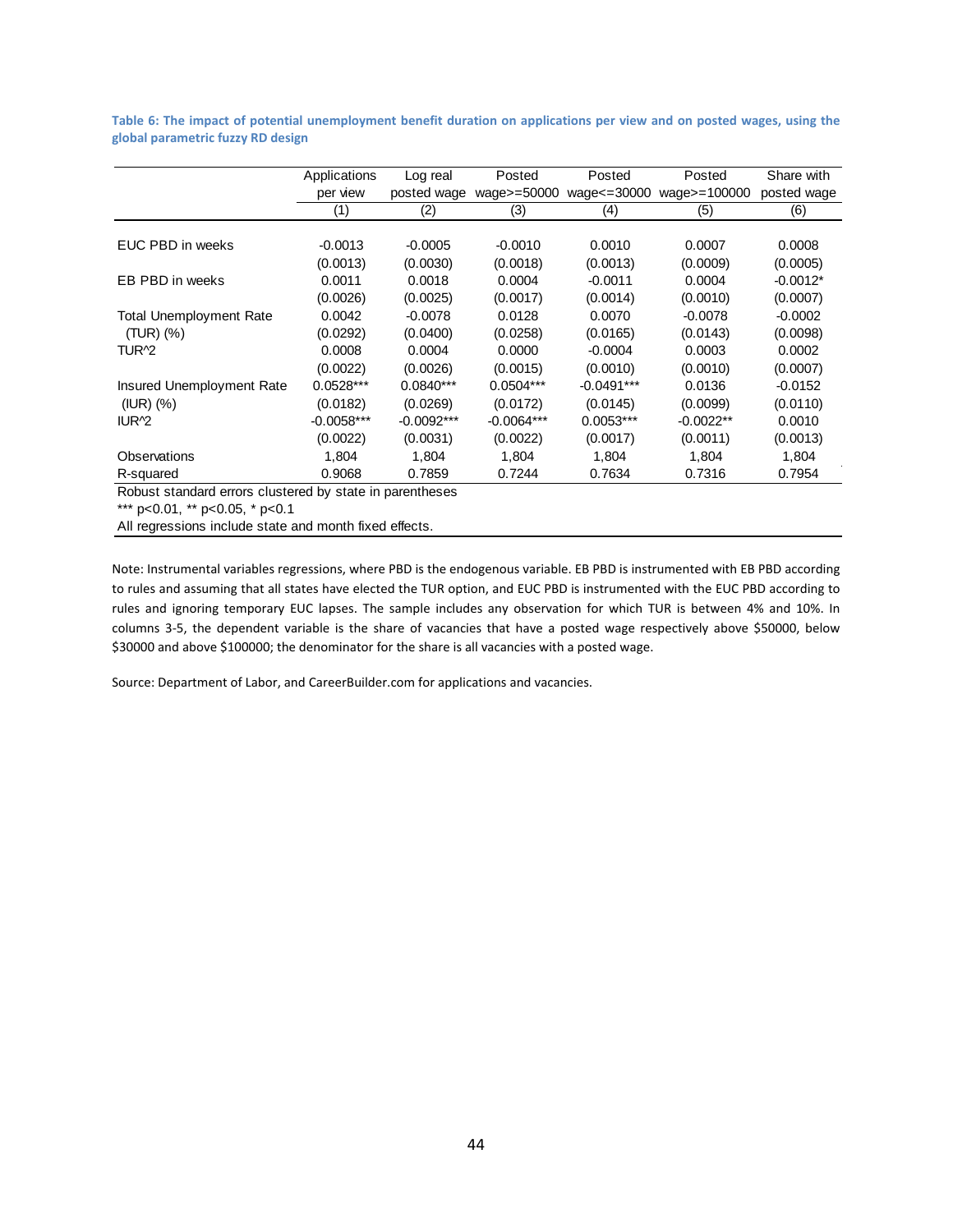|                                                                   | Within county pair differences |            |              |             | Smaller county panel |             |
|-------------------------------------------------------------------|--------------------------------|------------|--------------|-------------|----------------------|-------------|
|                                                                   | d. Log apps                    | d.Log jobs | d. Log tight | Log apps    | Log jobs             | Log tight   |
|                                                                   | (1)                            | (2)        | (3)          | (4)         | (5)                  | (6)         |
|                                                                   |                                |            |              |             |                      |             |
| d.EUC PBD in weeks                                                | 0.0001                         | $-0.0012$  | $-0.0016$    |             |                      |             |
|                                                                   | (0.0031)                       | (0.0028)   | (0.0028)     |             |                      |             |
| d.EB PBD in weeks                                                 | 0.0016                         | 0.0007     | $-0.0008$    |             |                      |             |
|                                                                   | (0.0015)                       | (0.0012)   | (0.0018)     |             |                      |             |
| EUC PBD in weeks                                                  |                                |            |              | 0.0004      | $-0.0006$            | $-0.0010$   |
|                                                                   |                                |            |              | (0.0019)    | (0.0020)             | (0.0024)    |
| EB PBD in weeks                                                   |                                |            |              | $-0.0007$   | $-0.0015$            | $-0.0007$   |
|                                                                   |                                |            |              | (0.0011)    | (0.0020)             | (0.0018)    |
| EUC PBD in weeks                                                  |                                |            |              | $-0.0047**$ | 0.0003               | $0.0053***$ |
| in larger paired county                                           |                                |            |              | (0.0021)    | (0.0020)             | (0.0017)    |
| EB PBD in weeks                                                   |                                |            |              | $-0.0006$   | $-0.0010$            | $-0.0003$   |
| in larger paired county                                           |                                |            |              | (0.0015)    | (0.0016)             | (0.0014)    |
| Observations                                                      | 36,771                         | 40,716     | 36,771       | 39,225      | 43,024               | 39,225      |
| R-squared                                                         | 0.9516                         | 0.9624     | 0.6342       | 0.9682      | 0.9776               | 0.7426      |
| Robust standard errors clustered by border segment in parentheses |                                |            |              |             |                      |             |
| *** p<0.01, ** p<0.05, * p<0.1                                    |                                |            |              |             |                      |             |
| All regressions include county pair and month fixed effects.      |                                |            |              |             |                      |             |

Table 7: The impact of PBD on log applications, log vacancies and log tightness: within county pair specification, and panel **specification with spillover effects**

Note: The sample is composed of county pairs straddling state borders. A border segment is the set of all counties along a given state border. In columns 1‐3, outcomes are defined as the difference within a given county pair for each month, and the explanatory variables are defined in the same way. In columns 4‐6, only the smaller (in terms of population) county in each county pair in the sample is retained. Observations are weighed by the total population in the two counties of the county pair (col. 1‐3), or in the county (col. 4‐6).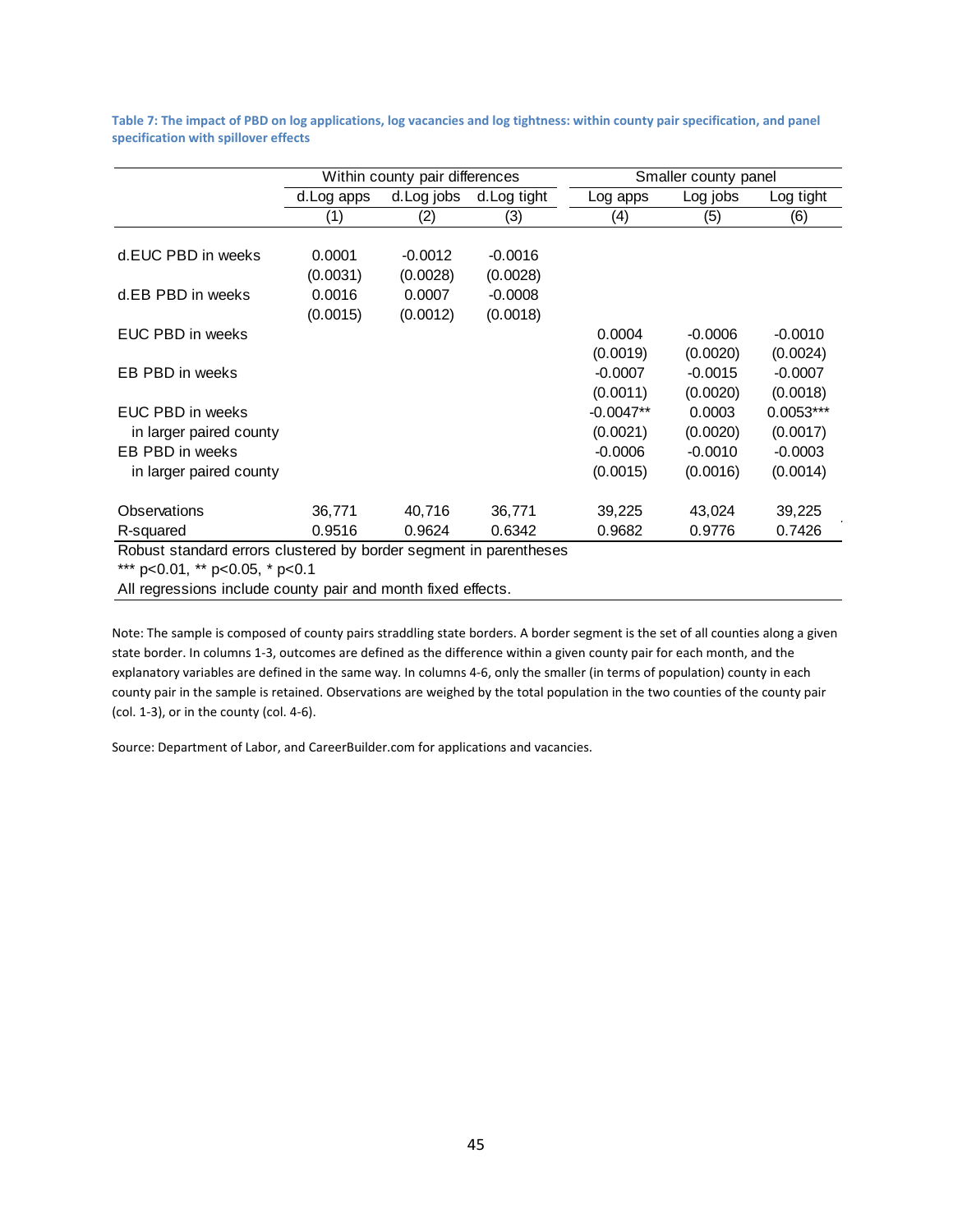# **ONLINE APPENDIX: not for publication**

# **APPENDIX 1: further results and robustness tests**

**Table 8: Date of largest increase in PBD and amount of the increase for each state**

| state     | date    | PBD increase | state     | date    | PBD increase   |
|-----------|---------|--------------|-----------|---------|----------------|
| AK        | 2009m2  | 13           | МT        | 2009m3  | 22.75          |
| AL.       | 2009m9  | 20           | <b>NC</b> | 2011m7  | 20             |
| AR        | 2009m5  | 13           | <b>ND</b> | 2011m7  | 0              |
| AZ        | 2009m5  | 13           | <b>NE</b> | 2011m7  | 0              |
| CA        | 2009m5  | 20           | <b>NH</b> | 2009m8  | 13             |
| CO        | 2009m6  | 15.6         | <b>NJ</b> | 2009m4  | 14.4           |
| <b>CT</b> | 2009m3  | 13           | <b>NM</b> | 2009m10 | 13             |
| DC        | 2009m5  | 20           | <b>NV</b> | 2009m3  | 13             |
| DE        | 2009m8  | 16.75        | <b>NY</b> | 2009m6  | 13             |
| FL.       | 2009m7  | 20           | OH        | 2009m5  | 20             |
| GA        | 2009m6  | 20           | OK        | 2009m8  | 13             |
| HI        | 2009m5  | 13           | OR.       | 2009m3  | $\overline{7}$ |
| IA        | 2009m10 | 13           | PA        | 2009m2  | 22.75          |
| ID        | 2009m2  | 26           | RI        | 2008m11 | $\overline{7}$ |
| IL        | 2009m5  | 13           | <b>SC</b> | 2009m4  | 13             |
| IN        | 2009m4  | 13           | SD        | 2011m7  | 0              |
| KS        | 2009m7  | 26           | <b>TN</b> | 2011m7  | 20             |
| KY        | 2009m5  | 20           | <b>TX</b> | 2009m8  | 13             |
| LA        | 2009m8  | 13           | UT        | 2011m7  | 0              |
| MA        | 2009m3  | 19.5         | VA        | 2009m5  | 26             |
| <b>MD</b> | 2009m5  | 13           | VT        | 2009m3  | 19.5           |
| <b>ME</b> | 2009m5  | 13           | <b>WA</b> | 2009m3  | 13             |
| MI        | 2009m2  | 13           | WI        | 2009m3  | 20.8           |
| <b>MN</b> | 2009m4  | 13           | WV        | 2009m9  | 20             |
| <b>MO</b> | 2010m3  | 20           | WY        | 2010m2  | 13             |
| <b>MS</b> | 2011m7  | 0            |           |         |                |

Note: The largest increase in PBD is defined, for each state, as the largest increase that does not correspond to a change in the schedule, and is not due to a temporary interruption of EUC.

Source: Department of Labor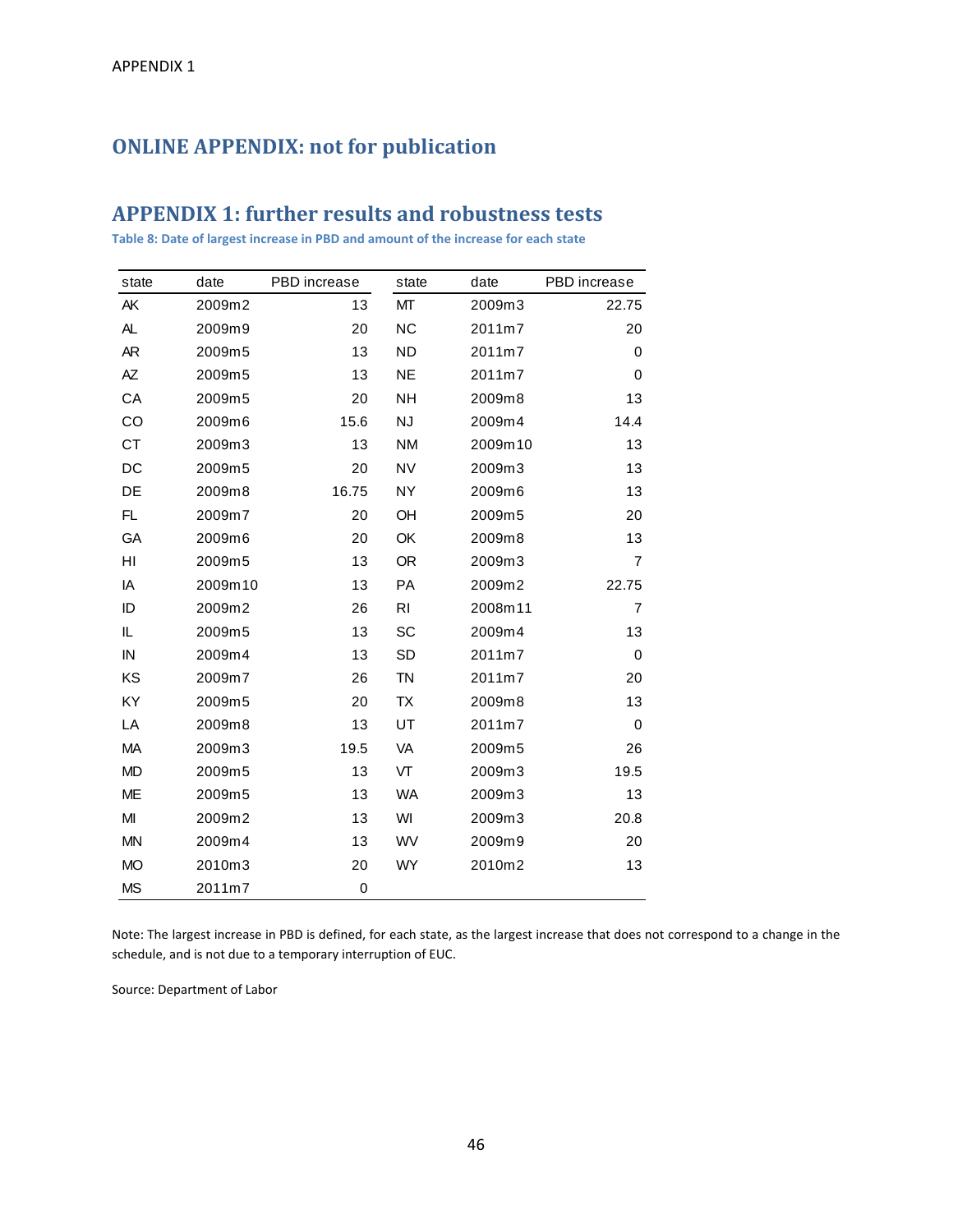



Note: The estimates for applications and vacancies are from a regression of the outcome on month dummies, and state fixed effects. Standard errors are clustered by state. A month is counted as having a EUC lapse if the lapse is ongoing for any week of the month. The plain vertical lines mark the beginning of a lapse in EUC, while the dashed vertical lines mark the end of the lapse in EUC.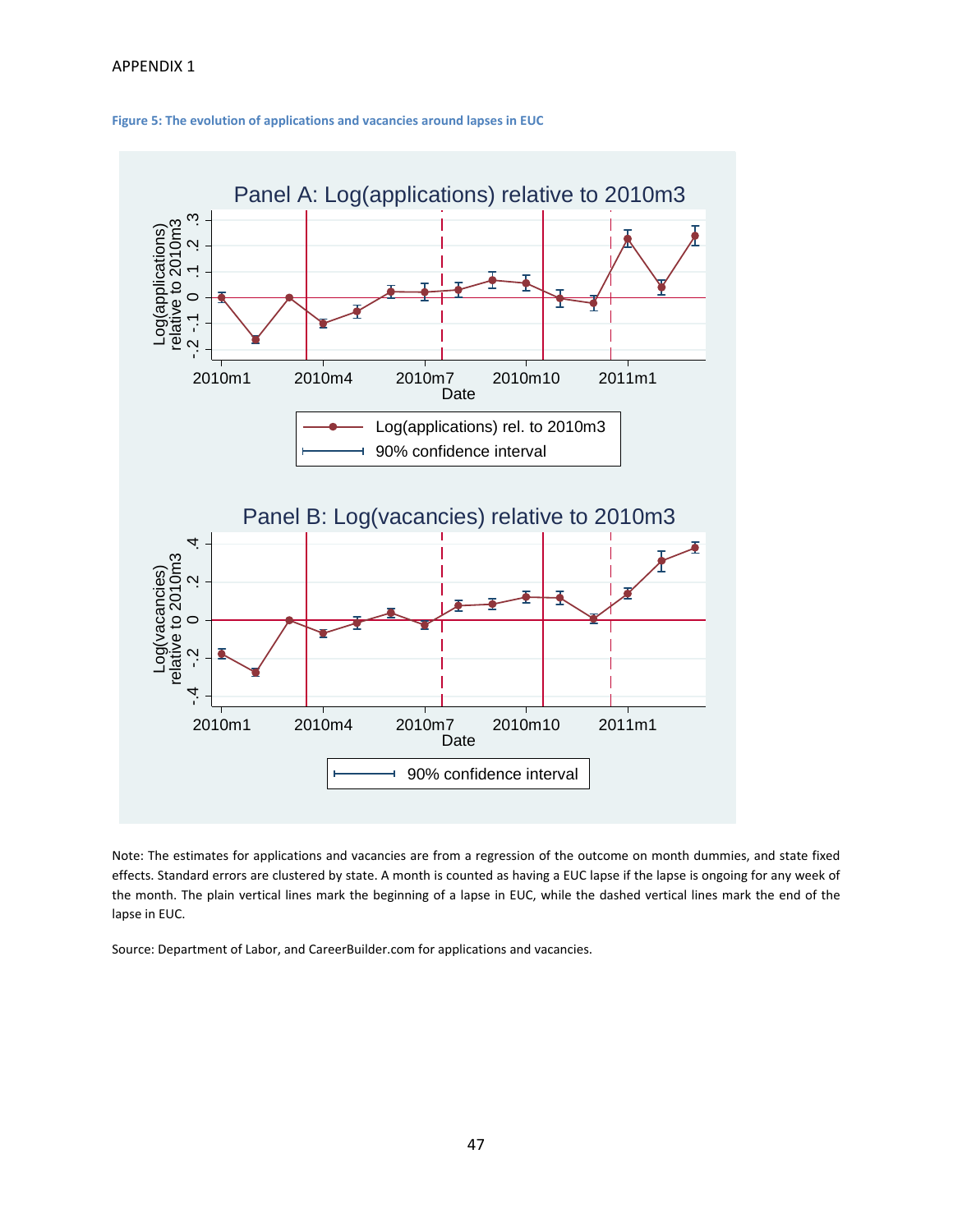

Figure 6: Timing of events: number of states used for estimation and PBD around the largest increase in PBD for each state

Note: The estimates for PBD are from a regression of PBD on relative month dummies, state, year and quarter of the year fixed effects. Standard errors are clustered by state. The largest increase in PBD is defined, for each state, as the largest increase that does not correspond to a change in the schedule, and is not due to a temporary interruption of EUC.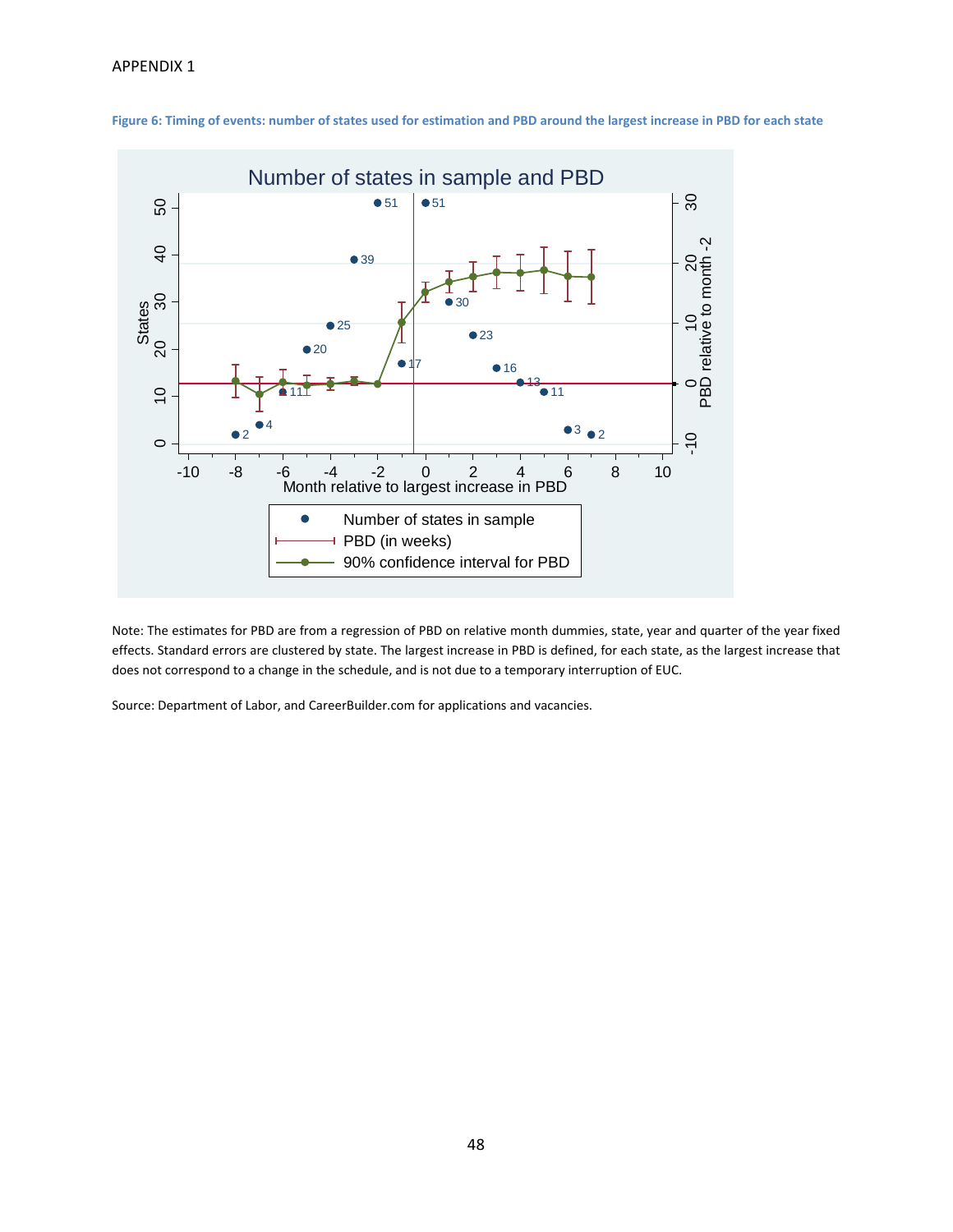### APPENDIX 1

Figure 7: The impact of potential unemployment benefit duration on log applications and log vacancies, timing of events, **balanced panel**



Note: The estimates are from a regression of log vacancies (Panel A) or log applications (Panel B) on relative month dummies, state, year and quarter of the year fixed effects. Standard errors are clustered by state. The sample consists of 18 states that have a constant PBD 3 months before and after the largest increase in PBD. The largest increase in PBD is defined, for each state, as the largest increase that does not correspond to a change in the schedule, and is not due to a temporary interruption of EUC.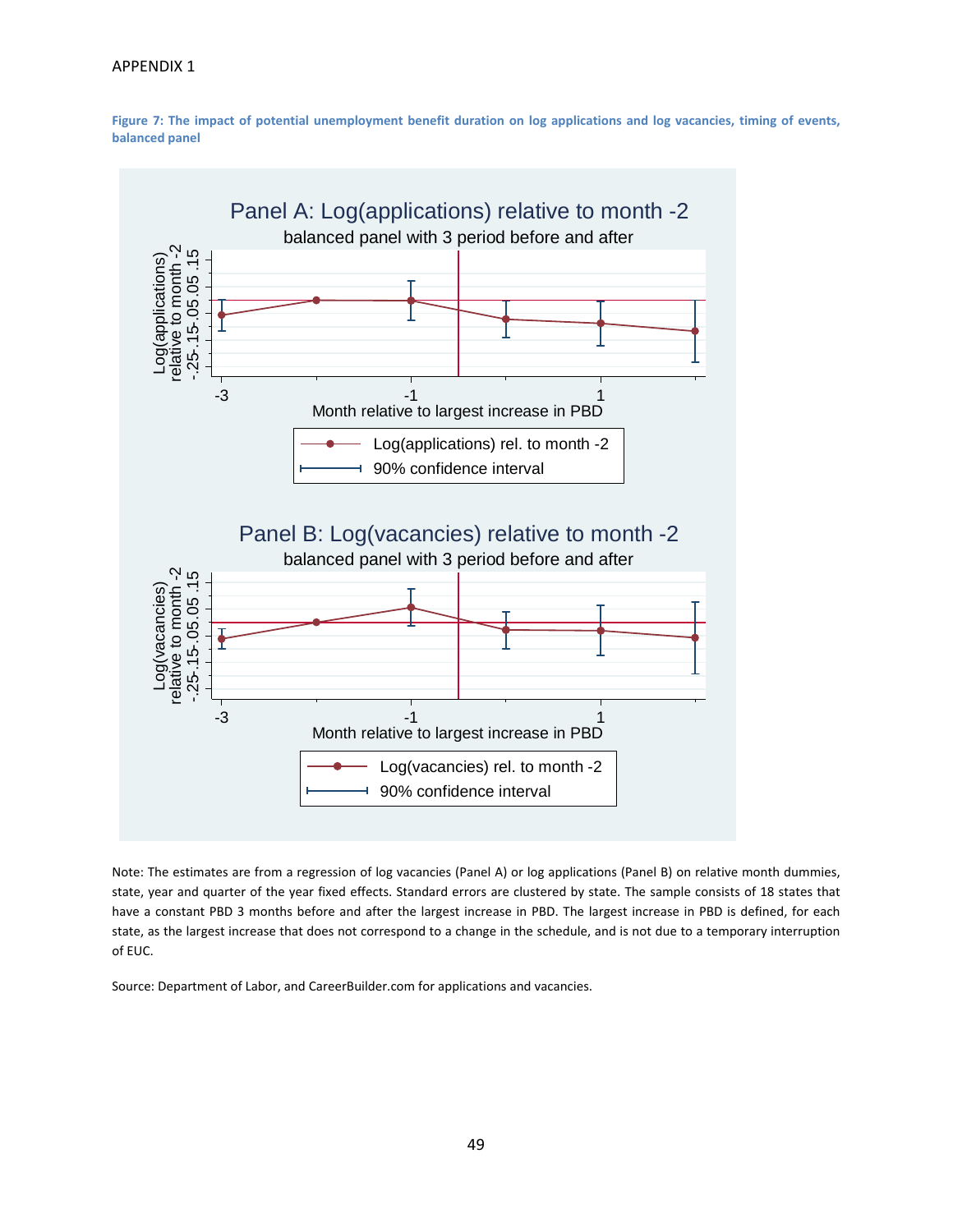### APPENDIX 1

Figure 8: The impact of potential unemployment benefit duration on log applications and log vacancies, timing of events, **treated vs. control group**



Note: The estimates are from a regression of log vacancies (Panel A) or log applications (Panel B) on relative month dummies, state, year and quarter of the year fixed effects. Standard errors are clustered by state. There are 318 observations. The largest increase in PBD is defined, for each state, as the largest increase that does not correspond to a change in the schedule, and is not due to a temporary interruption of EUC.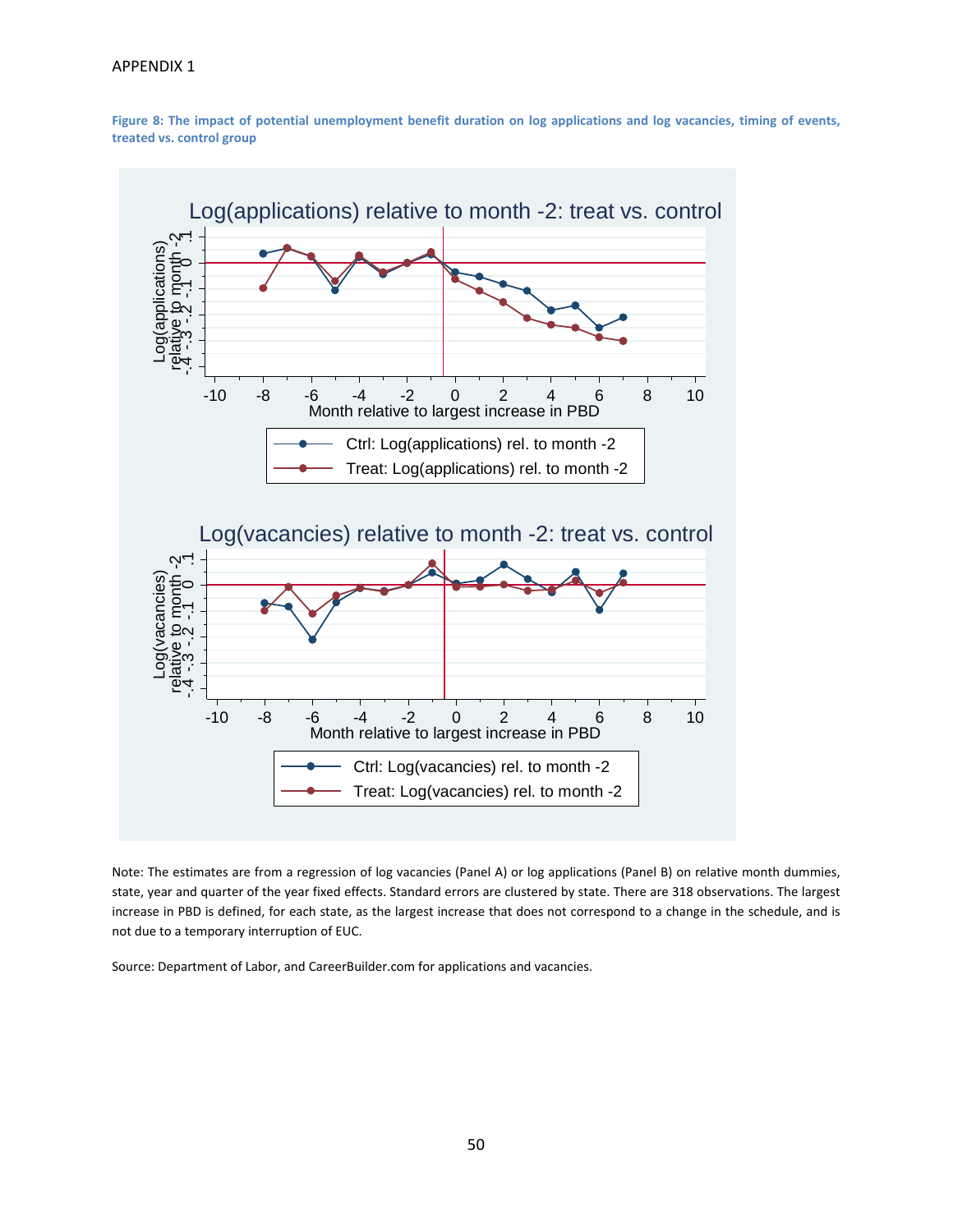

**Figure 9: The impact of potential unemployment benefit duration on log tightness, timing of events**

Note: The estimates are from a regression of log tightness (i.e. log vacancies‐log applications) on relative month dummies, state, year and quarter of the year fixed effects. Standard errors are clustered by state. There are 318 observations. The largest increase in PBD is defined, for each state, as the largest increase that does not correspond to a change in the schedule, and is not due to a temporary interruption of EUC.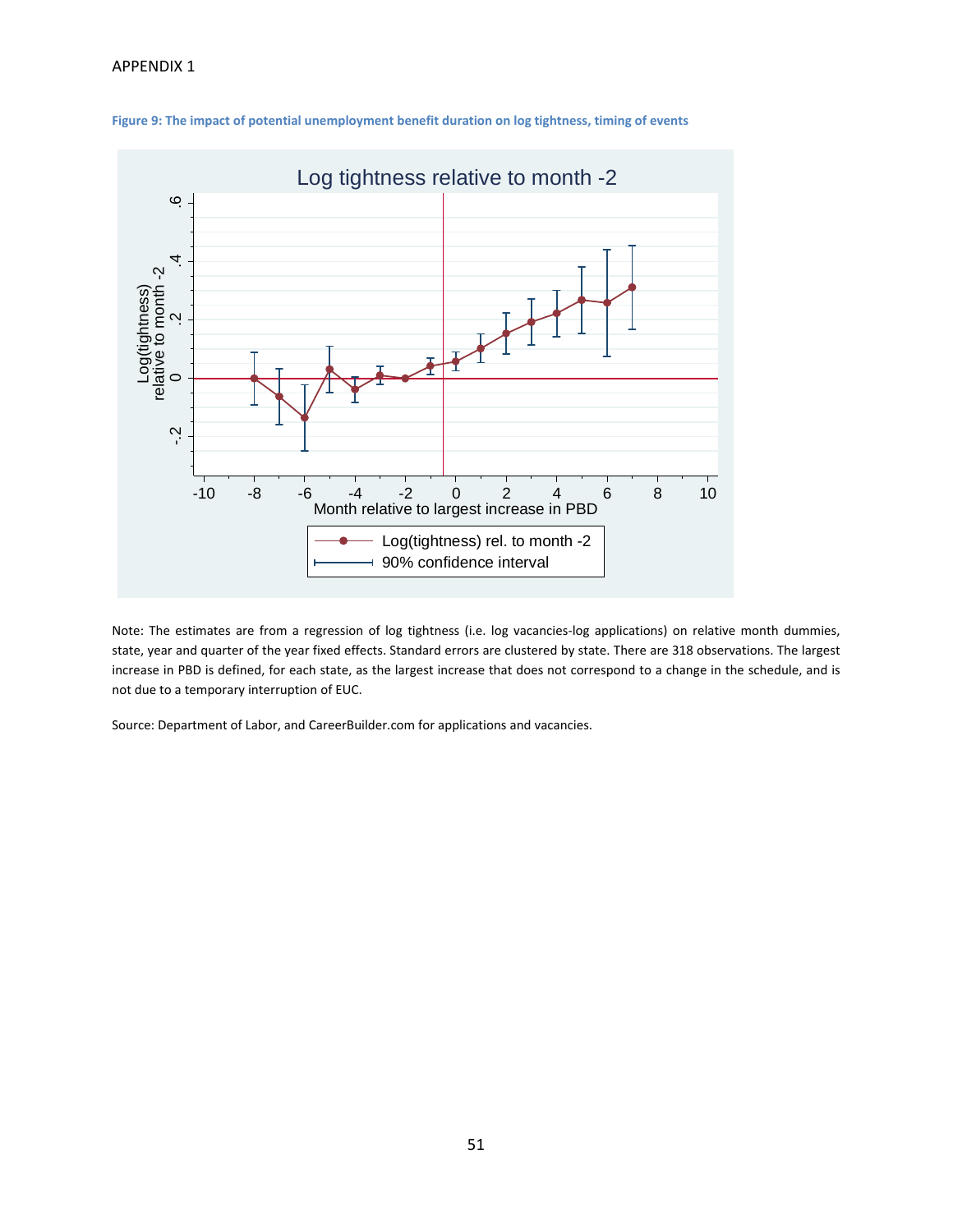|                                                                                       | Log applications                                         |             |            | Log vacancies |           | Log tightness |  |
|---------------------------------------------------------------------------------------|----------------------------------------------------------|-------------|------------|---------------|-----------|---------------|--|
|                                                                                       | DiD                                                      | DiD         | DiD        | DiD           | DiD       | <b>DiD</b>    |  |
|                                                                                       | (1)                                                      | (2)         | (3)        | (4)           | (5)       | (6)           |  |
|                                                                                       |                                                          |             |            |               |           |               |  |
| Total PBD in weeks                                                                    | $-0.0042***$                                             | $-0.0028**$ | $-0.0018$  | $-0.0018$     | $0.0024*$ | 0.0010        |  |
|                                                                                       | (0.0011)                                                 | (0.0011)    | (0.0011)   | (0.0014)      | (0.0013)  | (0.0017)      |  |
| After                                                                                 | $-0.0214***$                                             | 0.0030      | $-0.0200*$ | 0.0024        | 0.0014    | $-0.0006$     |  |
|                                                                                       |                                                          |             |            |               | (0.0139)  | (0.0098)      |  |
| <b>Month Fixed Effects</b>                                                            |                                                          | X           |            | X             |           | X             |  |
| Observations                                                                          | 5,257                                                    | 5,257       | 5,257      | 5,257         | 5,257     | 5,257         |  |
| R-squared                                                                             | 0.9971                                                   | 0.9985      | 0.9900     | 0.9945        | 0.9730    | 0.9813        |  |
|                                                                                       | Robust standard errors clustered by state in parentheses |             |            |               |           |               |  |
| *** p<0.01, ** p<0.05, * p<0.1                                                        |                                                          |             |            |               |           |               |  |
| All regressions include state, quarter, year, and state by event study fixed effects. |                                                          |             |            |               |           |               |  |

Table 9: The impact of the largest increase in potential benefit duration (PBD) on log applications log vacancies, and labor **market tightness, timing of events regressions, robustness to month fixed effects**

Note: The largest increase in potential benefit duration (PBD) is defined, for each state, as the largest increase that does not correspond to a change in the schedule, and is not due to a temporary interruption of EUC. I include, for each state, all states that had constant PBD during the event window for the largest increase in PBD. "After" is an interaction of the event window indicator and a dummy for the date being after the largest increase in PBD. See text for more details.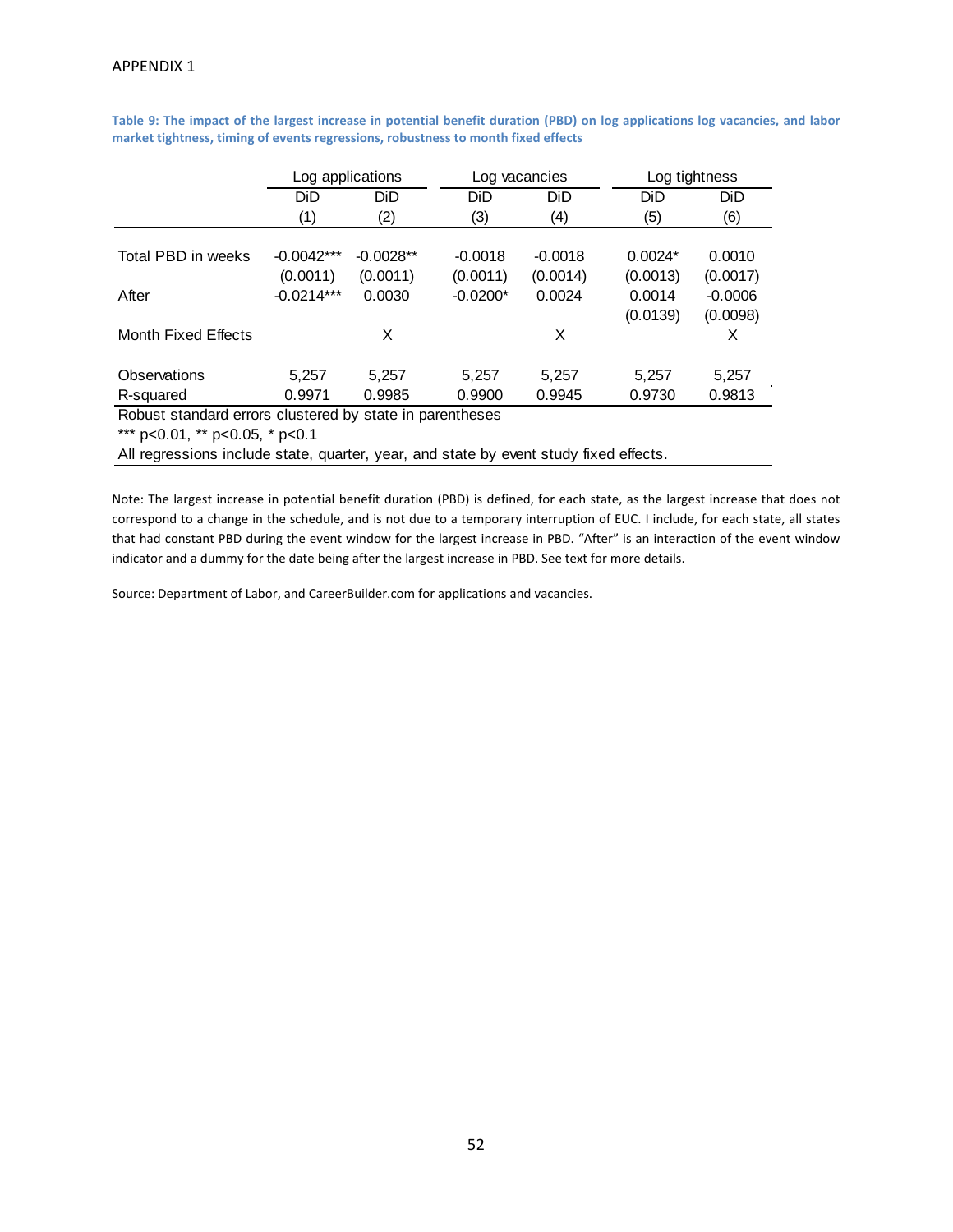|                                                          |                                              | More than 10 weeks PBD increase |            | Less than 10 weeks PBD increase              |              |           |  |
|----------------------------------------------------------|----------------------------------------------|---------------------------------|------------|----------------------------------------------|--------------|-----------|--|
|                                                          | Log applications Log vacancies Log tightness |                                 |            | Log applications Log vacancies Log tightness |              |           |  |
|                                                          | (1)                                          | (2)                             | (3)        | (4)                                          | (5)          | (6)       |  |
|                                                          |                                              |                                 |            |                                              |              |           |  |
| Total PBD in weeks                                       | $-0.0030**$                                  | $-0.0016$                       | 0.0014     | $-0.0051$                                    | $-0.0012$    | 0.0040    |  |
|                                                          | (0.0012)                                     | (0.0014)                        | (0.0014)   | (0.0035)                                     | (0.0045)     | (0.0033)  |  |
| After                                                    | $-0.0007$                                    | $0.0228**$                      | $0.0235**$ | $-0.0389***$                                 | $-0.0434***$ | $-0.0045$ |  |
|                                                          | (0.0053)                                     | (0.0094)                        | (0.0109)   | (0.0070)                                     | (0.0097)     | (0.0070)  |  |
| Observations                                             | 4.116                                        | 4.116                           | 4.116      | 4.704                                        | 4.704        | 4.704     |  |
| R-squared                                                | 0.9976                                       | 0.9901                          | 0.9786     | 0.9974                                       | 0.9908       | 0.9765    |  |
| Robust standard errors clustered by state in parentheses |                                              |                                 |            |                                              |              |           |  |
| *** $n0$ 01 ** $n0$ 05 * $n0$ 1                          |                                              |                                 |            |                                              |              |           |  |

Table 10: : The impact increases in potential benefit duration (PBD) on log applications, log vacancies, and labor market **tightness, timing of events regressions, robustness to alternative definitions of the event**

p<0.01, \*\* p<0.05, \* p<0.1

All regressions include state, quarter and year fixed effects.

Note: Difference-in-differences specifications. In col. 1-3, the event is, for each state, the last increase in potential benefit duration (PBD) of 10 weeks or more that does not correspond to a change in the schedule, and is not due to a temporary interruption of EUC. In col. 4‐6, the event is, for each state, the last increase in potential benefit duration (PBD) of less than 10 weeks that does not correspond to a change in the schedule, and is not due to a temporary interruption of EUC. I include, for each state, all states that had constant PBD during the event window. "After" is an interaction of the event window indicator and a dummy for the date being after the largest increase in PBD. See text for more details.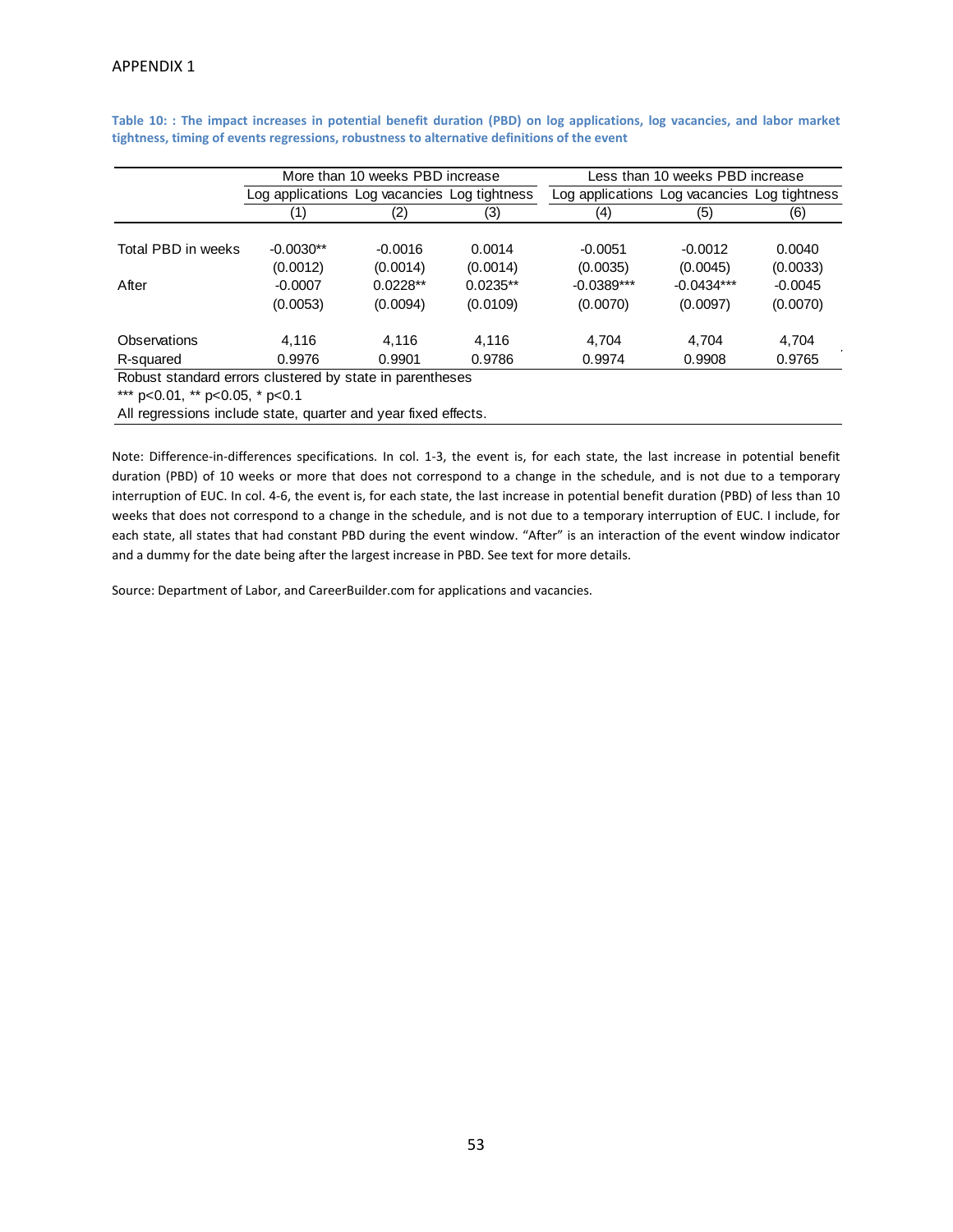### APPENDIX 1





Note: Data is smoothed using kernel‐weighted local polynomial smoothing with a 0.2 bandwidth. States that had a TUR option before Dec. 2008 are the following: Alaska, Connecticut, Kansas, New Hampshire, New Jersey, New Mexico, North Carolina, Oregon, Rhode Island, Vermont, Washington. The applications residual is obtained after regressing log applications on state fixed effects. The total unemployment rate is, for each month and state, the average of the weekly three-months seasonally adjusted unemployment rate. The two dashed vertical lines correspond to 6.5% TUR (threshold for 13 weeks extended benefits when the TUR option is active) and 8% TUR (threshold for 20 weeks extended benefits when the TUR option is active).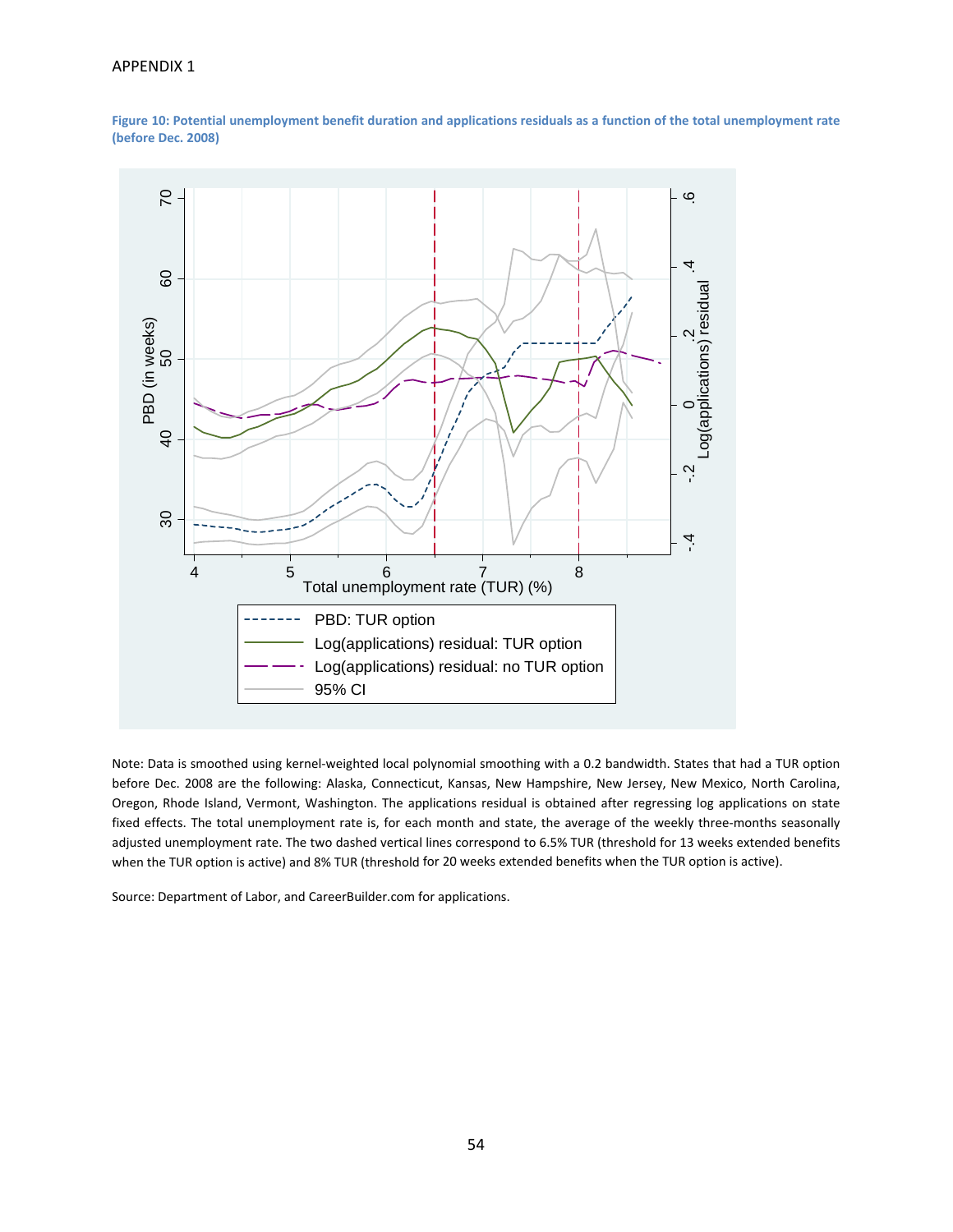### APPENDIX 1





Note: Data is smoothed using kernel‐weighted local polynomial smoothing with a 0.2 bandwidth. The applications residual is obtained after regressing log applications on state fixed effects. The two solid vertical lines correspond to 4% IUR (threshold for EUC), and 6% IUR (threshold for EUC). The dashed vertical line corresponds to 5% IUR (threshold for EB). In Panel B, the data is restricted to monthly TUR<6% so that TUR conditions are unlikely to trigger higher PBD.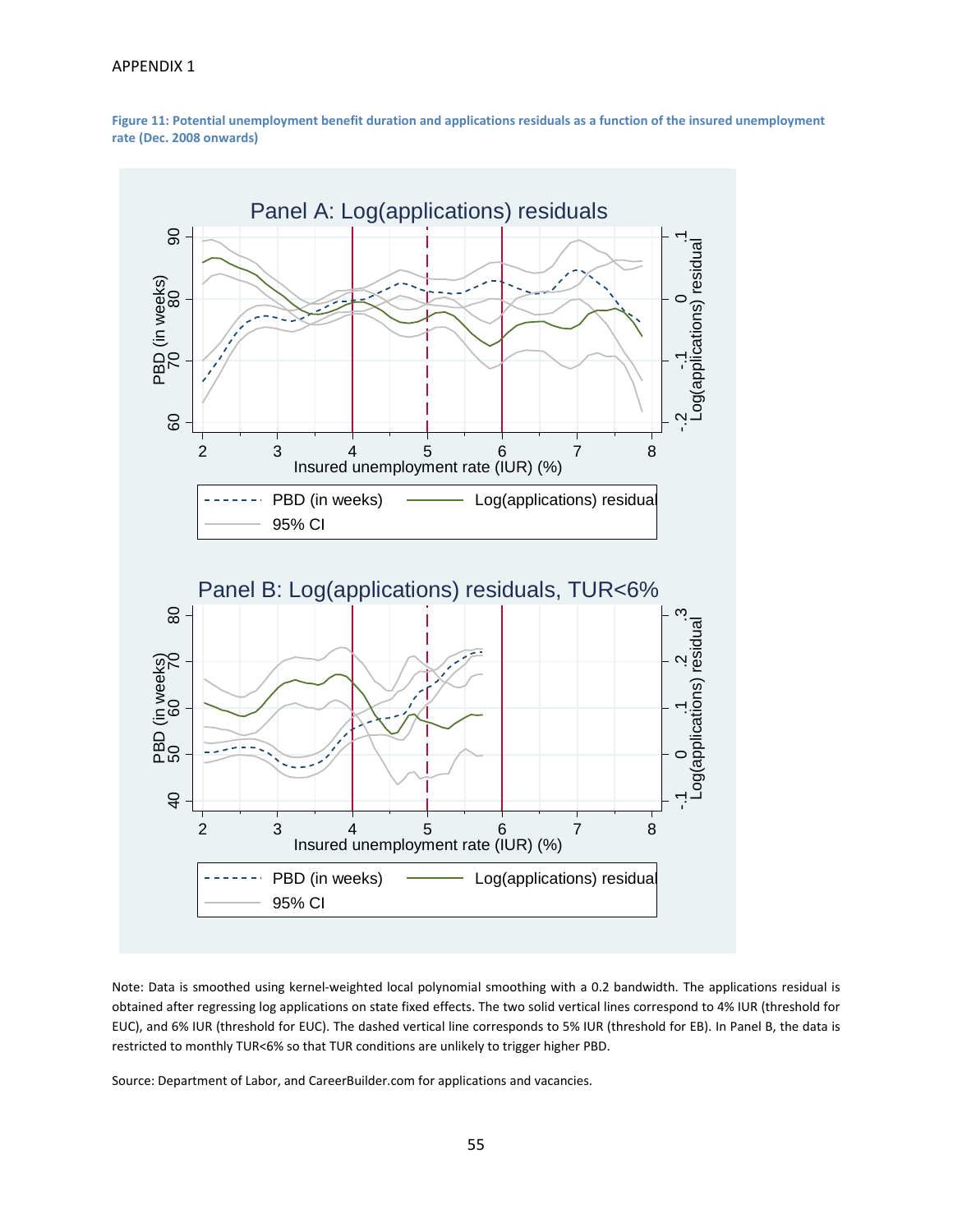

Figure 12: Potential benefit duration (PBD) and applications per CPS unemployed as a function of the total unemployment **rate (Dec. 2008 onwards)**

Note: Data is smoothed using kernel‐weighted local polynomial smoothing with a 0.2 bandwidth. The applications per CPS unemployed residual is obtained after regressing applications per CPS unemployed on state fixed effects. The total unemployment rate is, for each month and state, the average of the weekly three-months seasonally adjusted unemployment rate. The two solid vertical lines correspond to 6% TUR (threshold for EUC2 when it was conditional, and for EUC3), and 8.5% TUR (threshold for EUC4). The two dashed vertical lines correspond to 6.5% TUR (threshold for 13 weeks extended benefits when the TUR option is active) and 8% TUR (threshold for 20 weeks extended benefits when the TUR option is active).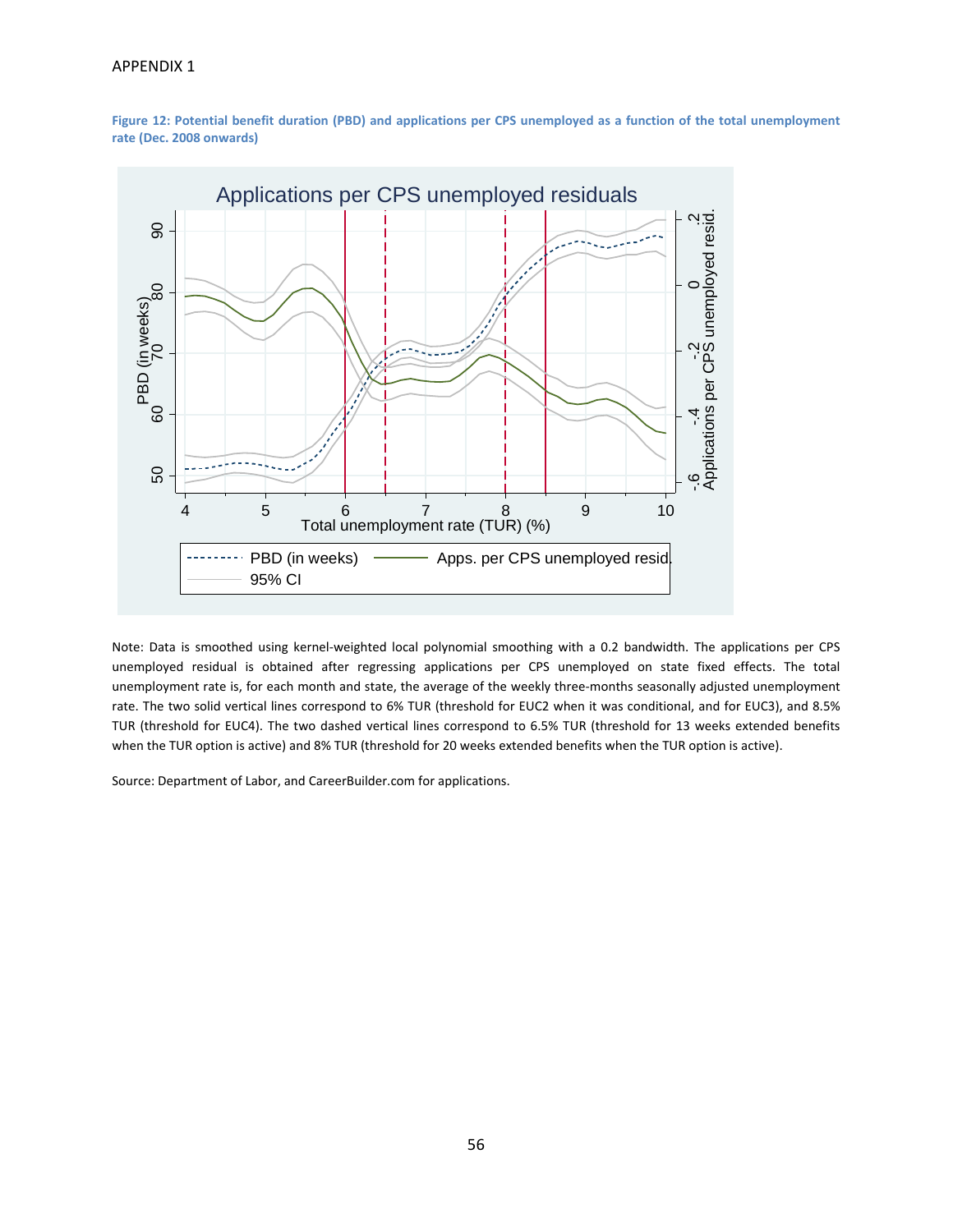Table 11: The impact of potential unemployment benefit duration on log tightness, complete results using the global **parametric fuzzy RD design**

|                                                          | $4\% < = TUR < = 10\%$ |           |           |             |  |  |  |
|----------------------------------------------------------|------------------------|-----------|-----------|-------------|--|--|--|
|                                                          | (1)                    | (2)       | (3)       | (4)         |  |  |  |
|                                                          |                        |           |           |             |  |  |  |
| Total PBD in weeks                                       | $-0.0005$              | 0.0039    |           |             |  |  |  |
|                                                          | (0.0017)               | (0.0026)  |           |             |  |  |  |
| EUC PBD in weeks                                         |                        |           | $-0.0014$ | $0.0080***$ |  |  |  |
|                                                          |                        |           | (0.0013)  | (0.0028)    |  |  |  |
| EB PBD in weeks                                          |                        |           | 0.0040    | $-0.0019$   |  |  |  |
|                                                          |                        |           | (0.0062)  | (0.0061)    |  |  |  |
| Total Unemployment Rate (TUR)                            | -0.1049                | $-0.0761$ | $-0.0873$ | $-0.1030*$  |  |  |  |
| $(\% )$                                                  | (0.0706)               | (0.0645)  | (0.0682)  | (0.0584)    |  |  |  |
| TUR <sup>2</sup>                                         | $0.0073*$              | 0.0027    | 0.0052    | 0.0052      |  |  |  |
|                                                          | (0.0044)               | (0.0040)  | (0.0044)  | (0.0040)    |  |  |  |
| Insured Unemployment Rate (IUR)                          | $-0.0375$              | $-0.0766$ | $-0.0251$ | $-0.0971**$ |  |  |  |
| $(\% )$                                                  | (0.0439)               | (0.0476)  | (0.0494)  | (0.0482)    |  |  |  |
| IUR <sup>2</sup>                                         | 0.0022                 | 0.0046    | 0.0002    | 0.0074      |  |  |  |
|                                                          | (0.0060)               | (0.0062)  | (0.0070)  | (0.0064)    |  |  |  |
| Month fixed effects                                      |                        | X         |           | X           |  |  |  |
| Observations                                             | 1,804                  | 1,804     | 1,804     | 1,804       |  |  |  |
| R-squared                                                | 0.9412                 | 0.9617    | 0.9415    | 0.9630      |  |  |  |
| Robust standard errors clustered by state in parentheses |                        |           |           |             |  |  |  |
| *** p<0.01, ** p<0.05, * p<0.1                           |                        |           |           |             |  |  |  |
| All regressions include state and year fixed effects.    |                        |           |           |             |  |  |  |

Note: Instrumental variables regressions, where PBD is the endogenous variable. The instrument for Total PBD in weeks is PBD according to statutory rules, not taking into account temporary EUC expirations, and assuming that all states take up the TUR option. In col. 3‐4, EB PBD is instrumented with EB PBD according to rules and assuming that all states have elected the TUR option, and EUC PBD is instrumented with the EUC PBD according to rules and ignoring temporary EUC lapses. The sample includes any observation for which TUR is between 4% and 10%.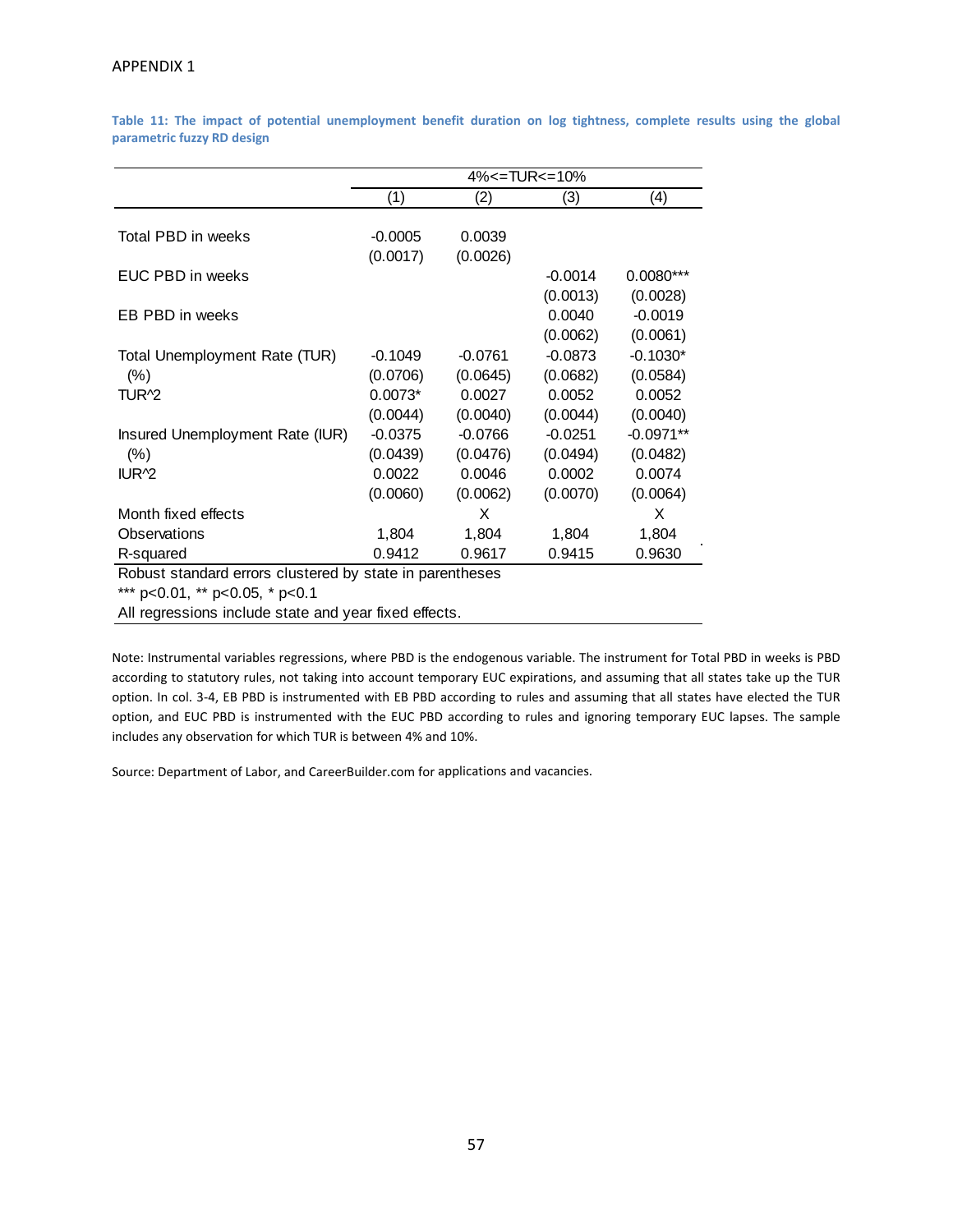Table 12: The impact of PBD on applications, vacancies and tightness using the global parametric fuzzy RD design, sensitivity **to higher‐order polynomials in the assignment variables**

|                           |             | Log applications |           | Log vacancies |             | Log tightness |
|---------------------------|-------------|------------------|-----------|---------------|-------------|---------------|
|                           | (1)         | (2)              | (3)       | (4)           | (5)         | (6)           |
|                           |             |                  |           |               |             |               |
| EUC PBD in weeks          | $-0.0070**$ | $-0.0078**$      | 0.0009    | 0.0013        | $0.0079***$ | $0.0091***$   |
|                           | (0.0029)    | (0.0036)         | (0.0021)  | (0.0022)      | (0.0029)    | (0.0033)      |
| EB PBD in weeks           | 0.0044      | 0.0040           | 0.0019    | 0.0017        | $-0.0024$   | $-0.0023$     |
|                           | (0.0068)    | (0.0069)         | (0.0037)  | (0.0038)      | (0.0068)    | (0.0068)      |
| <b>Total Unemployment</b> | 0.1780      | $-1.5724$        | 0.0163    | 0.3979        | $-0.1617$   | 1.9703        |
| Rate (TUR) (%)            | (0.2287)    | (1.5643)         | (0.3171)  | (1.1469)      | (0.3715)    | (1.4626)      |
| TUR <sup>2</sup>          | $-0.0210$   | 0.3756           | $-0.0070$ | $-0.0957$     | 0.0140      | $-0.4713$     |
|                           | (0.0318)    | (0.3644)         | (0.0454)  | (0.2589)      | (0.0541)    | (0.3324)      |
| TUR <sup>^3</sup>         | 0.0008      | $-0.0379$        | 0.0004    | 0.0093        | $-0.0004$   | 0.0472        |
|                           | (0.0015)    | (0.0363)         | (0.0021)  | (0.0254)      | (0.0025)    | (0.0328)      |
| TUR <sup>4</sup>          |             | 0.0014           |           | $-0.0003$     |             | $-0.0017$     |
|                           |             | (0.0013)         |           | (0.0009)      |             | (0.0012)      |
| Insured Unemploymen       | 0.0770      | 0.2073           | $-0.0375$ | 0.1253        | $-0.1145$   | $-0.0820$     |
| Rate (IUR) (%)            | (0.0973)    | (0.2338)         | (0.0906)  | (0.2179)      | (0.1074)    | (0.2467)      |
| IUR <sup>2</sup>          | $-0.0260$   | $-0.0880$        | $-0.0135$ | $-0.0919$     | 0.0125      | $-0.0039$     |
|                           | (0.0229)    | (0.1150)         | (0.0229)  | (0.0971)      | (0.0270)    | (0.1199)      |
| IUR <sup>A</sup> 3        | 0.0018      | 0.0136           | 0.0013    | 0.0165        | $-0.0005$   | 0.0029        |
|                           | (0.0017)    | (0.0226)         | (0.0019)  | (0.0179)      | (0.0021)    | (0.0232)      |
| IUR <sup>4</sup>          |             | $-0.0008$        |           | $-0.0010$     |             | $-0.0002$     |
|                           |             | (0.0015)         |           |               |             | (0.0015)      |
|                           |             |                  |           |               |             |               |
| Observations              | 1,804       | 1,804            | 1,804     | 1,804         | 1,804       | 1,804         |
| R-squared                 | 0.9957      | 0.9957           | 0.9906    | 0.9907        | 0.9630      | 0.9631        |

Robust standard errors clustered by state in parentheses

\*\*\* p<0.01, \*\* p<0.05, \* p<0.1

All regressions include month and state fixed effects.

Note: Instrumental variables regressions, where PBD is the endogenous variable. EB PBD is instrumented with EB PBD according to rules and assuming that all states have elected the TUR option, and EUC PBD is instrumented with the EUC PBD according to rules and ignoring temporary EUC lapses. The sample includes any observation for which TUR is between 4% and 10%.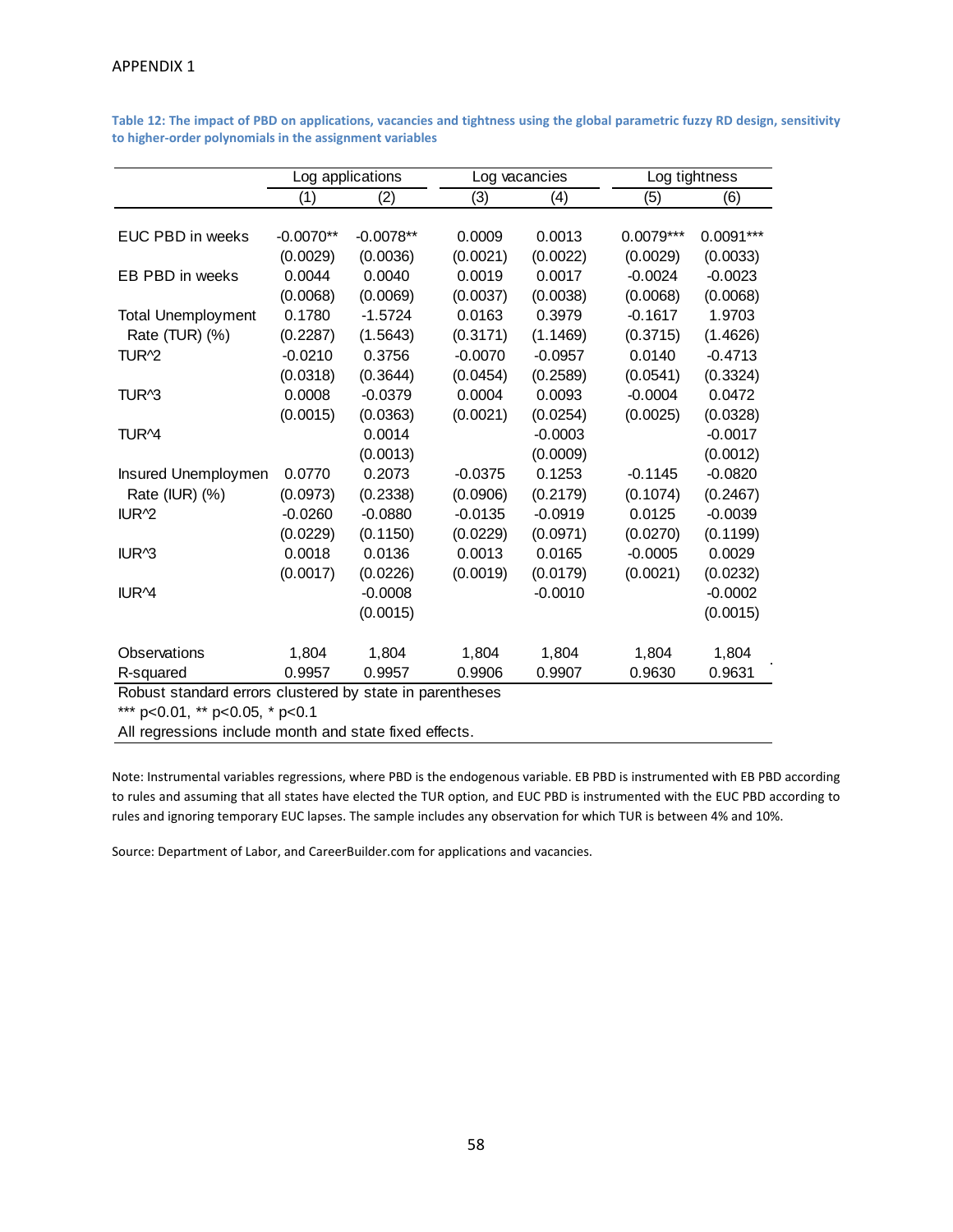### APPENDIX 1

Figure 13: The impact of EUC PBD on applications, using the global parametric fuzzy RD design, and running separate **regressions for different posted wage ranges**



Note: The figure plots coefficients on EUC PBD in weeks from running the specification from Table 3, col. 4, and using samples with different ranges of posted wages. 90% confidence intervals are represented in the figure.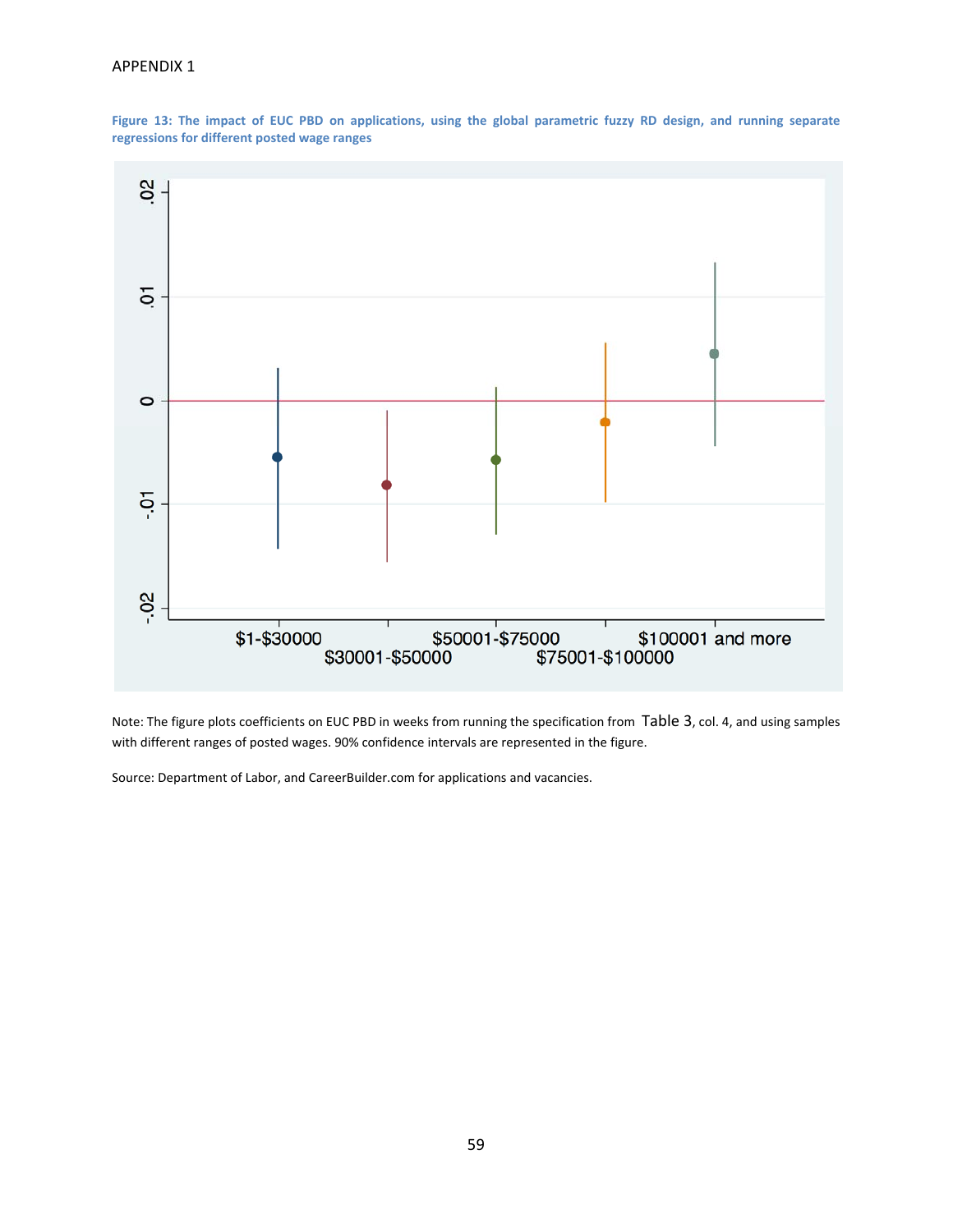Table 13: The impact of potential unemployment benefit duration on log vacancies using the global parametric fuzzy RD **design: robustness**

|                                                          |                 | Controlling for |                 |                  |
|----------------------------------------------------------|-----------------|-----------------|-----------------|------------------|
|                                                          |                 | industry and    | Controlling for | Interaction with |
|                                                          | <b>Baseline</b> | required        | state-specific  | share UI         |
|                                                          | specification   | education       | trends          | recipients       |
|                                                          | (1)             | (2)             | (3)             | (4)              |
|                                                          |                 |                 |                 |                  |
| EUC PBD in weeks                                         | 0.0008          | 0.0003          | 0.0025          | 0.0030           |
|                                                          | (0.0021)        | (0.0015)        | (0.0019)        | (0.0031)         |
| EB PBD in weeks                                          | 0.0013          | 0.0011          | $-0.0015$       | $-0.0007$        |
|                                                          | (0.0028)        | (0.0020)        | (0.0023)        | (0.0083)         |
| EUC PBD in weeks*share UI                                |                 |                 |                 | $-0.0064$        |
| recipients among unempoyed                               |                 |                 |                 | (0.0080)         |
| EB PBD in weeks*share UI                                 |                 |                 |                 | 0.0048           |
| recipients among unempoyed                               |                 |                 |                 | (0.0169)         |
| Total Unemployment Rate (TUR)                            | $-0.0433$       | $-0.0404$       | $-0.1206**$     | $-0.0414$        |
| $(\% )$                                                  | (0.0449)        | (0.0394)        | (0.0580)        | (0.0446)         |
| TUR <sup>2</sup>                                         | 0.0020          | 0.0021          | $0.0061*$       | 0.0017           |
|                                                          | (0.0028)        | (0.0023)        | (0.0034)        | (0.0028)         |
| Insured Unemployment Rate (IUR)                          | $-0.0869**$     | $-0.0645**$     | $-0.0662**$     | $-0.1010***$     |
| (% )                                                     | (0.0352)        | (0.0287)        | (0.0306)        | (0.0369)         |
| IUR <sup>2</sup>                                         | 0.0014          | 0.0008          | 0.0025          | 0.0034           |
|                                                          | (0.0043)        | (0.0037)        | (0.0039)        | (0.0048)         |
| Controls for composition of                              |                 |                 |                 |                  |
| vacancies by required education                          |                 | X               |                 |                  |
| Controls for composition of                              |                 |                 |                 |                  |
| vacancies by 2-digit NAICS                               |                 |                 |                 |                  |
| industry                                                 |                 | X               |                 |                  |
| State-specific trends                                    |                 |                 | X               |                  |
| Observations                                             | 1,804           | 1,804           | 1,804           | 1,804            |
| R-squared                                                | 0.9906          | 0.9931          | 0.9937          | 0.9907           |
| Robust standard errors clustered by state in parentheses |                 |                 |                 |                  |

\*\*\* p<0.01, \*\* p<0.05, \* p<0.1

All regressions include state and month fixed effects.

Note: Instrumental variables regressions, where PBD is the endogenous variable. EB PBD is instrumented with EB PBD according to rules and assuming that all states have elected the TUR option, and EUC PBD is instrumented with the EUC PBD according to rules and ignoring temporary EUC lapses. The sample includes any observation for which TUR is between 4% and 10%. Column 1 is taken from Table 4, column 4. In column 2, controls are included for the share of vacancies in each education category (see summary statistics Table 1), and for the share of vacancies in each 2-digit NAICS code. In column 4, the share of UI recipients is, for each state, the average share of UI recipients among all unemployed between December 2008 and the end of the sample; the share of UI recipients (not interacted with PBD) is controlled for in the regression. In column 5, the sample is restricted to vacancies with posted wages of \$100 000 or less per year. In column 6, the sample is restricted to vacancies that pay more than \$100 000 per year.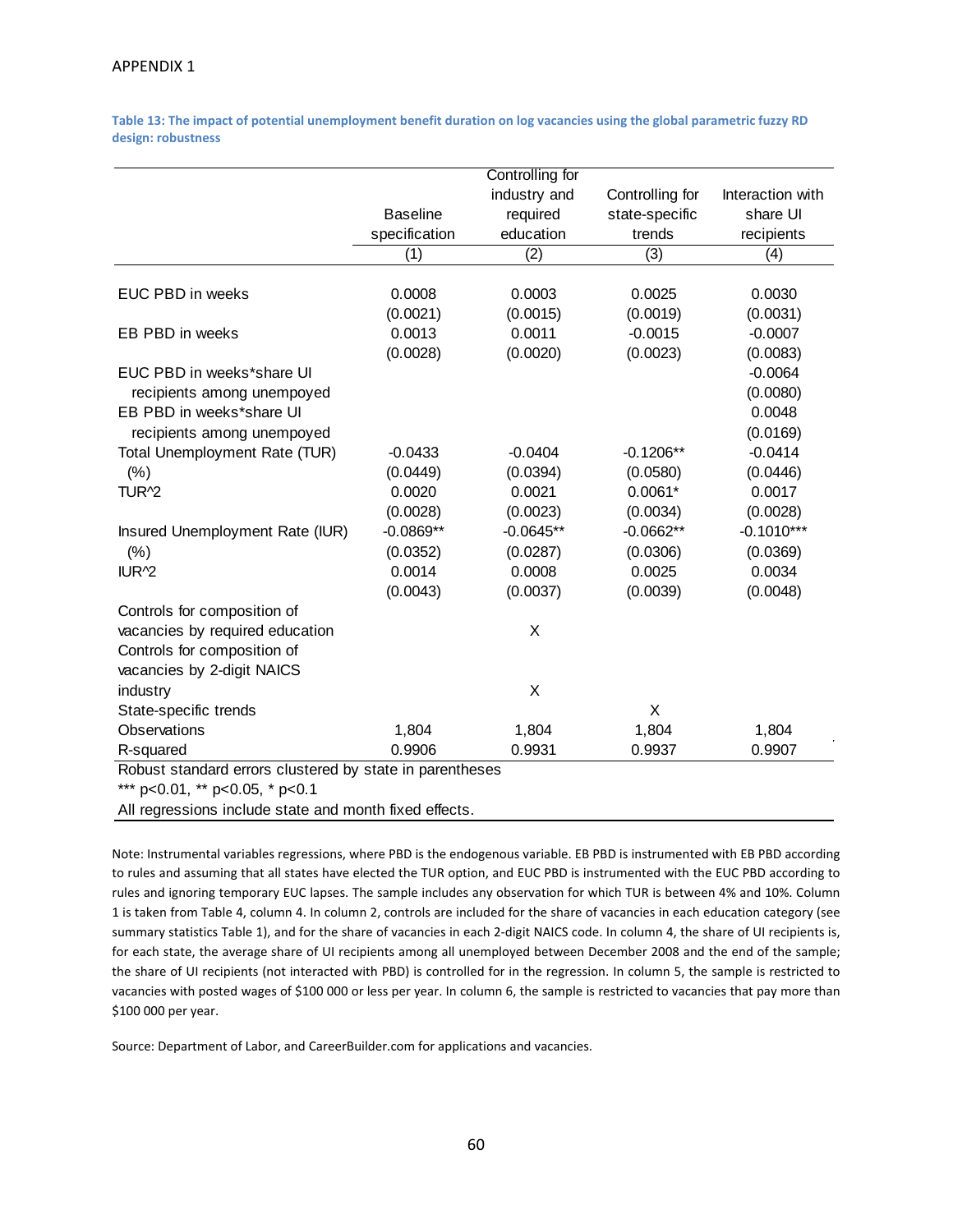|                                                               | Outcome in       | Lags and leads of PBD |            |             |            |                |                |
|---------------------------------------------------------------|------------------|-----------------------|------------|-------------|------------|----------------|----------------|
|                                                               | first difference | L3                    | L2         | L1          | F1         | F <sub>2</sub> | F <sub>3</sub> |
|                                                               | (1)              | (2)                   | (3)        | (4)         | (5)        | (6)            | (7)            |
|                                                               |                  |                       |            |             |            |                |                |
| EUC PBD in weeks                                              | $-0.0011$        | $-0.0065*$            | $-0.0068*$ | $-0.0069**$ | $-0.0059*$ | $-0.0046$      | $-0.0029$      |
|                                                               | (0.0007)         | (0.0034)              | (0.0035)   | (0.0033)    | (0.0030)   | (0.0034)       | (0.0035)       |
| EB PBD in weeks                                               | $-0.0000$        | 0.0028                | 0.0015     | 0.0003      | 0.0043     | 0.0055         | 0.0065         |
|                                                               | (0.0010)         | (0.0069)              | (0.0068)   | (0.0073)    | (0.0074)   | (0.0071)       | (0.0064)       |
| <b>Total Unemployment</b>                                     | $-0.0199***$     | 0.0308                | 0.0351     | 0.0410      | 0.0655     | 0.0605         | 0.0491         |
| Rate (TUR) (%)                                                | (0.0064)         | (0.0560)              | (0.0554)   | (0.0563)    | (0.0570)   | (0.0609)       | (0.0649)       |
| TUR <sup>2</sup>                                              | $0.0013**$       | $-0.0014$             | $-0.0013$  | $-0.0014$   | $-0.0041$  | $-0.0044$      | $-0.0041$      |
|                                                               | (0.0005)         | (0.0035)              | (0.0034)   | (0.0034)    | (0.0032)   | (0.0031)       | (0.0031)       |
| Insured Unemployment                                          | $-0.0186**$      | $-0.0010$             | $-0.0073$  | $-0.0084$   | 0.0155     | 0.0165         | 0.0074         |
| Rate (IUR) (%)                                                | (0.0075)         | (0.0427)              | (0.0453)   | (0.0481)    | (0.0478)   | (0.0473)       | (0.0477)       |
| IUR <sup>2</sup>                                              | $0.0020**$       | $-0.0038$             | $-0.0032$  | $-0.0032$   | $-0.0072$  | $-0.0075$      | $-0.0062$      |
|                                                               | (0.0008)         | (0.0047)              | (0.0052)   | (0.0059)    | (0.0063)   | (0.0060)       | (0.0059)       |
| Observations                                                  | 1,772            | 1,707                 | 1,740      | 1,772       | 1,760      | 1,717          | 1,677          |
| R-squared                                                     | 0.7667           | 0.9958                | 0.9958     | 0.9957      | 0.9958     | 0.9958         | 0.9958         |
| Robust standard errors clustered by state in parentheses      |                  |                       |            |             |            |                |                |
| *** $pc0.01$ , ** $pc0.05$ , * $pc0.1$                        |                  |                       |            |             |            |                |                |
| All regressions include state and monthly date fixed effects. |                  |                       |            |             |            |                |                |

Table 14: The impact of PBD on log applications using the global parametric fuzzy RD design: first difference, and lags and **leads of PBD**

Note: Instrumental variables regressions, where PBD is the endogenous variable. EB PBD is instrumented with EB PBD according to rules and assuming that all states have elected the TUR option, and EUC PBD is instrumented with the EUC PBD according to rules and ignoring temporary EUC lapses. The sample includes any observation for which TUR is between 4% and 10%. In column 1, the outcome variable is the first difference in log applications. In columns 2‐7, EUC PBD and EB PBD are used in lags or leads as described by the column heading.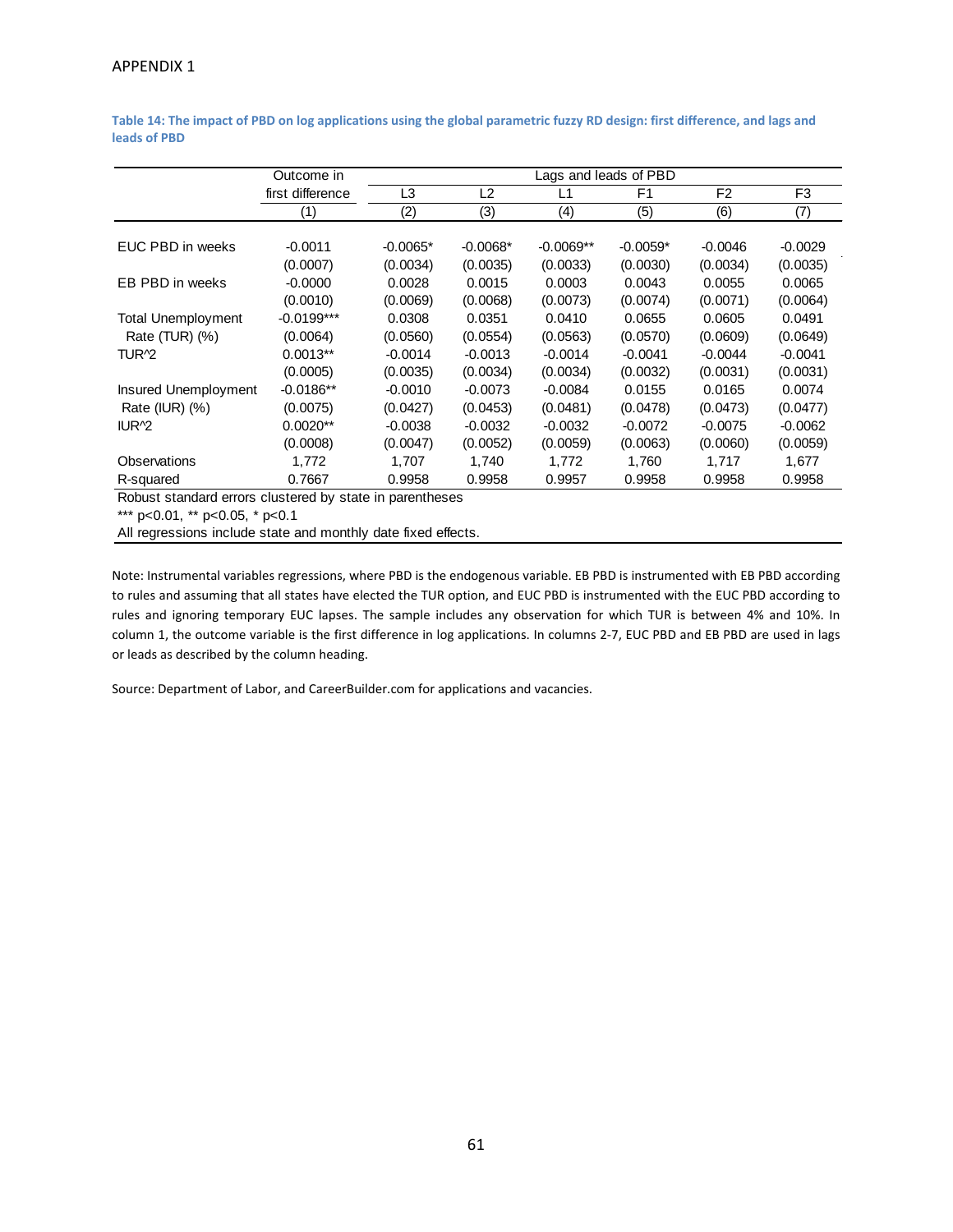|                                                               | Outcome in       | Lags and leads of PBD |             |             |             |             |             |
|---------------------------------------------------------------|------------------|-----------------------|-------------|-------------|-------------|-------------|-------------|
|                                                               | first difference | L3                    | L2          | L1          | F1          | F2          | F3          |
|                                                               | (1)              | (2)                   | (3)         | (4)         | (5)         | (6)         | (7)         |
|                                                               |                  |                       |             |             |             |             |             |
| EUC PBD in weeks                                              | $-0.0002$        | 0.0002                | 0.0015      | 0.0016      | 0.0004      | 0.0008      | 0.0006      |
|                                                               | (0.0006)         | (0.0025)              | (0.0027)    | (0.0024)    | (0.0022)    | (0.0025)    | (0.0027)    |
| EB PBD in weeks                                               | $-0.0006$        | 0.0013                | 0.0014      | 0.0002      | 0.0017      | 0.0010      | 0.0004      |
|                                                               | (0.0010)         | (0.0033)              | (0.0029)    | (0.0028)    | (0.0030)    | (0.0030)    | (0.0030)    |
| <b>Total Unemployment</b>                                     | $-0.0175$        | $-0.0245$             | $-0.0337$   | $-0.0459$   | $-0.0445$   | $-0.0515$   | $-0.0537$   |
| Rate (TUR) (%)                                                | (0.0107)         | (0.0469)              | (0.0456)    | (0.0452)    | (0.0456)    | (0.0480)    | (0.0496)    |
| TUR <sup>2</sup>                                              | $0.0016**$       | 0.0014                | 0.0016      | 0.0024      | 0.0020      | 0.0026      | 0.0029      |
|                                                               | (0.0008)         | (0.0031)              | (0.0030)    | (0.0029)    | (0.0026)    | (0.0025)    | (0.0025)    |
| Insured Unemployment                                          | 0.0105           | $-0.0844**$           | $-0.0813**$ | $-0.0858**$ | $-0.0859**$ | $-0.0887**$ | $-0.0870**$ |
| Rate (IUR) $(\%)$                                             | (0.0119)         | (0.0354)              | (0.0346)    | (0.0341)    | (0.0360)    | (0.0366)    | (0.0367)    |
| IUR <sup>2</sup>                                              | 0.0006           | 0.0018                | 0.0012      | 0.0016      | 0.0012      | 0.0016      | 0.0016      |
|                                                               | (0.0013)         | (0.0041)              | (0.0042)    | (0.0042)    | (0.0044)    | (0.0044)    | (0.0044)    |
| <b>Observations</b>                                           | 1,772            | 1,707                 | 1,740       | 1,772       | 1,760       | 1,717       | 1,677       |
| R-squared                                                     | 0.6200           | 0.9911                | 0.9910      | 0.9908      | 0.9906      | 0.9906      | 0.9905      |
| Robust standard errors clustered by state in parentheses      |                  |                       |             |             |             |             |             |
| *** $p<0.01$ , ** $p<0.05$ , * $p<0.1$                        |                  |                       |             |             |             |             |             |
| All regressions include state and monthly date fixed effects. |                  |                       |             |             |             |             |             |

Table 15: The impact of PBD on log jobs using the global parametric fuzzy RD design: first difference, and lags and leads of **PBD**

Note: Instrumental variables regressions, where PBD is the endogenous variable. EB PBD is instrumented with EB PBD according to rules and assuming that all states have elected the TUR option, and EUC PBD is instrumented with the EUC PBD according to rules and ignoring temporary EUC lapses. The sample includes any observation for which TUR is between 4% and 10%. In column 1, the outcome variable is the first difference in log jobs. In columns 2‐7, EUC PBD and EB PBD are used in lags or leads as described by the column heading.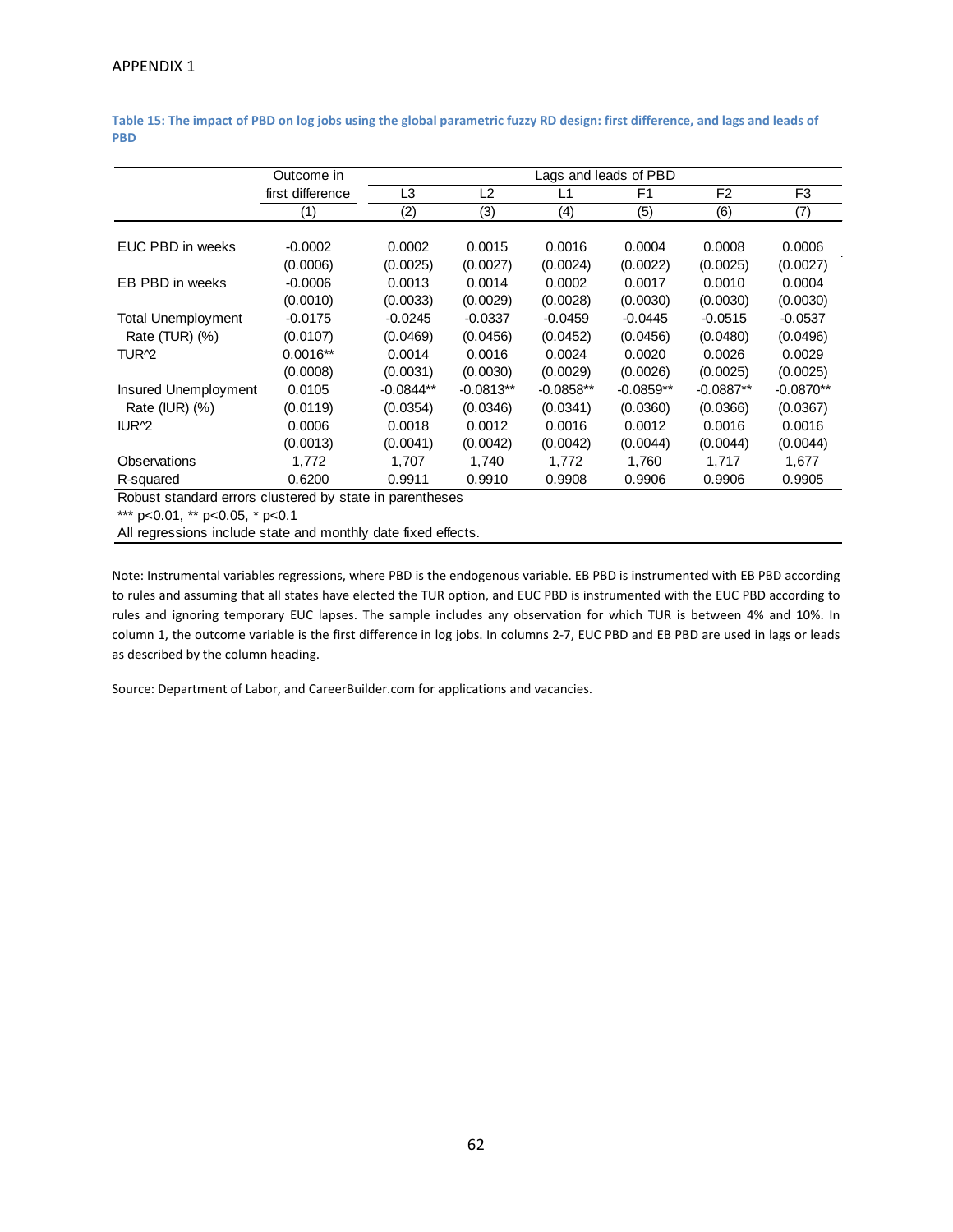### **APPENDIX 2: local parametric fuzzy regression discontinuity design**

Crossing a threshold in the total unemployment rate (TUR) is much more likely to lead to an actual increase in PBD than crossing a threshold in the insured unemployment rate (IUR) (see p. 7). I therefore focus on TUR thresholds. Among all the TUR thresholds, the one at 6% TUR for EUC is the best candidate for a regression discontinuity design because it applies to all states. Moreover, around 6% TUR, states would typically not have extended benefits (EB). Indeed, TUR must be above 6.5% in the states with a TUR option for EB to be turned on. By contrast, the next EUC TUR threshold is met at 8.5%, which would trigger EB in states that have an 8% TUR threshold for EB. The potential triggering of EB would introduce additional interpretation issues, thus the EUC discontinuity around 6% is a better option.

Increases in PBD occur at specific TUR thresholds (Figure 14). The data in the figure is at the week by state level for December 2008 to October 2009, a period during which the PBD schedule as a function of TUR was constant. Two main reasons justify the limitation of observations to December 2008 to October 2009. First, prior to December 2008, EUC did not depend on TUR, and after October 2009, PBD increased at more TUR thresholds. Second, after October 2009, there were few states with TUR just below 6%, making that latter period unsuitable for a regression discontinuity design around 6% TUR.

If we focus on 1 percentage point around 6% TUR (i.e. 5.5% TUR to 6.4% TUR) then no clear discontinuity in PBD is observed (Appendix 2, Figure 14, blue hollow circles). This is because some states are eligible for EB or EUC under IUR conditions, which means that PBD can be at a higher level even when TUR is below 6%. Additionally, even when TUR is above 6%, some states have the lower PBD level because there is usually a delay between when a state crosses the threshold and when benefits become available. To focus on a situation where PBD only depends on TUR (and not IUR), and to apply a standard fuzzy regression discontinuity design, I exclude some of the observations. First, state-week observations are dropped where any EB is available due to IUR conditions. Second, I also drop state‐ week observations where TUR is below 6% and the IUR condition for EUC is satisfied. Substantively, what these exclusions do is drop the 15% of state-week observations<sup>41</sup> in the 5.5% to 6.4% TUR range where IUR is unusually high compared to TUR. This procedure leaves only observations where TUR is between 5.5% to 6.4% and PBD is either 46 or 59 weeks (red diamonds in Appendix 2, Figure 14).

 $41$  If we don't exclude these observations, the point estimates for the impact of PBD in Appendix 2, Table 16 are essentially unchanged.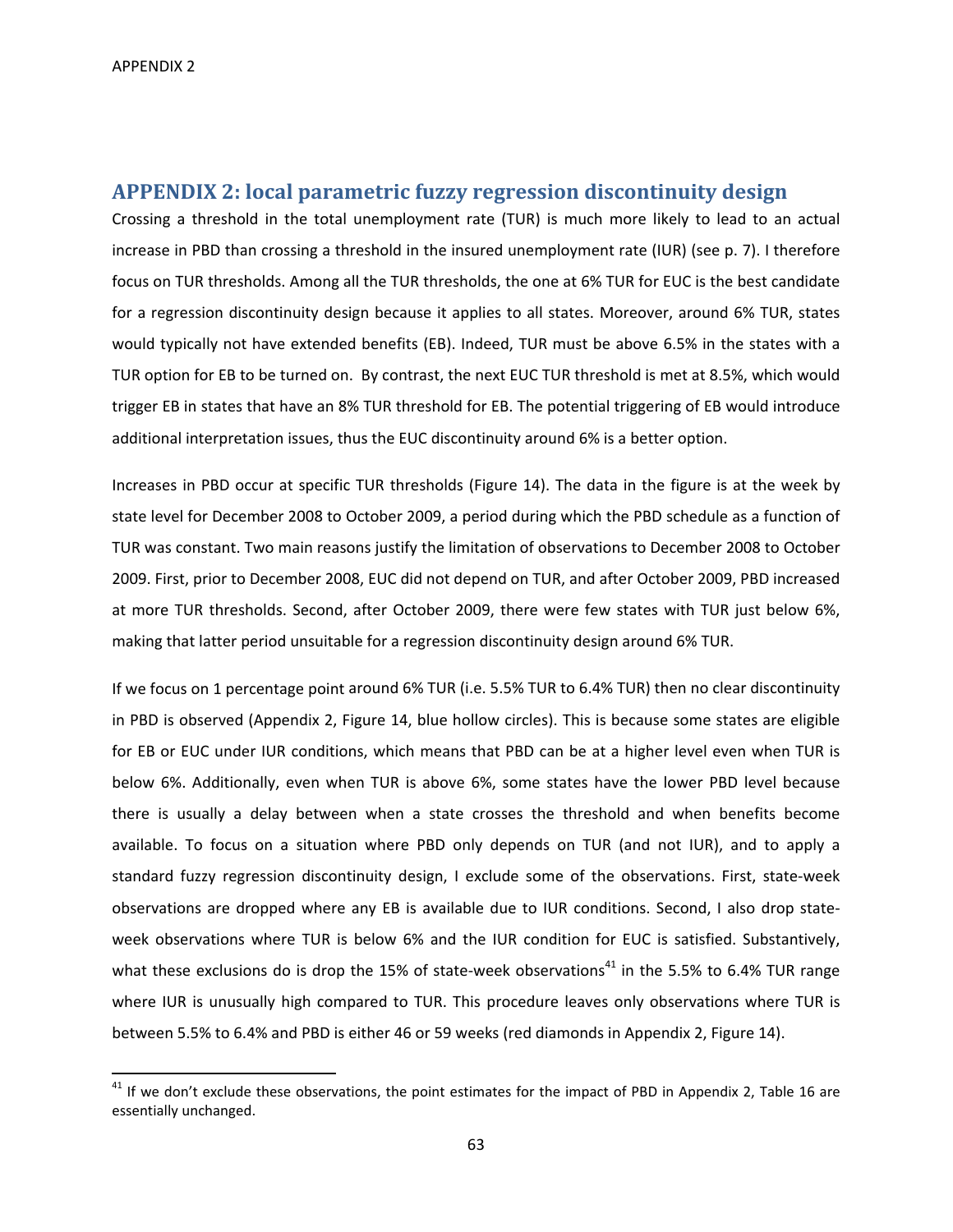Some states may value higher PBD and might want to manipulate their unemployment rate towards that objective<sup>42</sup>, which would result in bunching of observations at the threshold, potentially compromising the assumptions behind the fuzzy regression discontinuity design. However, no evidence for bunching at the 6% TUR threshold was found (Appendix 2, Figure 15).

The data from CareerBuilder is only available at the monthly level, even though PBD varies at the weekly level. I therefore use the monthly average of PBD, and only include months where TUR lies between 5.5% and 6.4% in *each and every* week. With monthly data on the outcomes of interest, the fuzzy regression discontinuity framework is embodied in the following instrumental variables regression:

$$
y_{st} = \beta b_{st} + \alpha' X_{st} + \delta_t + \gamma_s + \epsilon_{st}
$$

where  $y_{st}$  is log applications, log vacancies or log tightness (i.e. log vacancies-log applications) in state s and month t,  $b_{st}$  is the PBD in weeks,  $X_{st}$  is a vector of controls which can include a quadratic in TUR and IUR,  $\delta_t$  is a year fixed effect,  $\gamma_s$  is a state fixed effect, and  $\epsilon_{st}$  is the error term. Standard errors are clustered at the state level. Given that this is a fuzzy regression discontinuity design,  $b_{st}$  is instrumented with the PBD that should be in place given program rules. The instrument is therefore PBD such that extra weeks of benefit are made available by states without delay.

This application of a fuzzy regression discontinuity design is similar to the work by Angrist and Lavy (1999). While it is typical to include the forcing variable (here TUR) as a control in a regression discontinuity design, I report results both with and without this control. Indeed, the TUR is endogenous in a regression with applications on the left-hand side: if jobseekers send in fewer applications, then, all other things equal, unemployment will increase.

As previously stated, using the EUC 6% TUR threshold is the best one can do with a single threshold in this sample, but it leaves only 44 state-month observations<sup>43</sup>. A larger sample would be desirable, though it will not be possible to use the regression discontinuity framework strictly speaking. Figure 14 illustrates why this is the case: while the crossing of TUR thresholds plays an important role in the determination of PBD, the relationship between PBD and TUR does not present very sharp discontinuities.

 $42$  Such manipulation would however be exceedingly difficult in practice since states do not control the data collection and calculation of the TUR by the Bureau of Labor statistics. <sup>43</sup> There are <sup>21</sup> states in the sample.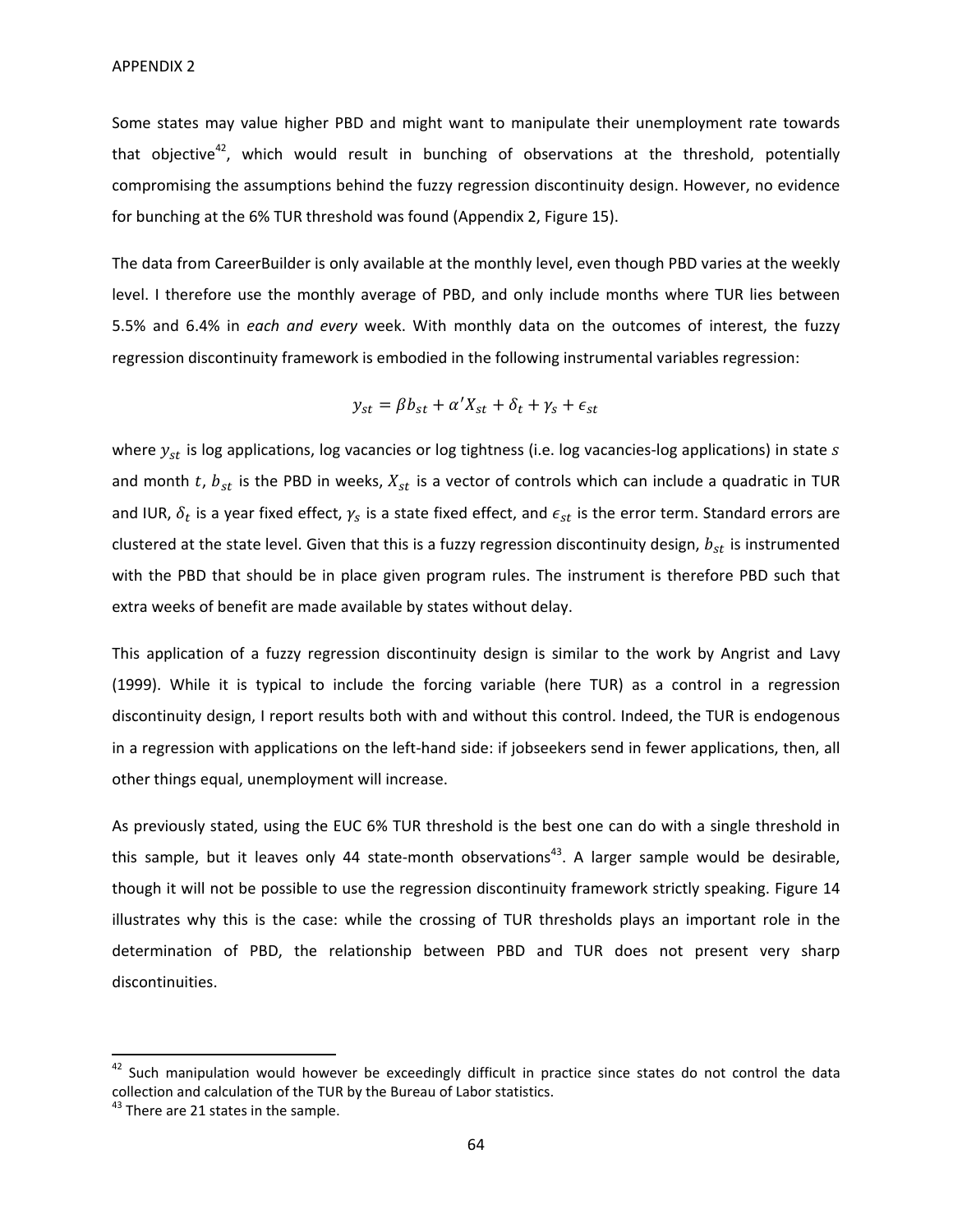The impact of PBD on applications is negative and significant (Appendix 1, Table 16, col. 1). A 1‐week increase in PBD decreases applications by 1.36%. If we compare this estimate to the results from the timing of events approach, a 1.36% decrease in applications corresponds to the impact of PBD on applications 4 months after the largest PBD increase<sup>44</sup>. Therefore, while the impact estimated by the fuzzy regression discontinuity design is large, it is within the range of what was found for the timing of events approach.

Given that unemployment is also a potential determinant of applications, it is important to see how results change when we control for this variables. When controlling for a quadratic in TUR, which is the forcing variable, the quadratic in TUR itself does not have a significant impact on applications. The impact of PBD on log applications stays negative but becomes statistically insignificant (Appendix 1, Table 16, col. 2). While this specification lacks power (see also the graphical analysis in Appendix 1, Figure 16, which is supportive of the results but noisy), it suggests that PBD increases led to decreases in applications.

By contrast, the impact of PBD on vacancies is positive and insignificant both without and with controls (Appendix 1, Table 16, cols. 3 and 4). Therefore, the decline in applications around the 6% TUR discontinuity was not accompanied by a decline in the number of vacancies.

Finally the impact of PBD on tightness is positive and significant in a regression without controls for the unemployment rate (Appendix 1, Table 16, col. 5), and becomes insignificant when controls for the unemployment rate are added (Appendix 1, Table 16, col. 6).

Overall, the results from the fuzzy regression discontinuity approach are consistent with the results from the timing of events approach. Indeed, there is no significant impact of PBD on vacancies and a negative impact of PBD on applications. The results from the fuzzy regression discontinuity design therefore agree with the timing of events approach to show that longer PBD increases labor market tightness.

 $44$  Indeed, in the timing of events approach, the estimated impact in month 3 (see Figure 3) is -0.21, which is for a 15 weeks increase in PBD: this implies that a one week increase in PBD decreases applications by 1.4%.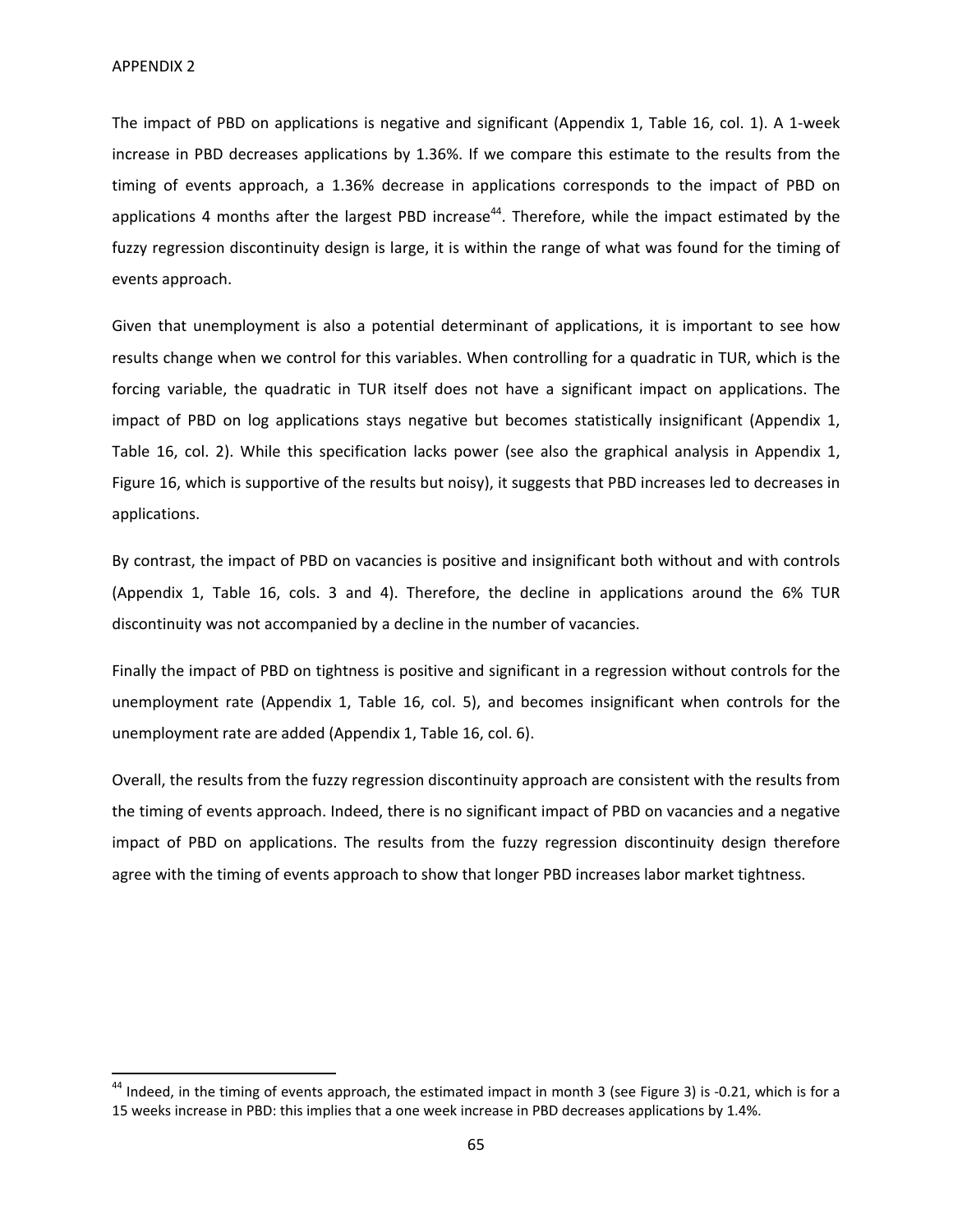

Figure 14: Potential unemployment benefit duration as a function of TUR, weekly level data, December 2008 to October 2009

Note: Each circle corresponds to a state and week. The total unemployment rate is the weekly three-months seasonally adjusted unemployment rate. The diamonds correspond to the states and weeks that are retained for the fuzzy regression discontinuity graphs and regressions. The solid vertical line corresponds to the 6% TUR threshold for EUC. The dashed vertical lines correspond to the 6.5% and 8% thresholds for EB.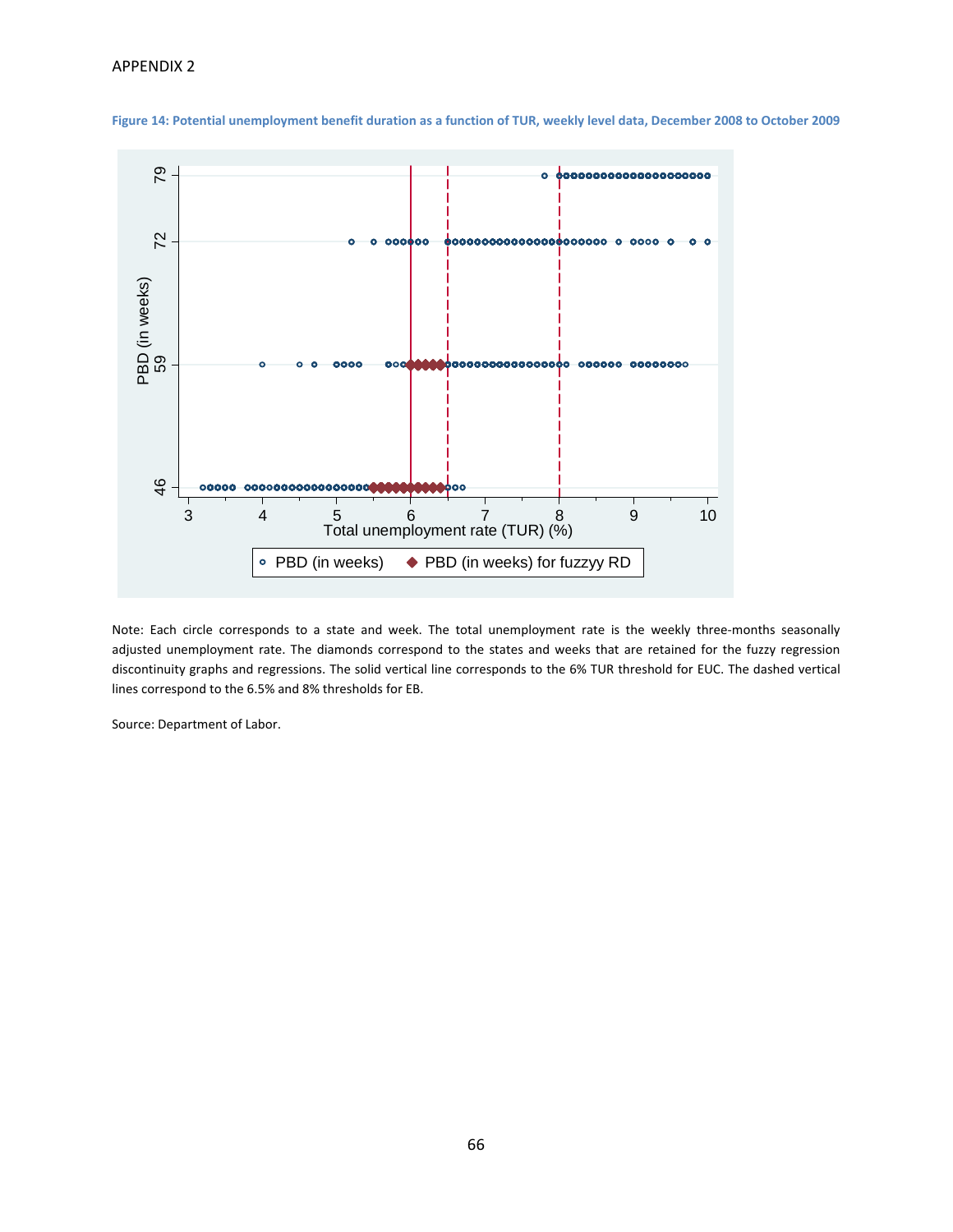### APPENDIX 2



Figure 15: The distribution of the total unemployment rate (TUR) in the fuzzy RD sample, weekly level data

Note: The total unemployment rate is the weekly three‐months seasonally adjusted unemployment rate.

Source: Department of Labor.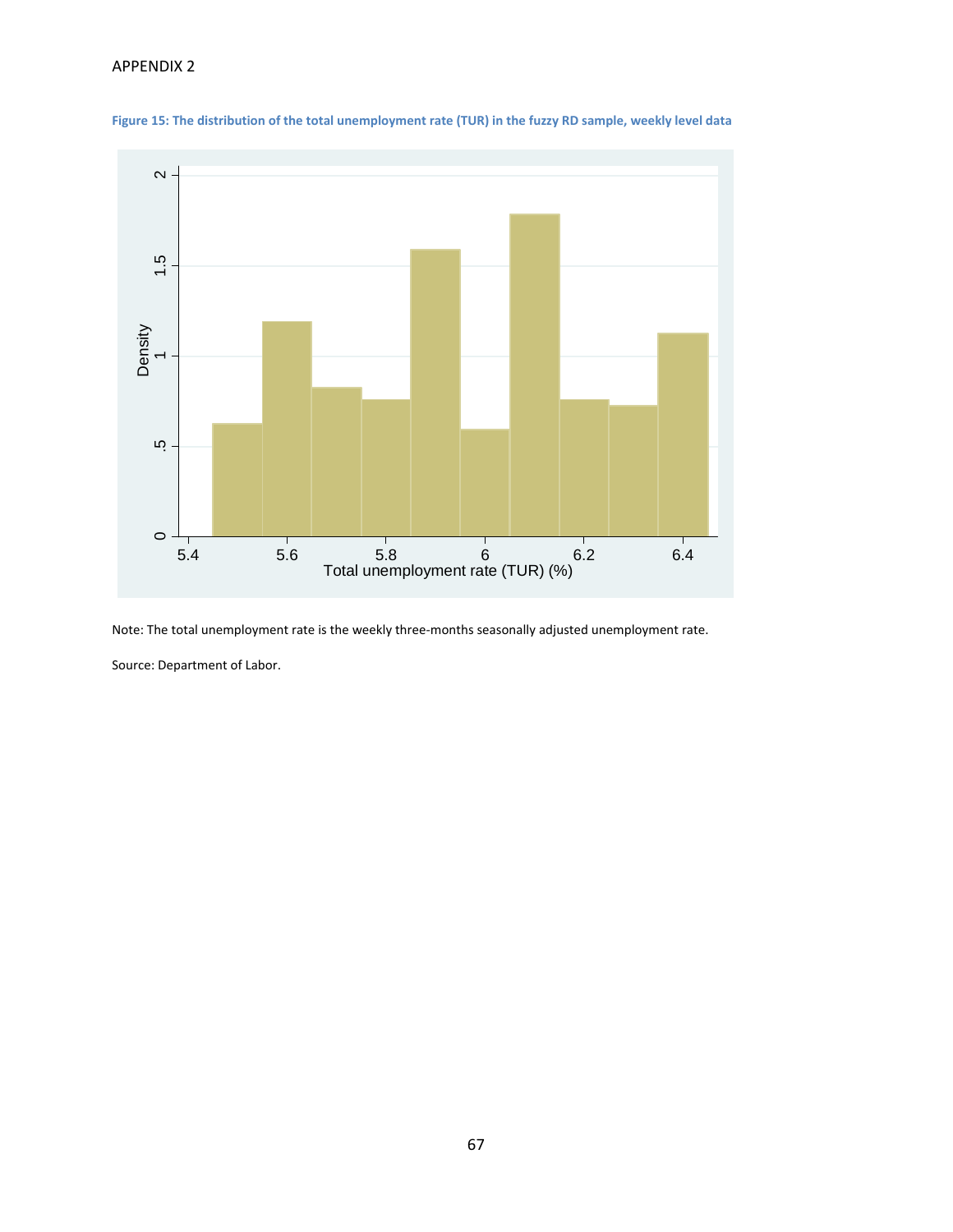#### APPENDIX 2

Figure 16: RD graph for the impact of EUC on log vacancies and log applications around 6% unemployment rate (TUR), **December 2008 to October 2009, monthly data**



Note: The vacancies (Panel A) and applications (Panel B) residuals are obtained after regressing respectively log vacancies and log applications on state and year fixed effects. The sample is restricted to points that are valid to estimate the impact of the discontinuous change in PBD at 6% TUR due to EUC regulations between December 2008 and October 2009 (see text for more details). The total unemployment rate is, for each month and state, the average of the weekly three-months seasonally adjusted unemployment rate. The applications residuals and the PBD are averaged over 0.1 percentage point TUR bins.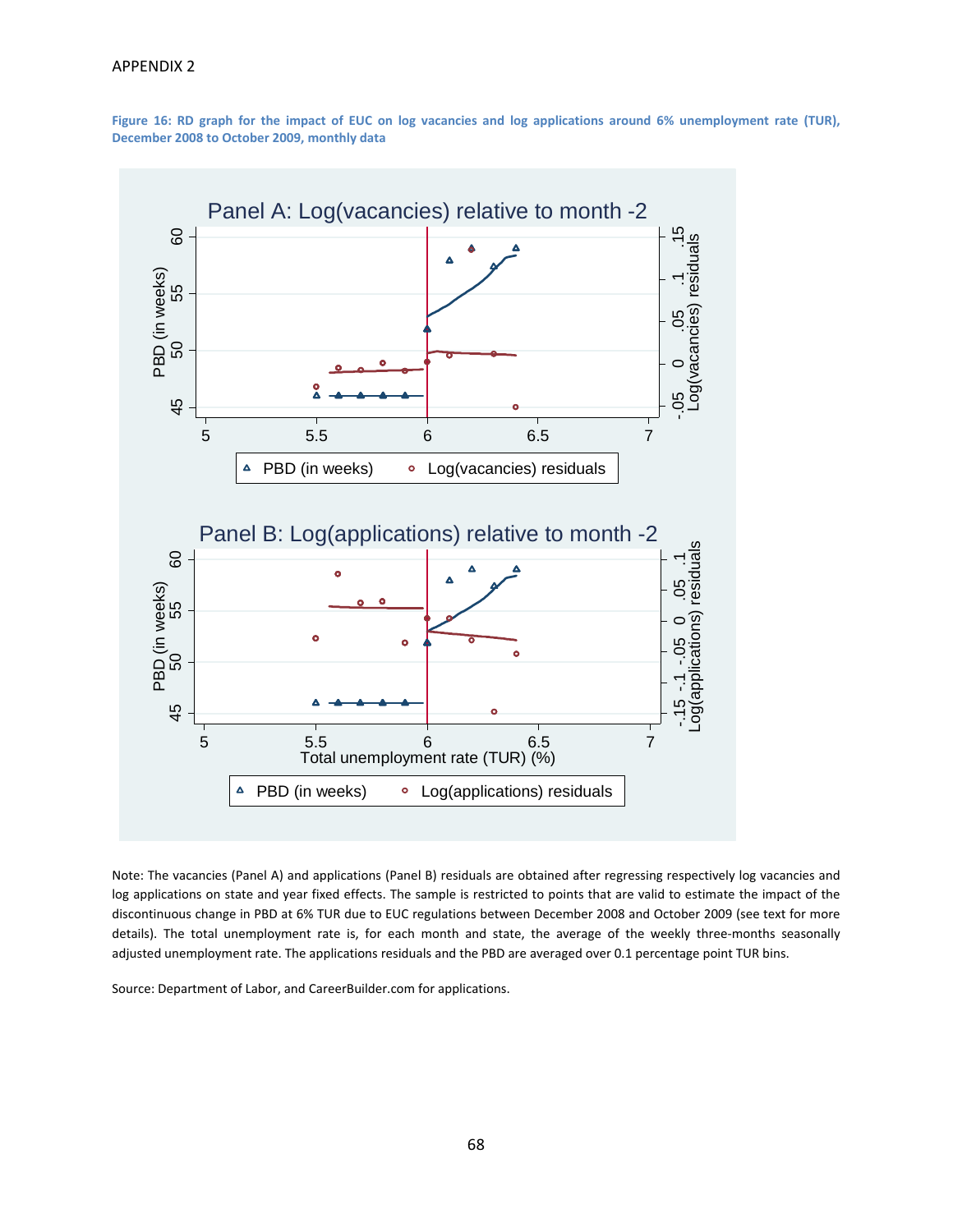|                                                                | Log applications |            | Log vacancies |           | Log tightness |           |
|----------------------------------------------------------------|------------------|------------|---------------|-----------|---------------|-----------|
|                                                                | (1)              | (2)        | (3)           | (4)       | (5)           | (6)       |
|                                                                |                  |            |               |           |               |           |
| Total PBD in weeks                                             | $-0.0136*$       | $-0.0032$  | 0.0064        | 0.0102    | $0.0200***$   | 0.0134    |
|                                                                | (0.0076)         | (0.0156)   | (0.0094)      | (0.0123)  | (0.0051)      | (0.0100)  |
| <b>Total Unemployment Rate</b>                                 |                  | $6.3144*$  |               | 4.2366    |               | $-2.0778$ |
| (TUR) (%)                                                      |                  | (3.6059)   |               | (4.0899)  |               | (3.1294)  |
| TUR <sup>^2</sup>                                              |                  | $-0.5486*$ |               | $-0.3625$ |               | 0.1861    |
|                                                                |                  | (0.2938)   |               | (0.3506)  |               | (0.2563)  |
| Insured Unemployment Rate<br>$(IV)$ $(\%)$<br>IUR <sup>2</sup> |                  |            |               |           |               |           |
|                                                                |                  |            |               |           |               |           |
| Observations                                                   | 44               | 44         | 44            | 44        | 44            | 44        |
| R-squared                                                      | 0.9972           | 0.9976     | 0.9962        | 0.9964    | 0.9903        | 0.9916    |
| Robust standard errors clustered by state in parentheses       |                  |            |               |           |               |           |
| *** $p<0.01$ , ** $p<0.05$ , * $p<0.1$                         |                  |            |               |           |               |           |
| All regressions include state and year fixed effects.          |                  |            |               |           |               |           |

### Table 16: The impact of potential benefit duration on applications, vacancies and tightness: fuzzy regression discontinuity

Note: Instrumental variables regressions. Total PBD in weeks is instrumented by PBD according to statutory rules, not taking into account temporary EUC expirations, and assuming that all states take up the TUR option. The sample is restricted to points that are valid to estimate the impact of the discontinuous change in PBD at 6% TUR due to EUC regulations between December 2008 and October 2009 (see text for more details).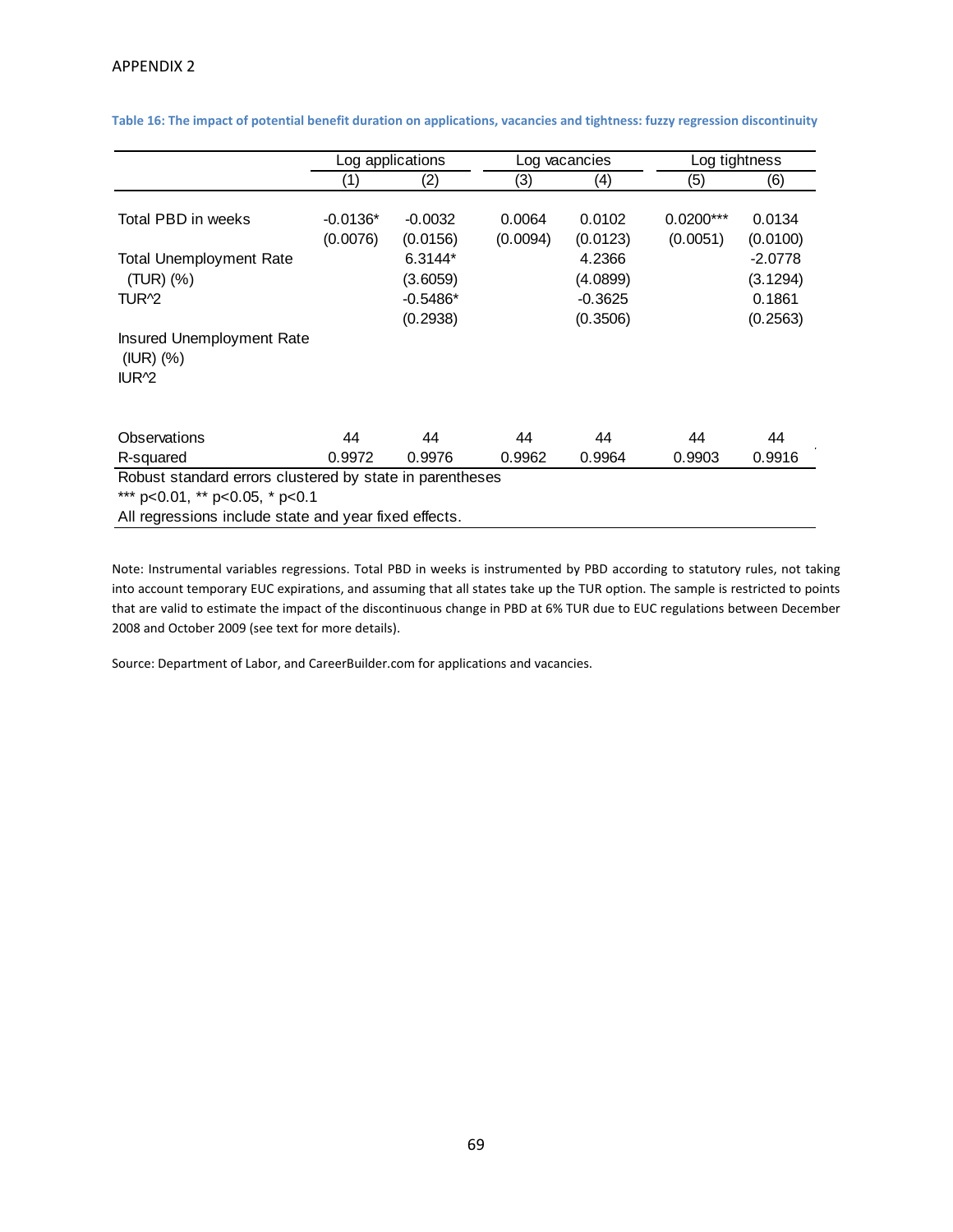## **APPENDIX 3: additional specifications for the county pair difference identification strategy**

This appendix presents additional specifications for the county pair difference identification strategy. Specifically, I present regressions a la Hagedorn et al. (2013) and a la Dube, Lester, and Reich (2010).

For the regressions a la Hagedorn et al. (2013), I adopt the following specification:

$$
\Delta_{t+1,c} y_{cst} = \beta_1 \Delta_c EU C_{cst} + \beta_2 \Delta_c EB_{cst} + \delta_t + \epsilon_{cst}
$$

where  $y_{cst}$  is the outcome y in county c in state s at date t.  $EUC_{cst}$  is the number of weeks of EUC available,  $EB_{cst}$  is the number of weeks of EB available.  $\Delta_{t+1,c}$  stands for a double difference: for county c in state s and its paired county c' in state s', we have  $\Delta_{t+1,c}y_{cst} = (y_{cs,t+1} - y_{cst}) - (y_{cts,t+1} - y_{cst})$  $\chi$ 's't.  $\Delta$ c stands for the difference across counties in a pair at a given date t.  $\delta t$  is a date fixed effect (monthly).  $\epsilon_{cst}$  is the error term.

The specification above was chosen to be as transparent as possible while still being very close to the one used by Hagedorn et al. (2013). There are two minor differences between this specification and the one used in Hagedorn et al. (2013).

- I take the *undiscounted* lead of the first difference<sup>45</sup> of the outcomes over time.
- I do not estimate factor loadings for common time effects but simply use a set of time (monthly) dummies. Not using any time effects makes no difference to the qualitative results.

For the regressions a la Dube, Lester, and Reich (2010), I use the following specification:

$$
\tilde{y}_{cst} = \beta_1 \widetilde{EUC}_{cst} + \beta_2 \widetilde{EB}_{cst} + \gamma_{pt} + \epsilon_{cst}
$$

where  $\tilde{y}_{cst}$  is the residual of outcome y in county c in state s at date t, after a regression of  $y_{cst}$  on county fixed effects. Similarly,  $\widetilde{EUC}_{cst}$  is the residual of the number of weeks of EUC available after county fixed effects, and  $\widetilde{EB}_{cst}$  is the residual of the number of weeks of EB available after county fixed effects.  $\gamma_{pt}$  is a county pair by monthly date fixed effect.  $\epsilon_{cst}$  is the error term, and standard errors are clustered by border segment, i.e. the set of all counties along a given state border.

 $45$  For comparison, I have also run as specification from this paper that relies on the global parametric fuzzy regression discontinuity (i.e. in Table 3 and Table 4), but using the first difference of the outcome. PBD (EUC and EB) has no significant impact on the first-difference of applications (Appendix 1 Table 14, col. 1) or vacancies (Appendix 1, Table 15, col. 1), though EUC PBD still has a negative (insignificant) impact on applications.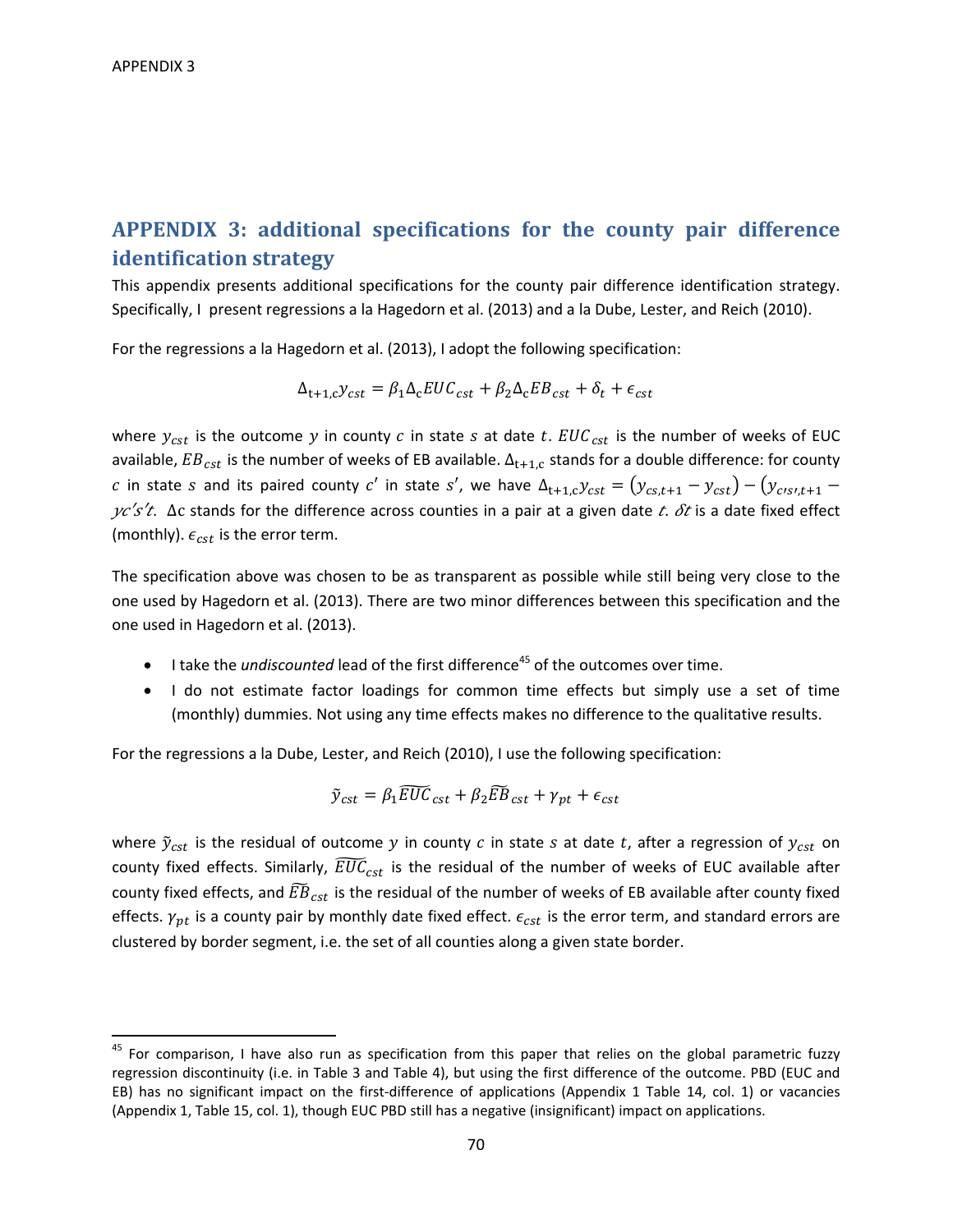The only difference between this specification and the one used in Dube, Lester, and Reich (2010) is the clustering of standard errors: for simplicity, I use border segment clustering, rather than separately clustering on state and border segment.

Both the regressions a la Hagedorn et al. (2013) (Appendix 3, Table 17, col. 1‐3) and a la Dube, Lester, and Reich (2010) (Appendix 3, Table 17, col. 4‐6) yield an insignificant effect of EUC PBD and EB PBD on applications, vacancies and labor market tightness.